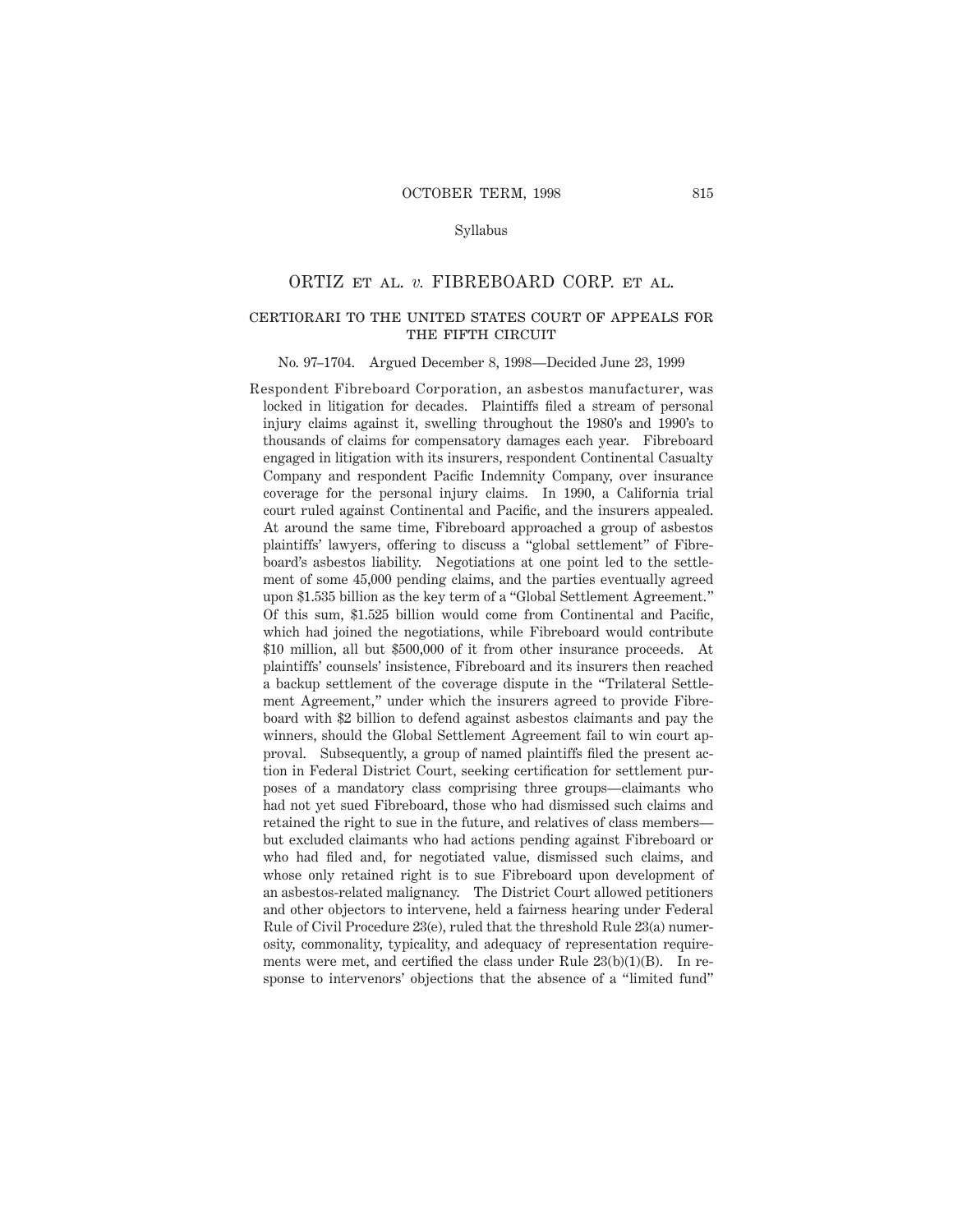precluded Rule 23(b)(1)(B) certification, the District Court ruled that both the disputed insurance asset liquidated by the \$1.535 billion global settlement, and, alternatively, the sum of the value of Fibreboard plus the value of its insurance coverage, as measured by the insurance funds' settlement value, were relevant "limited funds." The Fifth Circuit affirmed both as to class certification and adequacy of settlement. Agreeing with the District Court's application of Rule 23(a), the Court of Appeals found, *inter alia,* that there were no conflicts of interest sufficiently serious to undermine the adequacy of class counsel's representation. As to Rule 23(b)(1)(B), the court approved the class certification on a "limited fund" rationale based on the threat to other class members' ability to receive full payment from Fibreboard's limited assets. This Court then decided *Amchem Products, Inc.* v. *Windsor,* 521 U. S. 591, vacated the Fifth Circuit's judgment, and remanded for further consideration in light of that decision. The Fifth Circuit again affirmed the District Court's judgment on remand.

#### *Held:*

1. This Court need not resolve two threshold matters before proceeding to the nub of the case. First, petitioners call the class claims nonjusticiable under Article III, saying that this is a feigned action initiated by Fibreboard to control its future asbestos tort liability, with the vast majority of the exposure-only class members being without injury in fact and hence without standing to sue. While an Article III court ordinarily must be sure of its own jurisdiction before getting to the merits, *Steel Co.* v. *Citizens For Better Environment,* 523 U. S. 83, 88– 89, a Rule 23 question should be treated first because class certification issues are "logically antecedent" to Article III concerns, *Amchem, supra,* at 612, and pertain to statutory standing, which may properly be treated before Article III standing, see *Steel Co., supra,* at 92. Second, although petitioners are correct that the Fifth Circuit on remand fell short in its attention to *Amchem* in passing on the Rule 23(a) issues, these points are dealt with in the Court's review of the certification on the Fifth Circuit's "limited fund" theory under Rule 23(b)(1)(B). Pp. 830–832.

2. Applicants for contested certification of a mandatory settlement class on a limited fund theory under Rule 23(b)(1)(B) must show that the fund is limited by more than the agreement of the parties, and has been allocated to claimants belonging within the class by a process addressing the conflicting interests of class members. Pp. 832–848.

(a) In drafting Rule 23(b), the Civil Rules Advisory Committee sought to catalogue in functional terms those recurrent life patterns which call for mass litigation through representative parties. Rule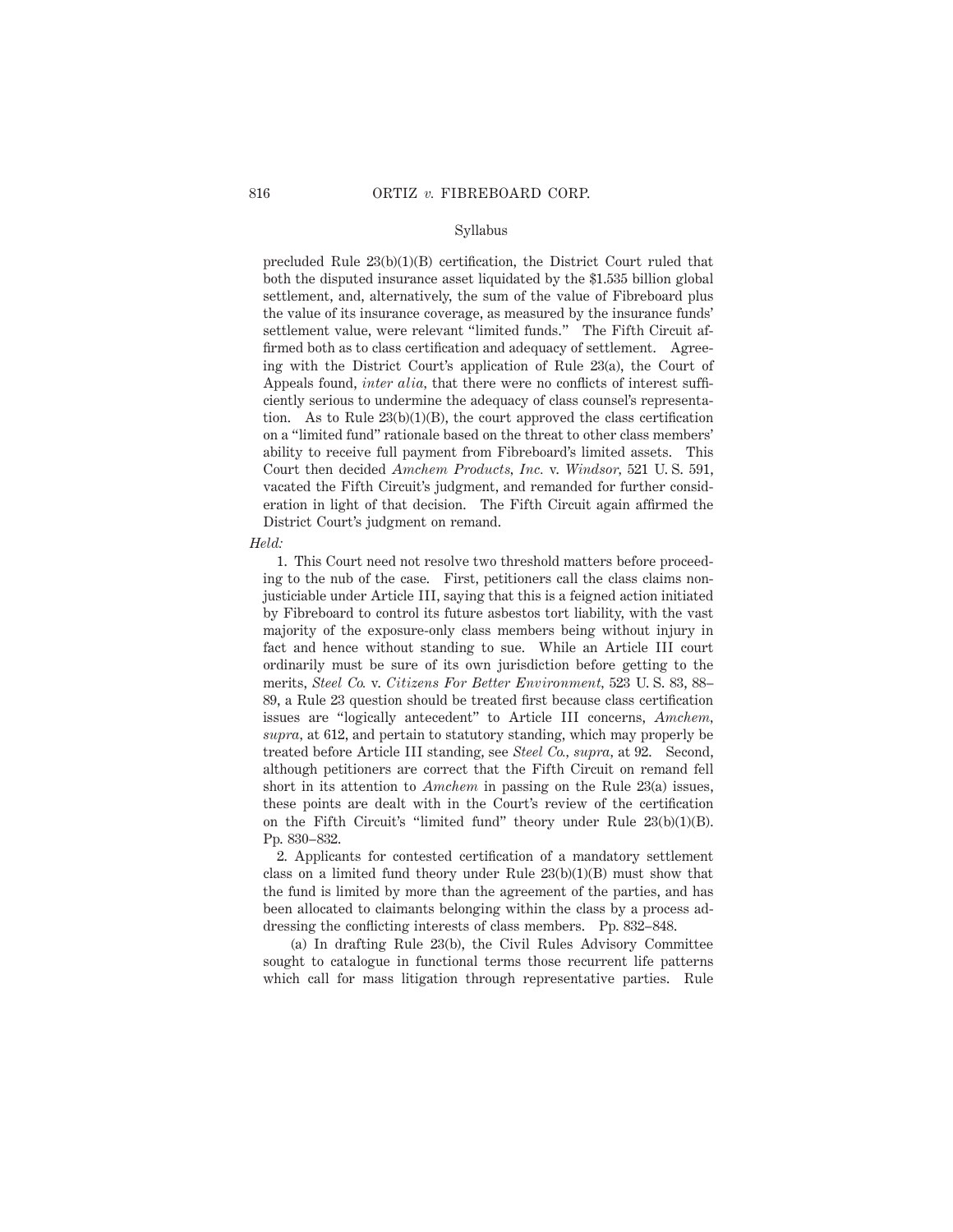$23(b)(1)(B)$  (read with subdivision  $(c)(2)$ ) provides for certification of a class whose members have no right to withdraw, when "the prosecution of separate actions . . . would create a risk" of "adjudications with respect to individual [class] members . . . which would as a practical matter be dispositive of the interests of the other members not parties to the adjudications or substantially impair or impede their ability to protect their interests." Among the traditional varieties of representative suits encompassed by Rule  $23(b)(1)(B)$  is the limited fund class action. In such a case, equity required absent parties to be represented, joinder being impractical, where individual claims to be satisfied from the one asset would, as a practical matter, prejudice the rights of absent claimants against a fund inadequate to pay them all. Pp. 832–837.

(b) The cases forming the limited fund class action's pedigree as understood by Rule 23's drafters have a number of common characteristics, despite the variety of circumstances from which they arose. These characteristics show what the Advisory Committee must have assumed would be at least a sufficient set of conditions to justify binding absent members of a Rule  $23(b)(1)(B)$  class, from which no one has the right to secede. In sum, mandatory class treatment through representative actions on a limited fund theory was justified with reference to a "fund" with a definitely ascertained limit that was inadequate to pay all claims against it, all of which was distributed to satisfy all those with claims based on a common theory of liability, by an equitable, pro rata distribution. Pp. 838–841.

(c) There are good reasons to treat the foregoing characteristics as presumptively necessary, and not merely sufficient, to satisfy the limited fund rationale for a mandatory class action. At the least, the burden of justification rests on the proponent of any departure from the traditional norm. Although Rule  $23(b)(1)(B)$ 's text is open to a more lenient limited fund concept, the greater the leniency in departing from the historical model, the greater the likelihood of abuse in ways that are apparent when the limited fund criteria are applied to this case. The prudent course, therefore, is to presume that when subdivision  $(b)(1)(B)$  was devised to cover limited fund actions, the object was to stay close to the historical model. This limiting construction finds support in the Advisory Committee's expressions of understanding, which clearly did not contemplate that the mandatory class action codified in subdivision  $(b)(1)(B)$  would be used to aggregate unliquidated tort claims on a limited fund rationale. The construction also minimizes potential conflict with the Rules Enabling Act, which requires that rules of procedure "not abridge, enlarge or modify any substantive right," 28 U. S. C. § 2072(b). See, *e. g., Amchem, supra,* at 613. Finally, the Court's construction avoids serious constitutional concerns, including the Seventh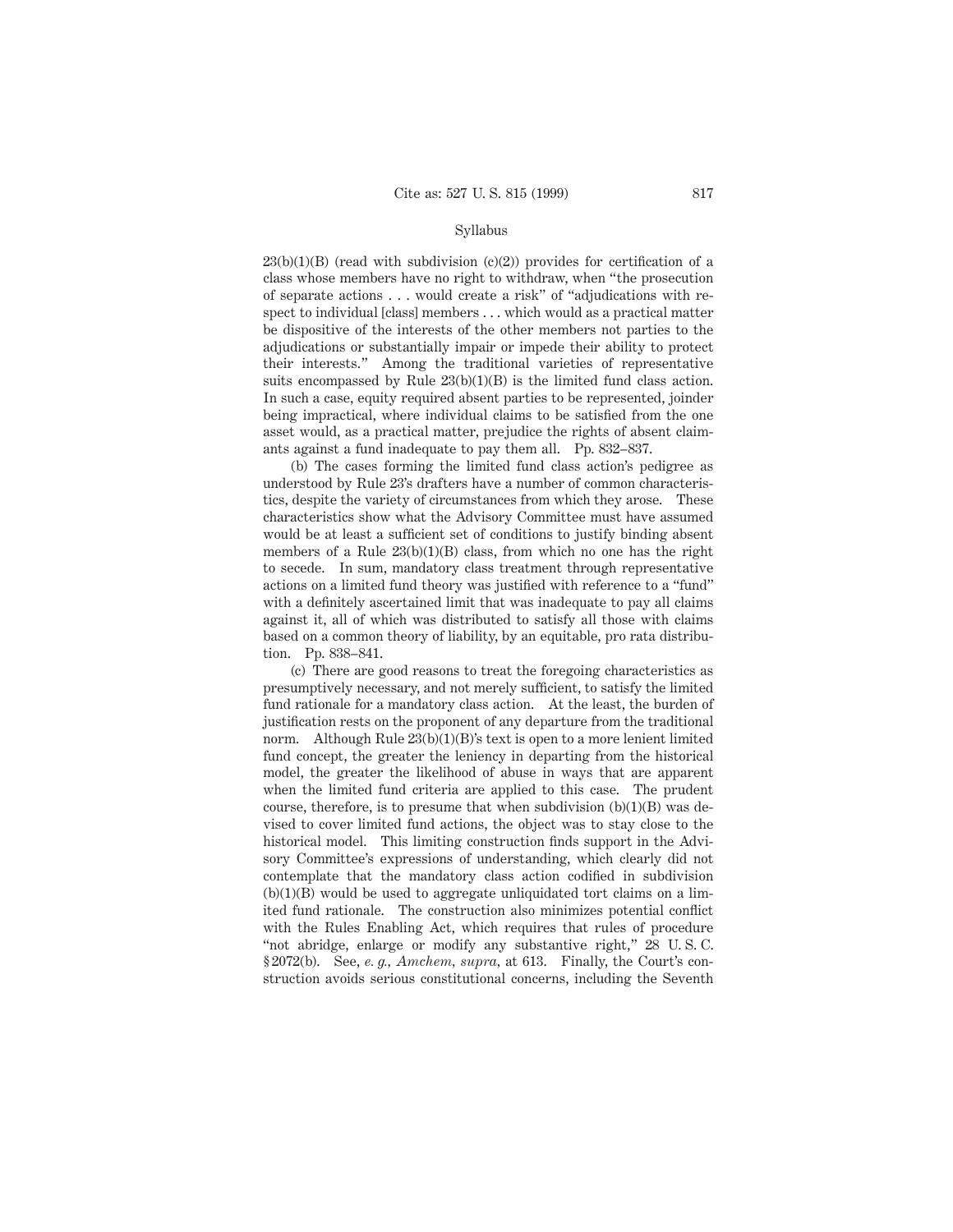Amendment jury trial rights of absent class members, and the due process principle that, with limited exceptions, one is not bound by a judgment *in personam* in litigation in which he is not a party, *Hansberry* v. *Lee,* 311 U. S. 32, 40. Pp. 841–848.

3. The record on which the District Court rested its class certification did not support the essential premises of a mandatory limited fund class action. It did not demonstrate that the fund was limited except by the agreement of the parties, and it affirmatively allowed exclusions from the class and allocations of assets at odds with the concept of limited fund treatment and the Rule 23(a) structural protections explained in *Amchem.* Pp. 848–861.

(a) The certification defect going to the most characteristic feature of a limited fund action was the uncritical adoption by both courts below of figures agreed upon by the parties in defining the fund's limits. In a settlement-only class action such as this, the settling parties must present not only their agreement, but evidence on which the district court may ascertain the fund's limits, with support in findings of fact following a proceeding in which the evidence is subject to challenge. Here, there was no adequate demonstration of the fund's upper limit. The "fund" comprised both Fibreboard's general assets and the insurance provided by the two policies. As to the general assets, the lower courts concluded that Fibreboard had a then-current sale value of \$235 million that could be devoted to the limited fund. While that estimate may have been conservative, at least the District Court heard evidence and made an independent finding at some point in the proceedings. The same, however, cannot be said for the value of the disputed insurance. Instead of independently evaluating potential insurance funds, the courts below simply accepted the \$2 billion Trilateral Settlement Agreement figure, concluding that where insurance coverage is disputed, it is appropriate to value the insurance asset at a settlement value. Such value may be good evidence of the maximum available if one can assume that parties of equal knowledge and negotiating skill agreed upon the figure through arms-length bargaining, unhindered by any considerations tugging against the interests of the parties ostensibly represented in the negotiation. No such assumption may be indulged in here, since at least some of the same lawyers representing the class also negotiated the separate settlement of 45,000 pending claims, the full payment of which was contingent on a successful global settlement agreement or the successful resolution of the insurance coverage dispute. Class counsel thus had great incentive to reach any global settlement that they thought might survive a Rule 23(e) fairness hearing, rather than the best possible arrangement for the substantially unidentified global settlement class. See *Amchem, supra,* at 626–627. Pp. 848–853.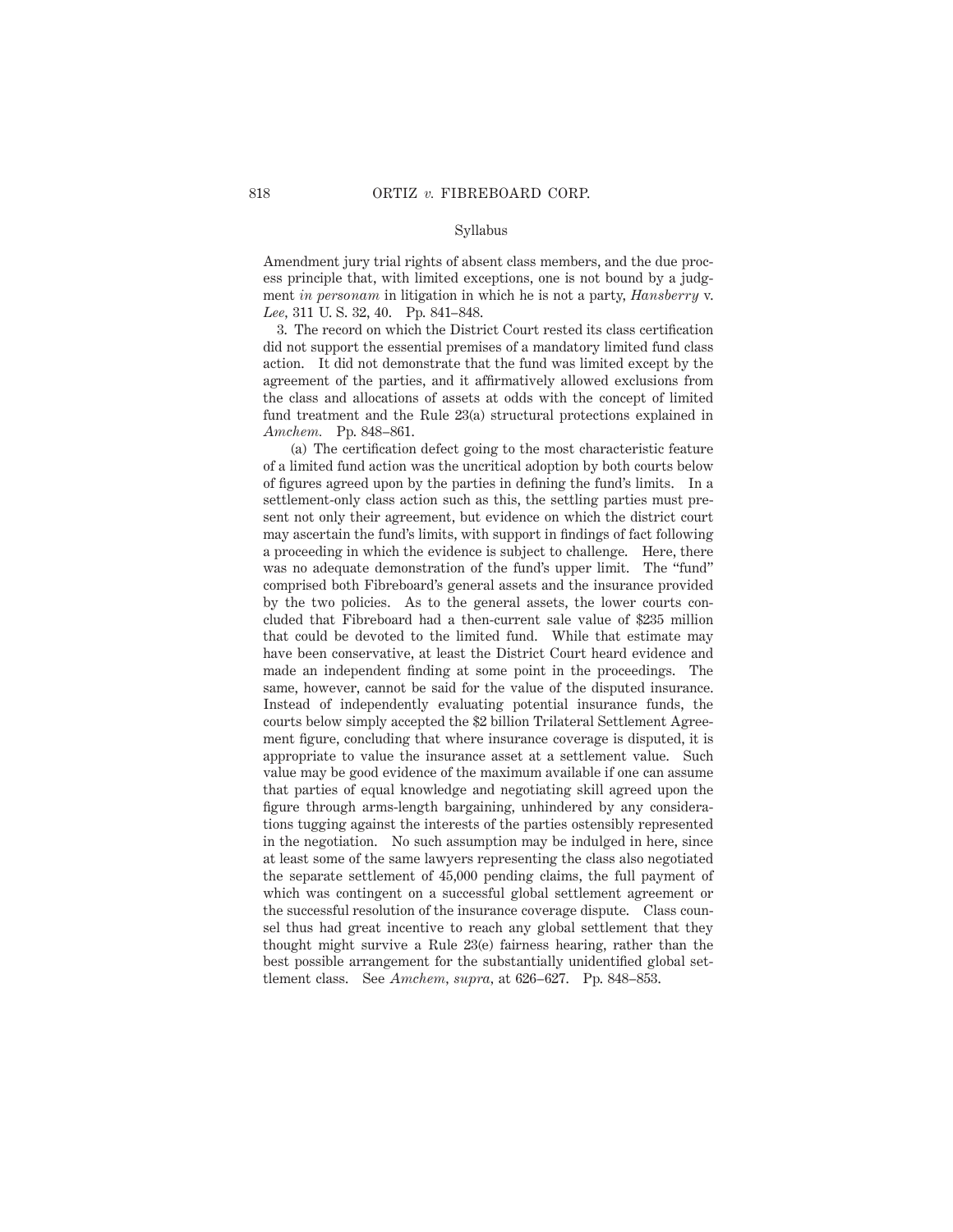(b) The settlement certification also fell short with respect to the inclusiveness of the class and the fairness of distributions to those within it. The class excludes myriad claimants with causes of action, or foreseeable causes of action, arising from exposure to Fibreboard asbestos. The number of those outside the class who settled with a reservation of rights may be uncertain, but there is no such uncertainty about the significance of the settlement's exclusion of the 45,000 inventory plaintiffs and the plaintiffs in the unsettled present cases, estimated at more than 53,000. A mandatory limited fund settlement class cannot qualify for certification when, in the very negotiations aimed at a class settlement, class counsel agree to exclude what may turn out to be as much as a third of the claimants that negotiators thought might eventually be involved, a substantial number of whom class counsel represent. The settlement certification is likewise deficient as to the fairness of the fund's distribution among class members. First, a class including holders of present and future claims (some of the latter involving no physical injury and claimants not yet born) requires division into homogeneous subclasses under Rule  $23(c)(4)(B)$ , with separate representation to eliminate conflicting interests of counsel. See *Amchem,* 521 U. S., at 627. No such procedure was employed here. Second, the class included those exposed to Fibreboard's asbestos products both before and after 1959, the year that saw the expiration of Fibreboard's Continental policy, which provided the bulk of the insurance funds for the settlement. Pre-1959 claimants accordingly had more valuable claims than post-1959 claimants, the consequence being a second instance of disparate interests within the certified class. While at some point there must be an end to reclassification with separate counsel, these two instances of conflict are well within *Amchem'*s structural protection requirement. Pp. 854–859.

(c) A third contested feature that departs markedly from the limited fund antecedents is the ultimate provision for a fund smaller than the assets understood by the Fifth Circuit to be available for payment of the mandatory class members' claims. Most notably, Fibreboard was allowed to retain virtually its entire net worth. Given this Court's treatment of the two preceding certification deficiencies, there is no need to decide whether this feature would alone be fatal to the global settlement. To ignore it entirely, however, would be so misleading that the Court simply identifies the issue it raises, without purporting to resolve it at this time. Fibreboard listed its supposed entire net worth as a component of the total (and allegedly inadequate) assets available for claimants, but subsequently retained all but \$500,000 of that equity for itself. It hardly appears that such a regime is the best that can be provided for class members. Whether in a case where a settle-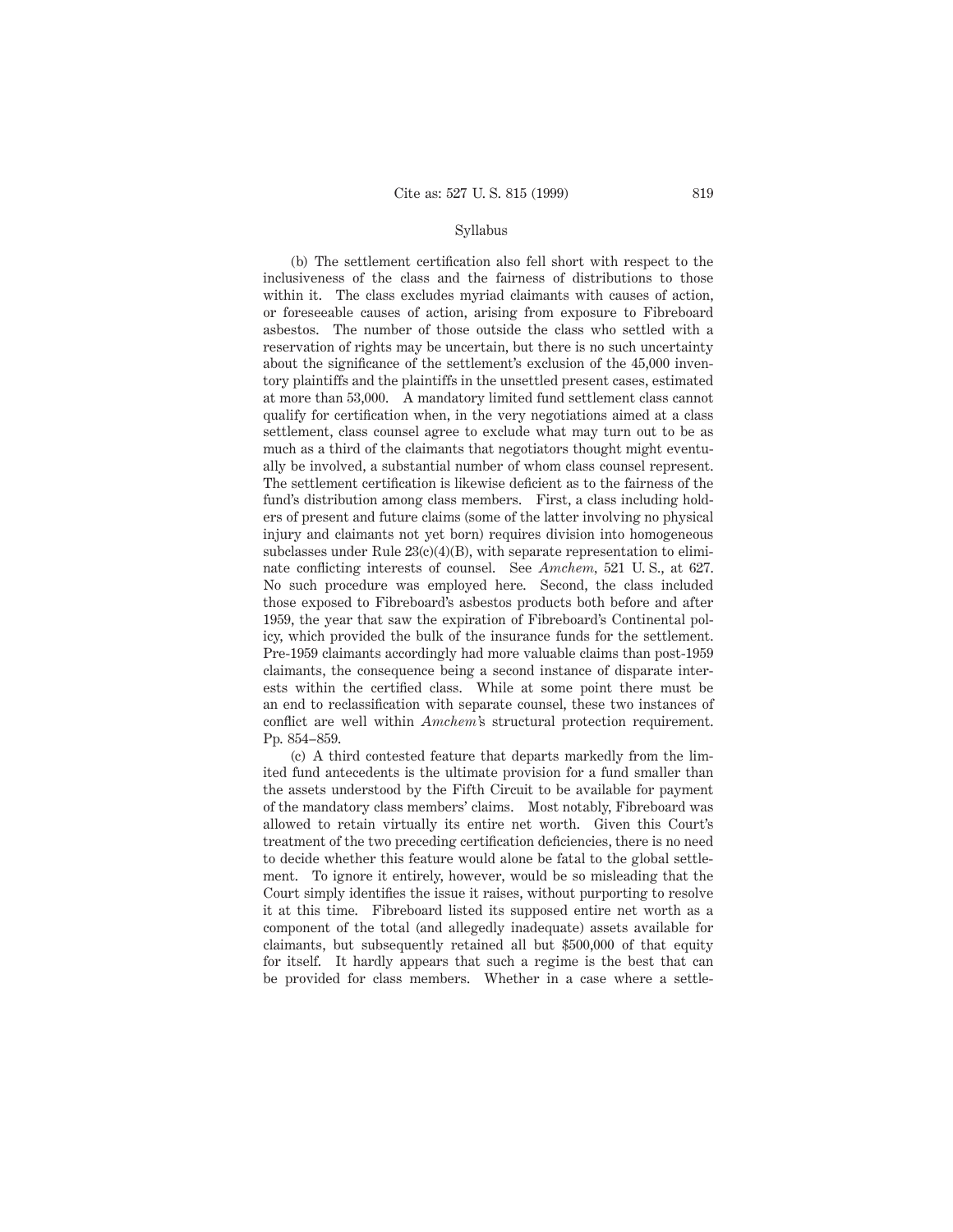ment saves transaction costs that would never have gone into a class member's pocket in the absence of settlement, a credit for some of the savings may be recognized as an incentive to settlement is at least a legitimate question, which the Court leaves for another day. Pp. 859–861.

134 F. 3d 668, reversed and remanded.

SOUTER, J., delivered the opinion of the Court, in which REHNQUIST, C. J., and O'Connor, Scalia, Kennedy, Thomas, and Ginsburg, JJ., joined. REHNQUIST, C. J., filed a concurring opinion, in which SCALIA and Kennedy, JJ., joined, *post,* p. 865. Breyer, J., filed a dissenting opinion, in which Stevens, J., joined, *post,* p. 865.

*Laurence H. Tribe* argued the cause for petitioners. With him on the briefs were *Brian Koukoutchos, Jonathan S. Massey, Frederick M. Baron, Brent M. Rosenthal,* and *Steve Baughman.*

*Elihu Inselbuch* argued the cause for respondents. With him on the brief for respondents Ahearn et al. were *Peter Van N. Lockwood, Joseph B. Cox, Jr., Joseph F. Rice, Steven Kazan,* and *Harry F. Wartnick. Herbert M. Wachtell, Paul J. Bschorr, Richard B. Sypher, Kelly C. Wooster, Stephen M. Snyder, William R. Irwin, Rodney L. Eshelman, Donald T. Ramsey, Stuart Philip Ross, Sean M. Hanifan, Merril J. Hirsh,* and *Michael E. Jones* filed a brief for respondents Continental Casualty Co. et al.\*

<sup>\*</sup>Briefs of *amici curiae* urging reversal were filed for the Association of Trial Lawyers of America by *Jeffrey Robert White* and *Mark S. Mandell;* for Trial Lawyers for Public Justice, P. C., by *Arthur H. Bryant* and *Anne Bloom;* and for Legal Ethics, Civil Procedure, and Constitutional Law Scholars by *Roger C. Cramton, Kenneth J. Chesebro,* and *Barbara J. Olshansky.*

Briefs of *amici curiae* urging affirmance were filed for Asbestos Victims of America by *Daniel U. Smith;* for Exxon Corporation by *Charles W. Bender, John F. Daum,* and *Charles C. Lifland;* and for the National Association of Securities and Commercial Law Attorneys by *Kevin P. Roddy* and *Arthur R. Miller.*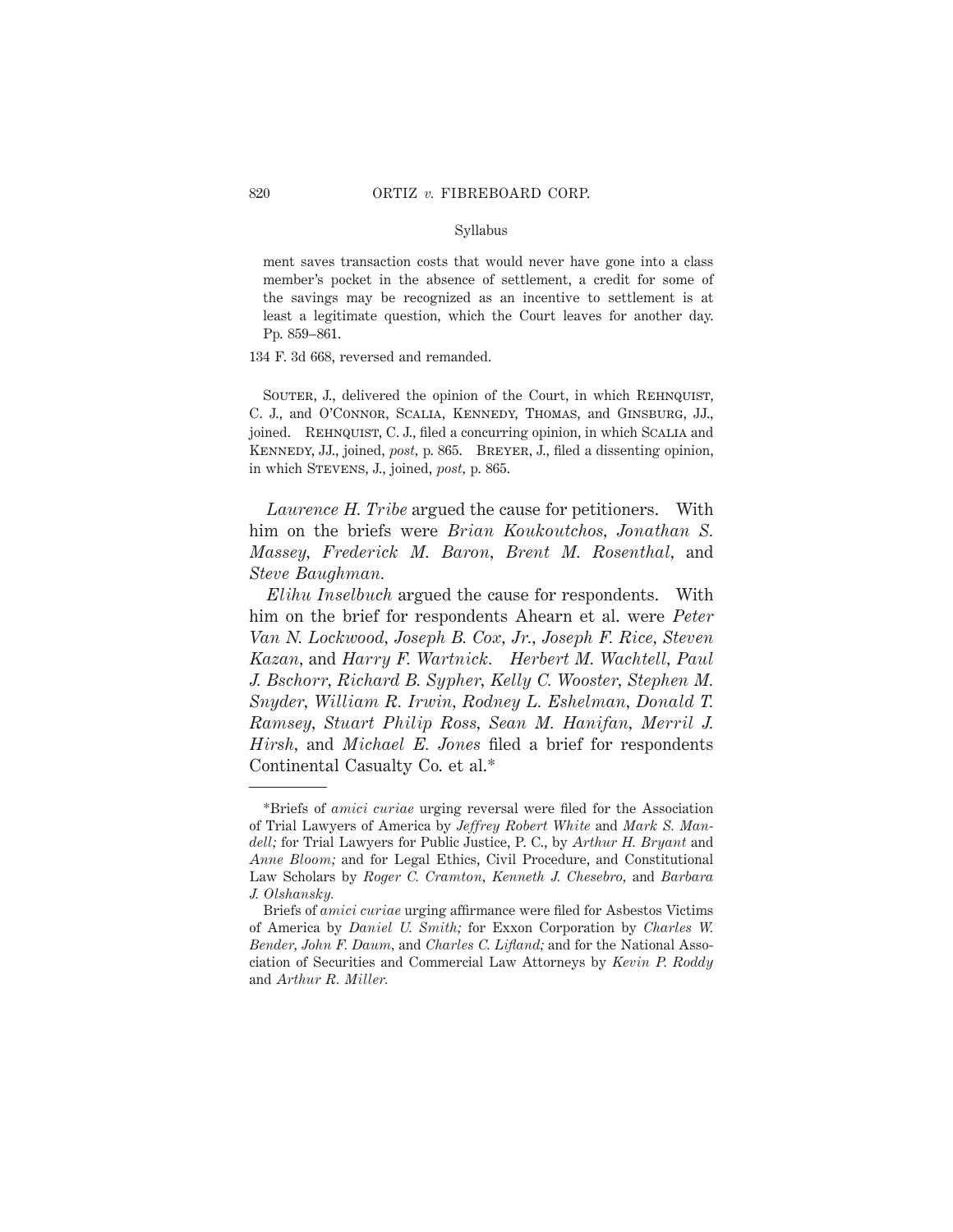# JUSTICE SOUTER delivered the opinion of the Court.

This case turns on the conditions for certifying a mandatory settlement class on a limited fund theory under Federal Rule of Civil Procedure  $23(b)(1)(B)$ . We hold that applicants for contested certification on this rationale must show that the fund is limited by more than the agreement of the parties, and has been allocated to claimants belonging within the class by a process addressing any conflicting interests of class members.

I

Like *Amchem Products, Inc.* v. *Windsor,* 521 U. S. 591 (1997), this case is a class action prompted by the elephantine mass of asbestos cases, and our discussion in *Amchem* will suffice to show how this litigation defies customary judicial administration and calls for national legislation.<sup>1</sup> In 1967, one of the first actions for personal asbestos injury was filed in the United States District Court for the Eastern District

<sup>&</sup>lt;sup>1</sup> " (This] is a tale of danger known in the 1930s, exposure inflicted upon millions of Americans in the 1940s and 1950s, injuries that began to take their toll in the 1960s, and a flood of lawsuits beginning in the 1970s. On the basis of past and current filing data, and because of a latency period that may last as long as 40 years for some asbestos related diseases, a continuing stream of claims can be expected. The final toll of asbestos related injuries is unknown. Predictions have been made of 200,000 asbestos disease deaths before the year 2000 and as many as 265,000 by the year 2015.

<sup>&</sup>quot; 'The most objectionable aspects of asbestos litigation can be briefly summarized: dockets in both federal and state courts continue to grow; long delays are routine; trials are too long; the same issues are litigated over and over; transaction costs exceed the victims' recovery by nearly two to one; exhaustion of assets threatens and distorts the process; and future claimants may lose altogether.'" Amchem Products, Inc. v. Wind*sor,* 521 U. S., at 598 (quoting Report of The Judicial Conference Ad Hoc Committee on Asbestos Litigation 2–3 (Mar. 1991) (hereinafter Report)). We noted in *Amchem* that the Judicial Conference Ad Hoc Committee on Asbestos Litigation in 1991 had called for "federal legislation creating a national asbestos dispute-resolution scheme." 521 U. S., at 528 (citing Report 3, 27–35). To date Congress has not responded.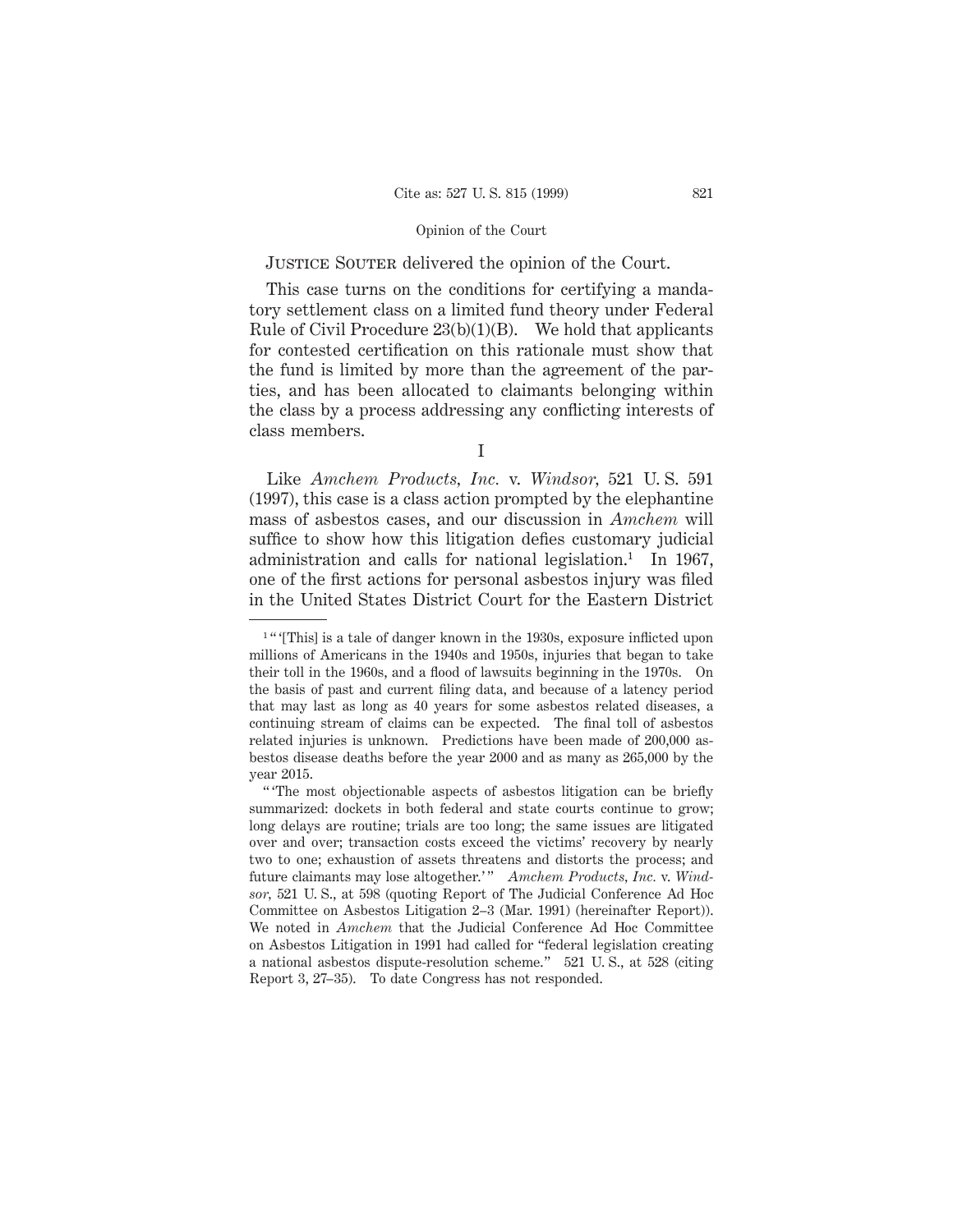of Texas against a group of asbestos manufacturers. App. to Pet. for Cert. 252a. In the 1970's and 1980's, plaintiffs' lawyers throughout the country, particularly in East Texas, honed the litigation of asbestos claims to the point of almost mechanical regularity, improving the forensic identification of diseases caused by asbestos, refining theories of liability, and often settling large inventories of cases. See D. Hensler, W. Felstiner, M. Selvin, & P. Ebener, Asbestos in the Courts: The Challenge of Mass Toxic Torts vii (1985); McGovern, Resolving Mature Mass Tort Litigation, 69 B. U. L. Rev. 659, 660–661 (1989); see also App. to Pet. for Cert. 253a.

Respondent Fibreboard Corporation was a defendant in the 1967 action. Although it was primarily a timber company, from the 1920's through 1971 the company manufactured a variety of products containing asbestos, mainly for high-temperature industrial applications. As the tide of asbestos litigation rose, Fibreboard found itself litigating on two fronts. On one, plaintiffs were filing a stream of personal injury claims against it, swelling throughout the 1980's and 1990's to thousands of new claims for compensatory damages each year. *Id.,* at 265a; App. 1040a. On the second front, Fibreboard was battling for funds to pay its tort claimants. From May 1957 through March 1959, respondent Continental Casualty Company had provided Fibreboard with a comprehensive general liability policy with limits of \$1 million per occurrence, \$500,000 per claim, and no aggregate limit. Fibreboard also claimed that respondent Pacific Indemnity Company had insured it from 1956 to 1957 under a similar policy. App. to Pet. for Cert. 267a–268a. Beginning in 1979, Fibreboard was locked in coverage litigation with Continental and Pacific in a California state trial court, which in 1990 held Continental and Pacific responsible for indemnification as to any claim by a claimant exposed to Fibreboard asbestos products prior to their policies' respective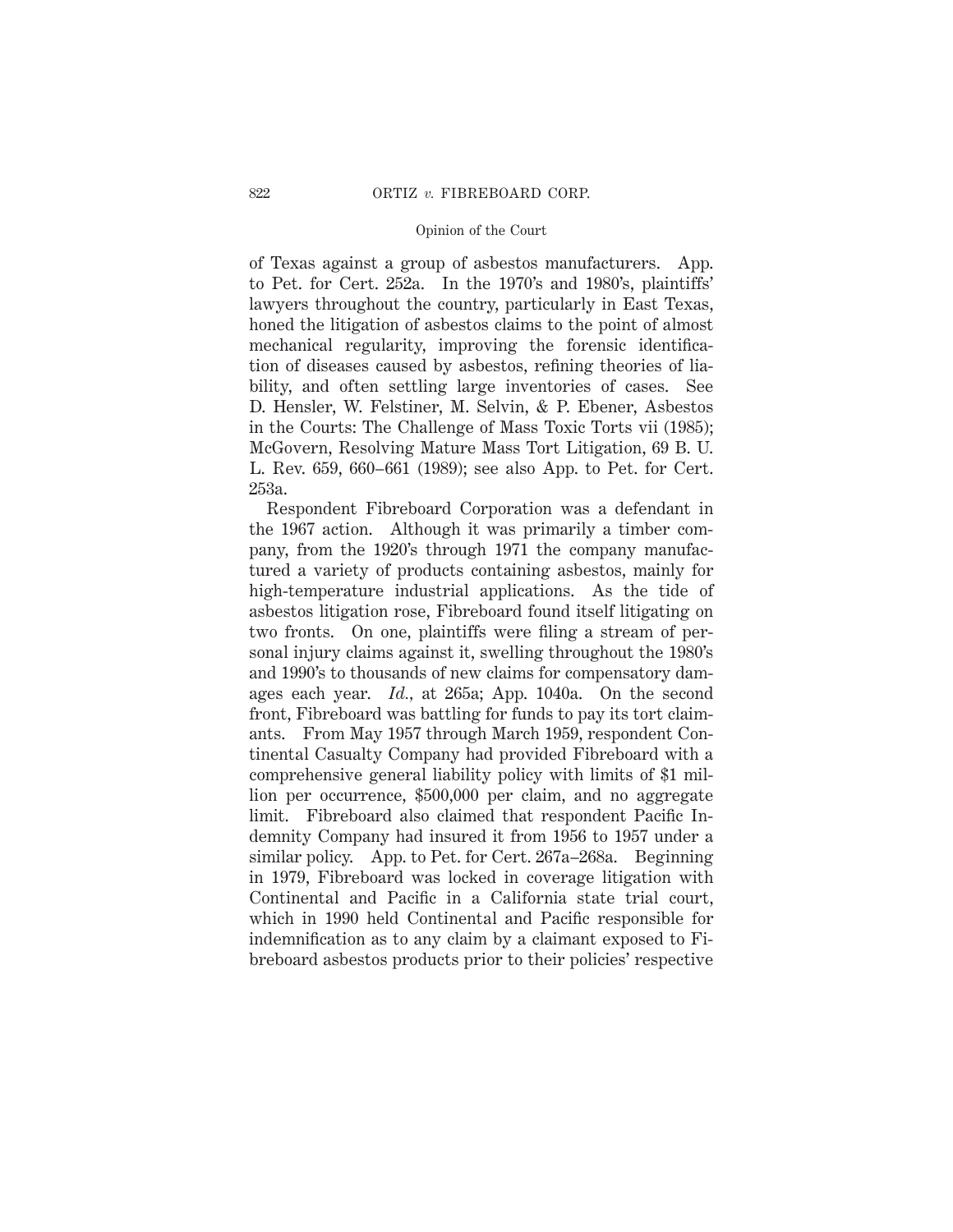expiration dates. *Id.,* at 268a–269a. The decree also required the insurers to pay the full cost of defense for each claim covered. *Ibid.* The insurance companies appealed.

With asbestos case filings continuing unabated, and its secure insurance assets almost depleted, Fibreboard in 1988 began a practice of "structured settlement," paying plaintiffs 40 percent of the settlement figure up front with the balance contingent upon a successful resolution of the coverage dispute.2 By 1991, however, the pace of filings forced Fibreboard to start settling cases entirely with the assignments of its rights against Continental, with no initial payment. To reflect the risk that Continental might prevail in the coverage dispute, these assignment agreements generally carried a figure about twice the nominal amount of earlier settlements. Continental challenged Fibreboard's right to make unilateral assignments, but in 1992 a California state court ruled for Fibreboard in that dispute.3

Meanwhile, in the aftermath of a 1990 Federal Judicial Center conference on the asbestos litigation crisis, Fibreboard approached a group of leading asbestos plaintiffs' lawyers, offering to discuss a "global settlement" of its asbestos

<sup>2</sup> Because Fibreboard's insurance policy with Continental expired in 1959, before the global settlement the settlement value of claims by victims exposed to Fibreboard's asbestos prior to 1959 was much higher than for victims exposed after 1959, where the only right of recovery was against Fibreboard itself. See *In re Asbestos Litigation,* 90 F. 3d 963, 1012–1013 (CA5 1996) (Smith, J., dissenting).

<sup>3</sup> *Id.,* at 969, and n. 1 (citing *Andrus* v. *Fibreboard,* No. 614747–3 (Sup. Ct., Alameda Cty., June 1, 1992)). Continental appealed, and, after the Global Settlement Agreement was reached in this case, but before the fairness hearing, see *infra,* at 827, a California appellate court reversed. See 90 F. 3d, at 969, and n. 1 (citing *Fibreboard Corp.* v. *Continental Casualty Co.,* No. A059716 (Cal. App., Oct. 19, 1994)). Continental and Fibreboard had each brought actions seeking to establish (or challenge) the validity of Fibreboard's assignment-settlement program, but only *Andrus* produced a definitive ruling as opposed to a settlement. See App. to Pet. for Cert. 288a–290a.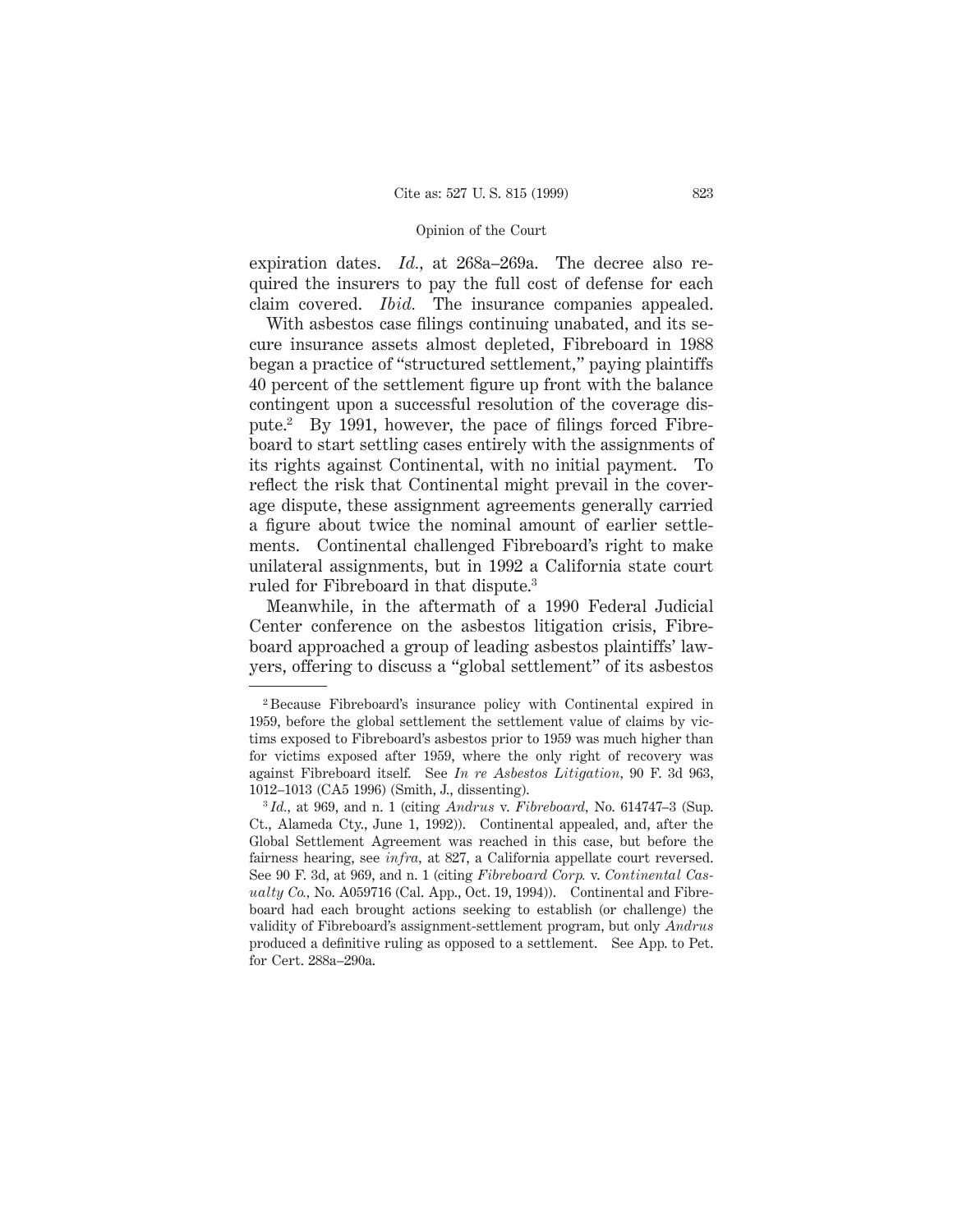personal-injury liability. Early negotiations bore relatively little fruit, save for the December 1992 settlement by assignment of a significant inventory of pending claims. This settlement brought Fibreboard's deferred settlement obligations to more than \$1.2 billion, all contingent upon victory over Continental on the scope of coverage and the validity of the settlement assignments.

In February 1993, after Continental had lost on both issues at the trial level, and thus faced the possibility of practically unbounded liability, it too joined the global settlement negotiations. Because Continental conditioned its part in any settlement on a guarantee of "total peace," ensuring no unknown future liabilities, talks focused on the feasibility of a mandatory class action, one binding all potential plaintiffs and giving none of them any choice to opt out of the certified class. Negotiations continued throughout the spring and summer of 1993, but the difficulty of settling both actually pending and potential future claims simultaneously led to an agreement in early August to segregate and settle an inventory of some 45,000 pending claims, being substantially all those filed by one of the plaintiffs' firms negotiating the global settlement. The settlement amounts per claim were higher than average, with one-half due on closing and the remainder contingent upon either a global settlement or Fibreboard's success in the coverage litigation. This agreement provided the model for settling inventory claims of other firms.

With the insurance companies' appeal of the consolidated coverage case set to be heard on August 27, the negotiating parties faced a motivating deadline, and about midnight before the argument, in a coffee shop in Tyler, Texas, the negotiators finally agreed upon \$1.535 billion as the key term of a "Global Settlement Agreement." \$1.525 billion of this sum would come from Continental and Pacific, in the proportion established by the California trial court in the coverage case,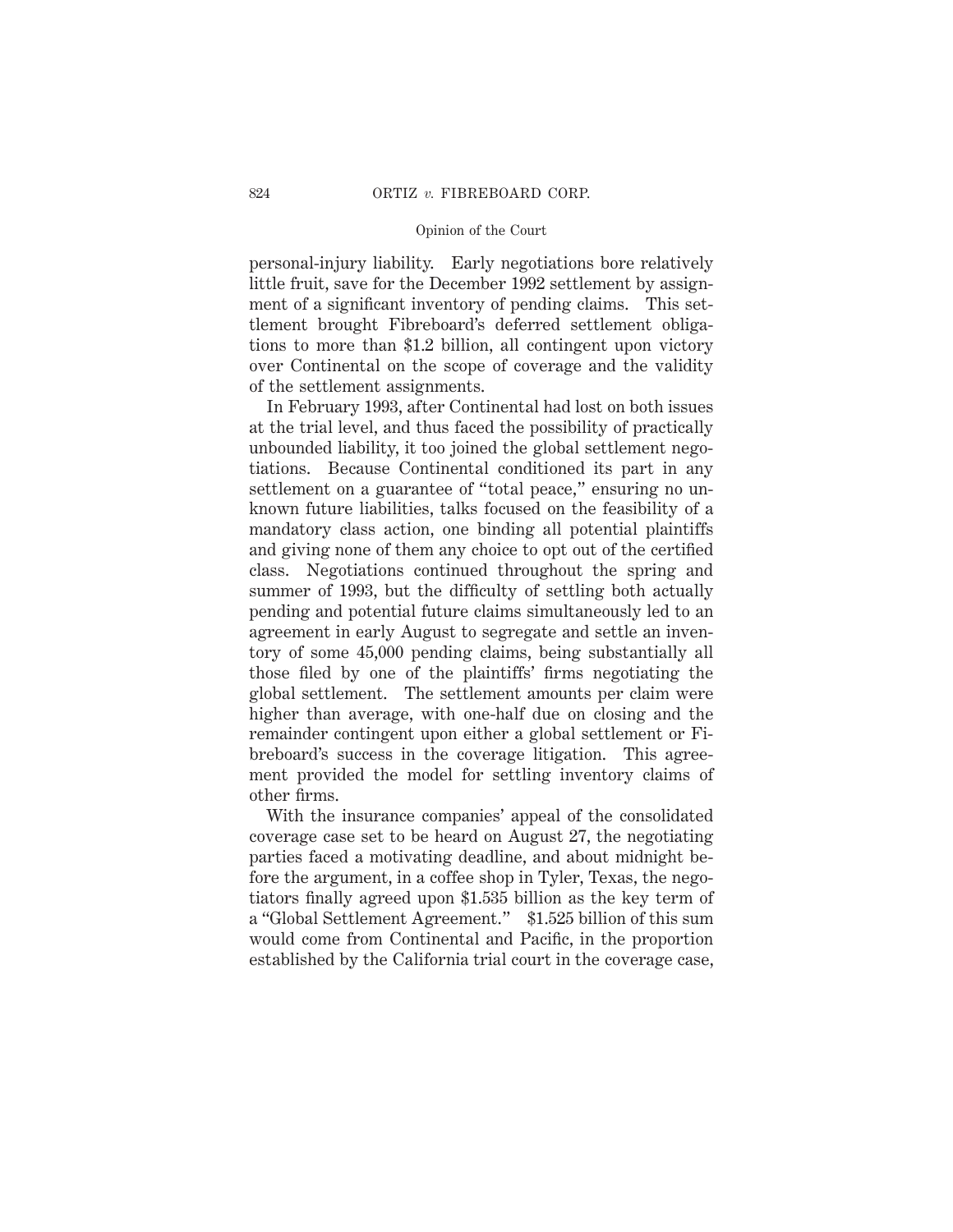while Fibreboard would contribute \$10 million, all but \$500,000 of it from other insurance proceeds, App. 84a. The negotiators also agreed to identify unsettled present claims against Fibreboard and set aside an as-then unspecified fund to resolve them, anticipating that the bulk of any excess left in that fund would be transferred to class claimants. *Ahearn* v. *Fibreboard Corp.,* 162 F. R. D. 505, 517 (ED Tex. 1995). The next day, as a hedge against the possibility that the Global Settlement Agreement might fail, plaintiffs' counsel insisted as a condition of that agreement that Fibreboard and its two insurers settle the coverage dispute by what came to be known as the "Trilateral Settlement Agreement." The two insurers agreed to provide Fibreboard with funds eventually set at \$2 billion to defend against asbestos claimants and pay the winners, should the Global Settlement Agreement fail to win approval. *Id.,* at 517, 521; see also App. to Pet. for Cert. 492a.4

On September 9, 1993, as agreed, a group of named plaintiffs filed an action in the United States District Court for the Eastern District of Texas, seeking certification for settlement purposes of a mandatory class comprising three groups: all persons with personal injury claims against Fibreboard for asbestos exposure who had not yet brought suit or settled their claims before the previous August 27; those who had dismissed such a claim but retained the right to bring a future action against Fibreboard; and "past, present and future spouses, parents, children, and other relatives" of class mem-

<sup>4</sup> Two related settlement agreements accompanied the Global and Trilateral Settlement Agreements. The first, negotiated with representatives of Fibreboard's major codefendants, preserved credit rights for codefendant third parties, *In re Asbestos Litigation,* 90 F. 3d 963, 973 (CA5 1996); the second provided that final approval of the Global Settlement Agreement would not constitute a "settlement" under the Longshore and Harbor Workers' Compensation Act, 33 U. S. C. § 933(g), 162 F. R. D., at 521–522. Neither of these agreements is before the Court.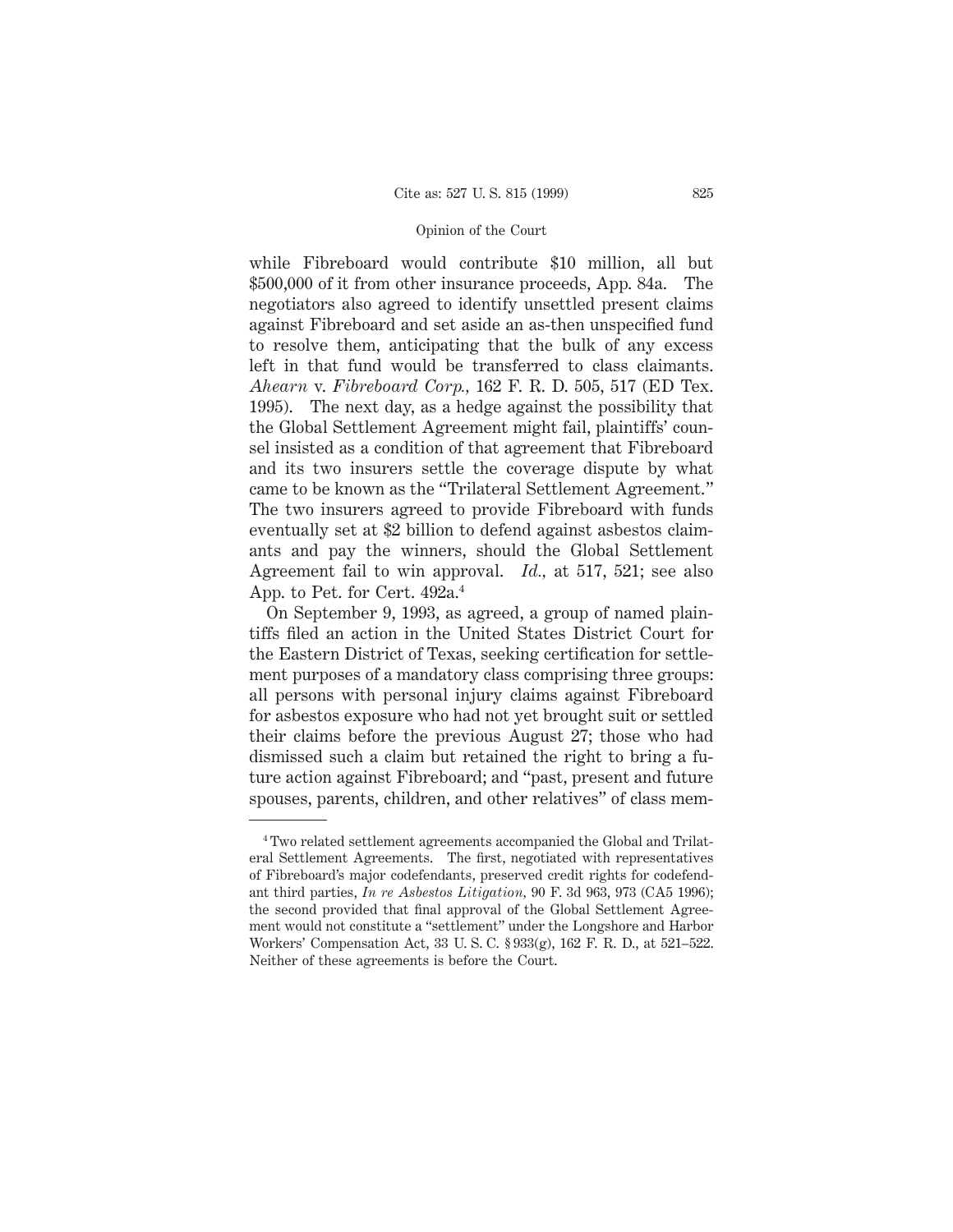bers exposed to Fibreboard asbestos.<sup>5</sup> The class did not include claimants with actions presently pending against Fibreboard or claimants "who filed and, for cash payment or some other negotiated value, dismissed claims against Fibreboard, and whose only retained right is to sue Fibreboard upon development of an asbestos-related malignancy." *Id.,*

"(b) All persons (or their legal representatives) exposed to asbestos or to asbestos-containing products, directly or indirectly (including but not limited to exposure through the exposure of a spouse, household member or any other person), who dismissed an action prior to August 27, 1993 without prejudice against Fibreboard, and who retain the right to sue Fibreboard upon development of a nonmalignant disease process or a malignancy; provided, however, that the Settlement Class does not include persons who filed and, for cash payment or some other negotiated value, dismissed claims against Fibreboard, and whose only retained right is to sue Fibreboard upon development of an asbestos-related malignancy; and

"(c) All past, present and future spouses, parents, children and other relatives (or their legal representatives) of the class members described in paragraphs (a) and (b) above, except for any such person who has, before August 27, 1993, (i) filed a lawsuit for the asbestos-related personal injury, or damage, or death of a class member described in paragraph (a) or (b) above in any court against Fibreboard (or against entities for whose actions or omissions Fibreboard bears legal liability), or (ii) settled a claim for the asbestos-related personal injury, or damage, or death of a class member described in (a) or (b) above with Fibreboard (or with entities for whose actions or omissions Fibreboard bears legal liability)." App. to Pet. for Cert. 534a–535a.

<sup>&</sup>lt;sup>5</sup>The final judgment regarding class certification in the District Court defined the class as follows:

<sup>&</sup>quot;(a) All persons (or their legal representatives) who prior to August 27, 1993 were exposed, directly or indirectly (including but not limited to exposure through the exposure of a spouse, household member or any other person), to asbestos or to asbestos-containing products for which Fibreboard may bear legal liability and who have not, before August 27, 1993, (i) filed a lawsuit for any asbestos related personal injury, or damage, or death arising from such exposure in any court against Fibreboard or persons or entities for whose actions or omissions Fibreboard bears legal liability; or (ii) settled a claim for any asbestos-related personal injury, or damage, or death arising from such exposure with Fibreboard or with persons or entities for whose actions or omissions Fibreboard bears legal liability;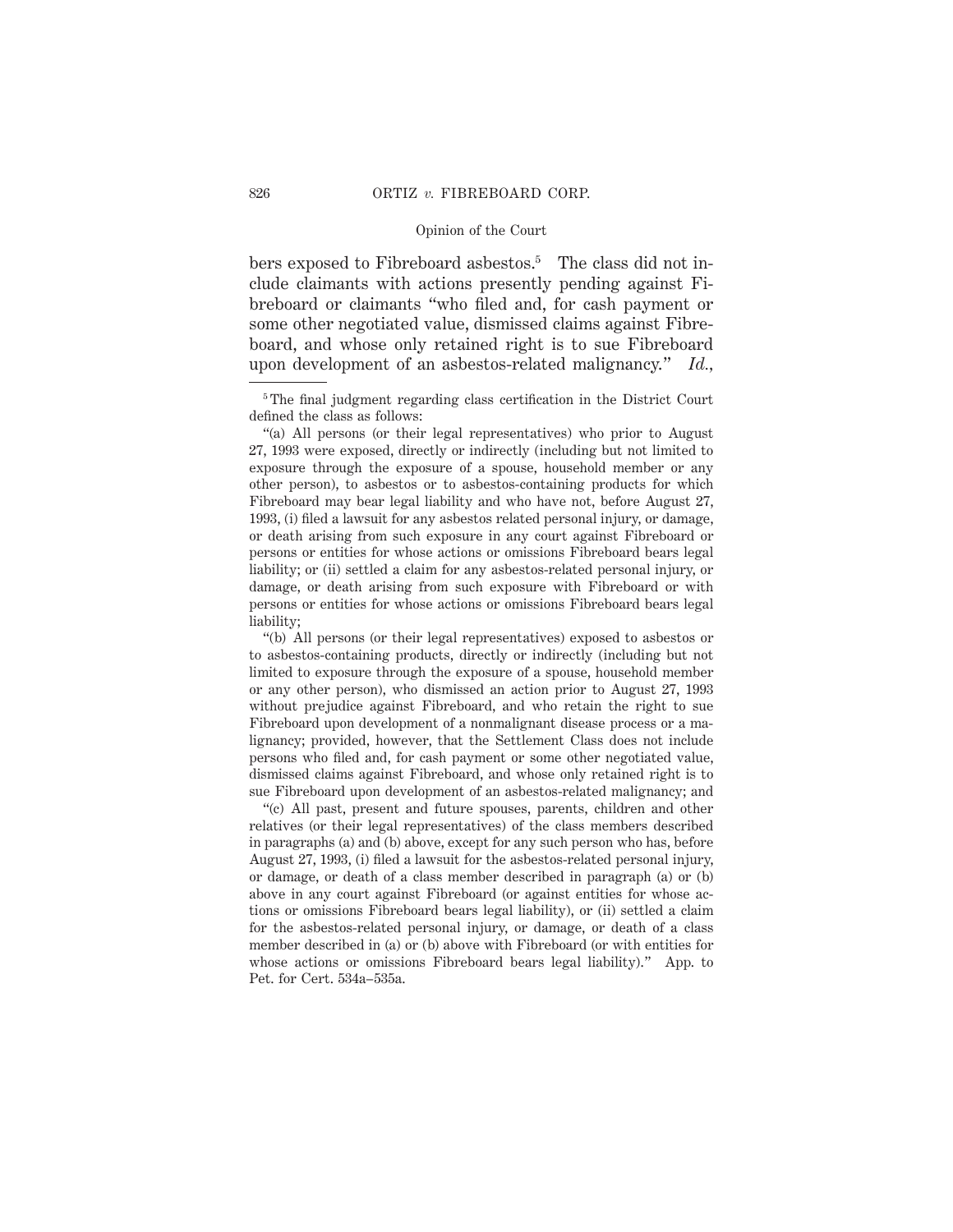at 534a–535a. The complaint pleaded personal injury claims against Fibreboard, and, as justification for class certification, relied on the shared necessity of ensuring insurance funds sufficient for compensation. *Id.,* at 552a–569a. After Continental and Pacific had obtained leave to intervene as party-defendants, the District Court provisionally granted class certification, enjoined commencement of further separate litigation against Fibreboard by class members, and appointed a guardian ad litem to review the fairness of the settlement to the class members. See *In re Asbestos Litigation,* 90 F. 3d 963, 972 (CA5 1996).

As finally negotiated, the Global Settlement Agreement provided that in exchange for full releases from class members, Fibreboard, Continental, and Pacific would establish a trust to process and pay class members' asbestos personal injury and death claims. Claimants seeking compensation would be required to try to settle with the trust. If initial settlement attempts failed, claimants would have to proceed to mediation, arbitration, and a mandatory settlement conference. Only after exhausting that process could claimants go to court against the trust, subject to a limit of \$500,000 per claim, with punitive damages and prejudgment interest barred. Claims resolved without litigation would be discharged over three years, while judgments would be paid out over a 5- to 10-year period. The Global Settlement Agreement also contained spendthrift provisions to conserve the trust, and provided for paying more serious claims first in the event of a shortfall in any given year. *Id.,* at 973.

After an extensive campaign to give notice of the pending settlement to potential class members, the District Court allowed groups of objectors, including petitioners here, to intervene. After an 8-day fairness hearing, the District Court certified the class and approved the settlement as "fair, adequate, and reasonable" under Rule 23(e). *Ahearn,* 162 F. R. D., at 527. Satisfied that the requirements of Rule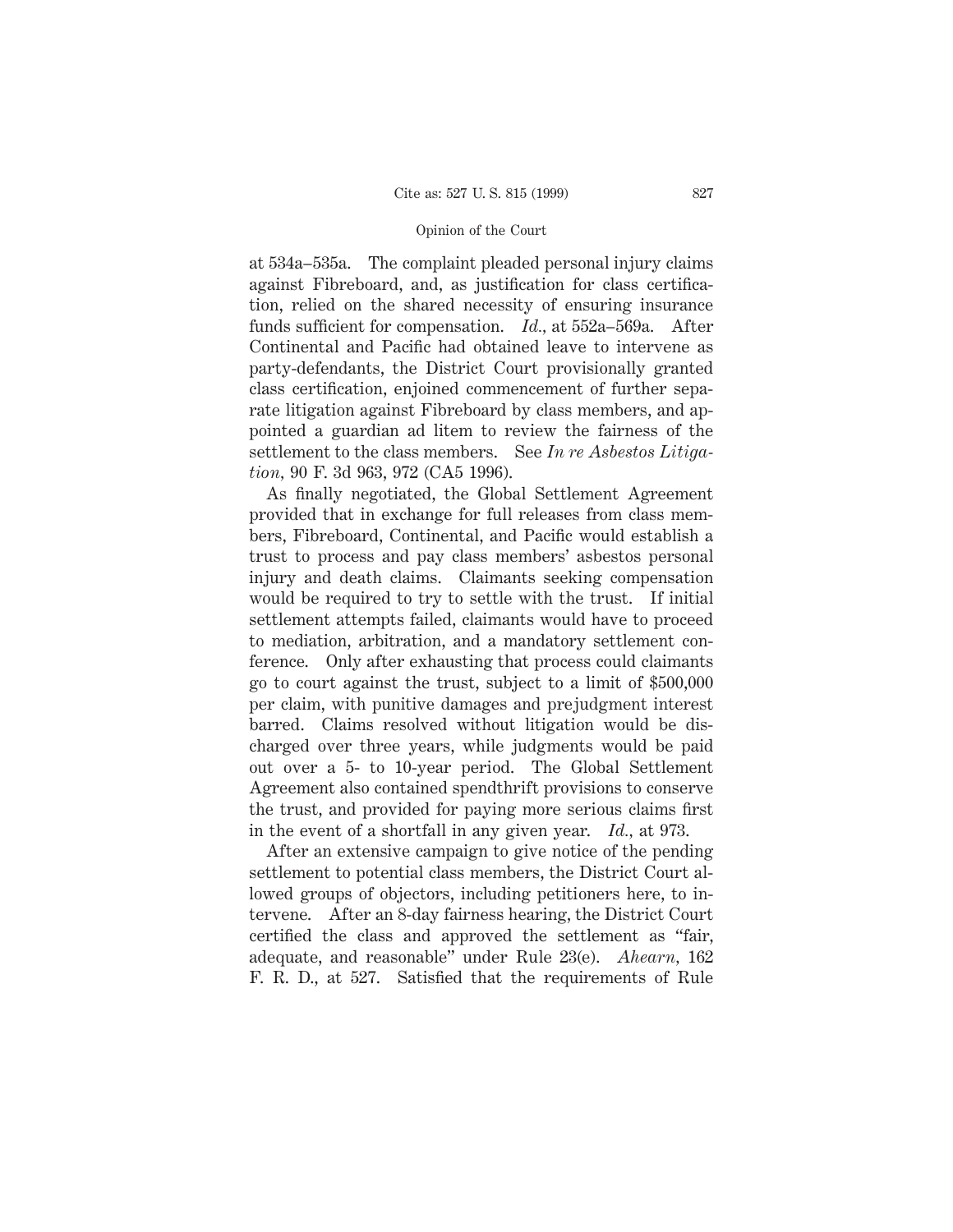$23(a)$  were met, *id.*, at  $523-526$ <sup>6</sup> the District Court certified the class under Rule  $23(b)(1)(B)$ ,<sup>7</sup> citing the risk that Fibreboard might lose or fare poorly on appeal of the coverage case or lose the assignment-settlement dispute, leaving it without funds to pay all claims. *Id.,* at 526. The "allowance of individual adjudications by class members," the District Court concluded, "would have destroyed the opportunity to compromise the insurance coverage dispute by creating the settlement fund, and would have exposed the class members to the very risks that the settlement addresses." *Id.,* at 527. In response to intervenors' objections that the absence of a "limited fund" precluded certification under Rule 23(b)(1)(B), the District Court ruled that although the subdivision is not so restricted, if it were, this case would qualify. It found both the "disputed insurance asset liquidated by the \$1.535 billion Global Settlement," and, alternatively, "the sum of the value of Fibreboard plus the value of its insurance coverage," as measured by the insurance funds' settlement value, to be relevant "limited funds." App. to Pet. for Cert. 491a–492a.

On appeal, the Fifth Circuit affirmed both as to class certification and adequacy of settlement. *In re Asbestos Litiga-*

<sup>&</sup>lt;sup>6</sup> "Rule 23(a) states four threshold requirements applicable to all class actions: (1) numerosity (a 'class [so large] that joinder of all members is impracticable'); (2) commonality ('questions of law or fact common to the class'); (3) typicality (named parties' claims or defenses 'are typical . . . of the class'); and (4) adequacy of representation (representatives 'will fairly and adequately protect the interests of the class')." *Amchem Products, Inc.* v. *Windsor,* 521 U. S. 591, 613 (1997).

<sup>&</sup>lt;sup>7</sup> Rule  $23(b)(1)(B)$  provides that "[a]n action may be maintained as a class action if the prerequisites of subdivision (a) are satisfied, and in addition: (1) the prosecution of separate actions by or against individual members of the class would create a risk of  $\dots$  (B) adjudications with respect to individual members of the class which would as a practical matter be dispositive of the interests of the other members not parties to the adjudications or substantially impair or impede their ability to protect their interests."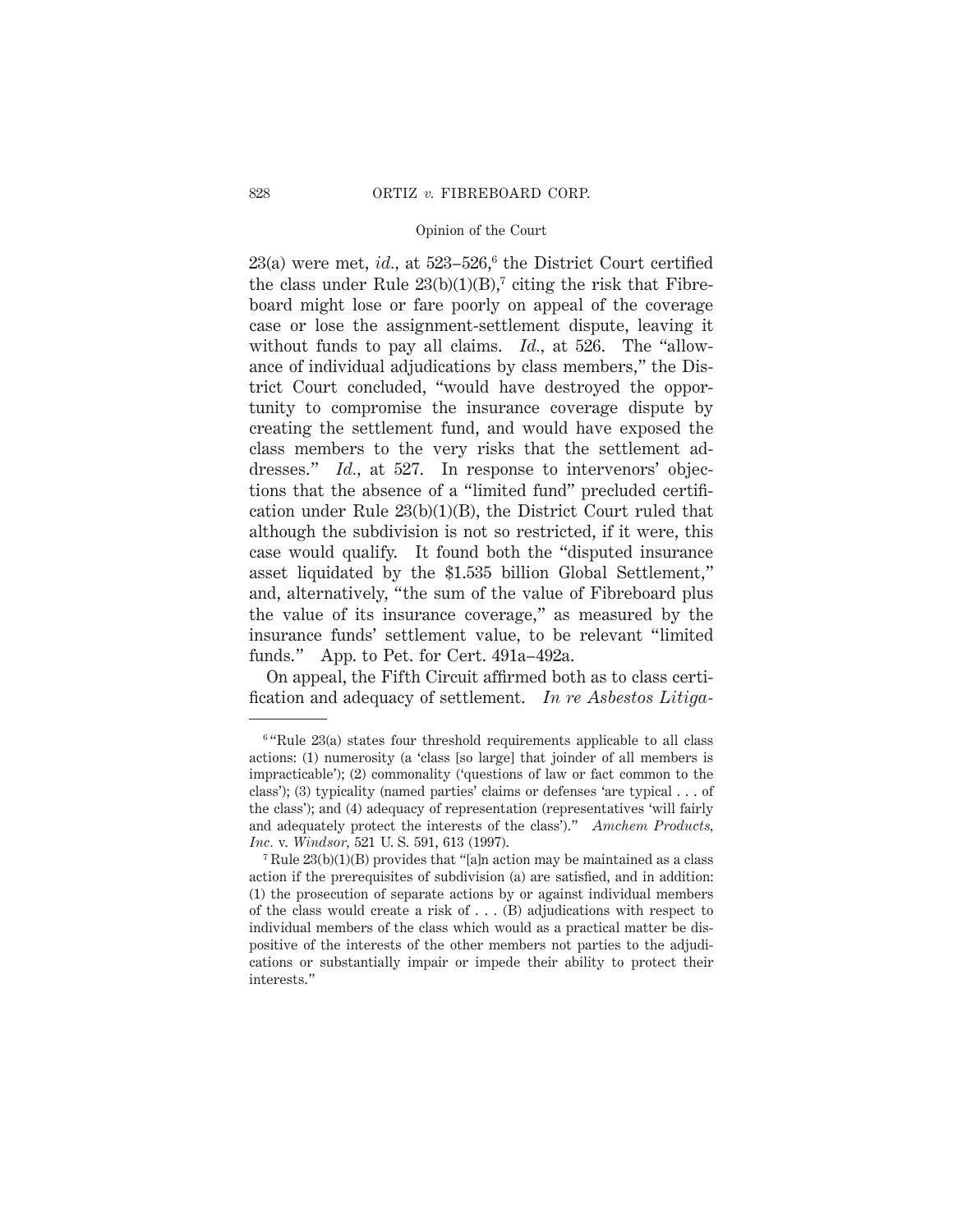*tion, supra.*<sup>8</sup> Agreeing with the District Court's application of Rule 23(a), the Court of Appeals found that there was commonality in class members' shared interest in securing and equitably distributing maximum possible settlement funds, and that the representative plaintiffs were sufficiently typical both in sharing that interest and in basing their claims on the same legal and remedial theories that absent class members might raise. *Id.,* at 975–976. The Fifth Circuit also thought that there were no conflicts of interest sufficiently serious to undermine the adequacy of class counsel's representation. *Id.*, at  $976-982$ <sup>9</sup> As to Rule 23(b)(1)(B), the court approved the class certification on a "limited fund" rationale based on the threat to "the ability of other members of the class to receive full payment for their injuries from Fibreboard's limited assets." *Id.,* at 982.10 The Court of Appeals cited expert testimony that Fibreboard faced enormous potential liabilities and defense costs that would likely equal or exceed the amount of damages paid out, and concluded that even combining Fibreboard's value of some \$235 million with the \$2 billion provided in the Trilateral Settlement Agreement, the company would be unable to pay all valid claims against it within five to nine years. *Ibid.* Judge Smith dissented, arguing among other things that the

<sup>8</sup> Continental and Pacific also filed a class action against a defendant class essentially identical to the plaintiff class in the Global Settlement Agreement as well as a class of third parties with asbestos-related claims against Fibreboard, seeking a declaration that the Trilateral Settlement Agreement was fair and reasonable. The District Court certified the class and approved the Trilateral Settlement Agreement, which the Fifth Circuit consolidated with the review of the case below and affirmed. See *In re Asbestos Litigation,* 90 F. 3d, at 974, 991–993. That decision is now final and is not before this Court.

<sup>&</sup>lt;sup>9</sup> As the objectors did not challenge the adequacy of representation of class representatives, the Fifth Circuit did not consider the issue. *Id.,* at 976, n. 10. Likewise, no party raised concerns with Rule 23(a)'s numerosity requirement.

<sup>10</sup> Abandoning the District Court's alternative rationale, the Court of Appeals rested entirely on a limited fund theory.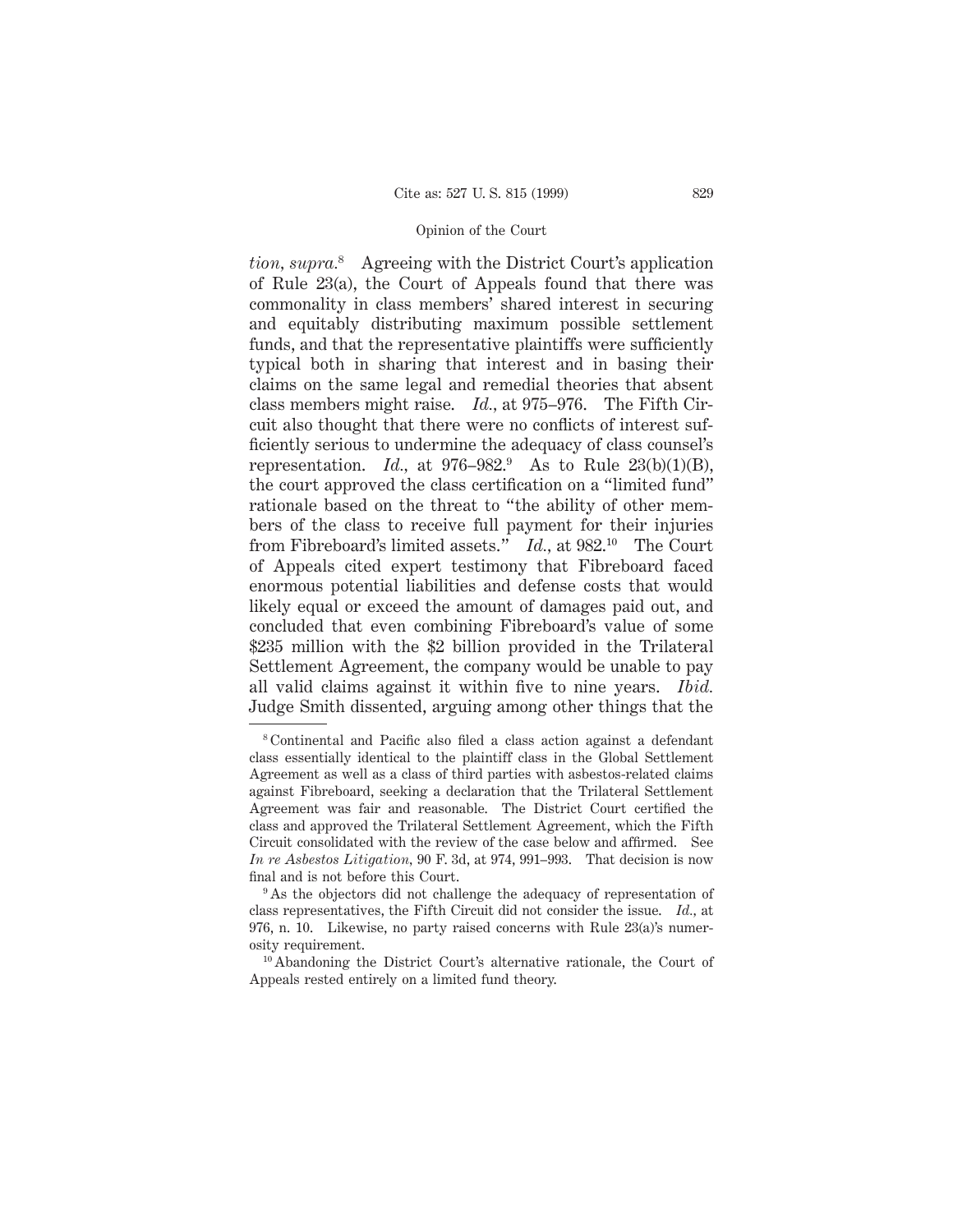majority had skimped on serious due process concerns, had glossed over problems of commonality, typicality, and adequacy of representation, and had ignored a number of justiciability issues. See generally *id.,* at 993–1026.11

Shortly thereafter, this Court decided *Amchem* and proceeded to vacate the Fifth Circuit's judgment and remand for further consideration in light of that decision. 521 U. S. 1114 (1997). On remand, the Fifth Circuit again affirmed, in a brief *per curiam* opinion, distinguishing *Amchem* on the grounds that the instant action proceeded under Rule  $23(b)(1)(B)$  rather than (b)(3), and did not allocate awards according to the nature of the claimant's injury. *In re Asbestos Litigation,* 134 F. 3d 668, 669–670 (1998). Again citing the findings on certification under Rule  $23(b)(1)(B)$ , the Fifth Circuit affirmed as "incontestable" the District Court's conclusion that the terms of the subdivision had been met. *Id.,* at 670. The Court of Appeals acknowledged *Amchem*'s admonition that settlement class actions may not proceed unless the requirements of Rule 23(a) are met, but noted that the District Court had made extensive findings supporting its Rule 23(a) determinations. *Ibid.* Judge Smith again dissented, reiterating his previous concerns, and argued specifically that the District Court erred in certifying the class under Rule  $23(b)(1)(B)$  on a "limited fund" theory because the only limited fund in the case was a creature of the settlement itself. *Id.,* at 671–674.

We granted certiorari, 524 U. S. 936 (1998), and now reverse.

# II

The nub of this case is the certification of the class under Rule 23(b)(1)(B) on a limited fund rationale, but before we reach that issue, there are two threshold matters. First,

<sup>&</sup>lt;sup>11</sup> The Fifth Circuit denied rehearing en banc, with Judge Smith, joined by five other Circuit Judges, dissenting. *In re Asbestos Litigation,* 101 F. 3d 368, 369 (1996).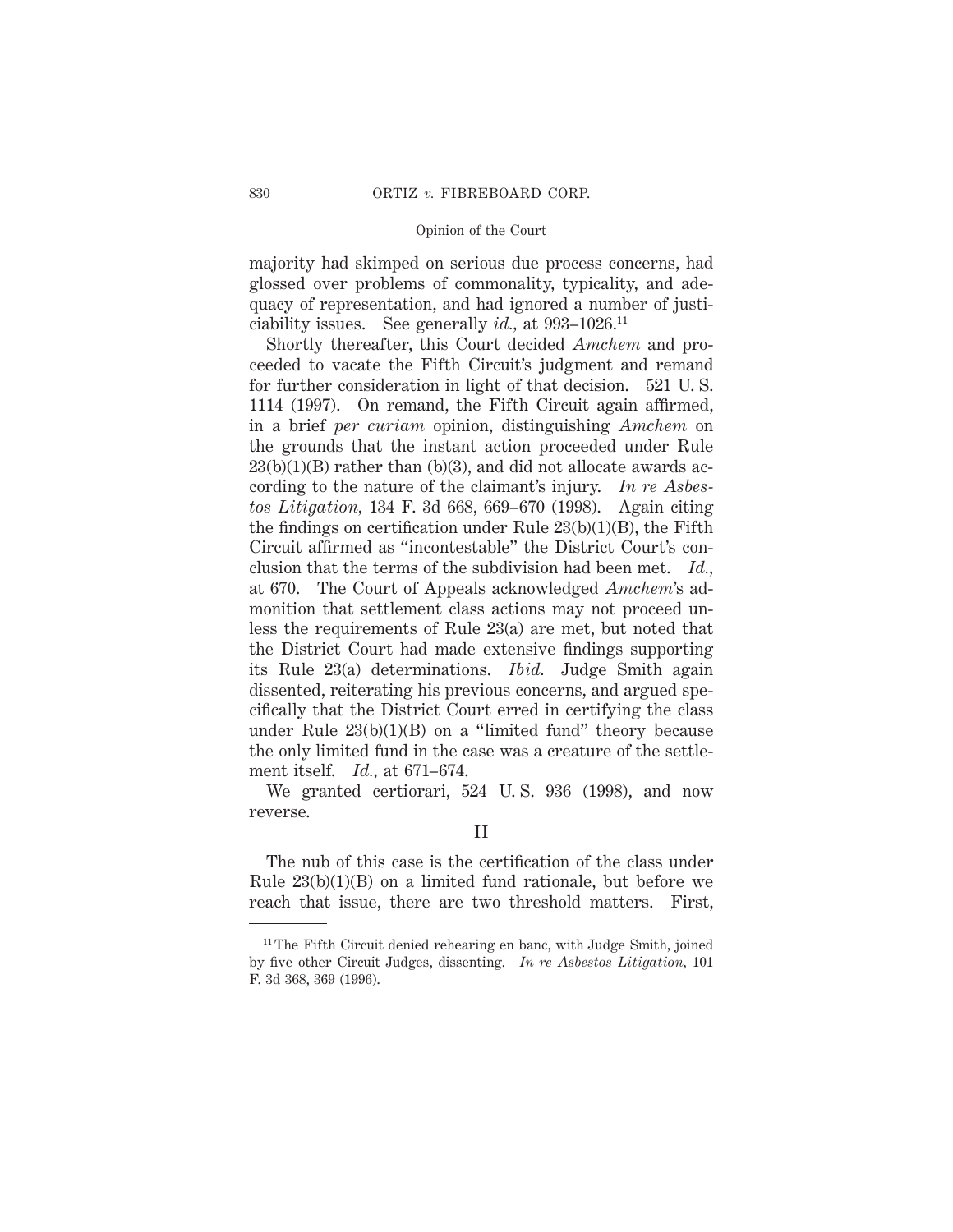petitioners call the class claims nonjusticiable under Article III, saying that this is a feigned action initiated by Fibreboard to control its future asbestos tort liability, with the "vast majority" of the "exposure-only" class members being without injury in fact and hence without standing to sue. Brief for Petitioners 44–50. Ordinarily, of course, this or any other Article III court must be sure of its own jurisdiction before getting to the merits. *Steel Co.* v. *Citizens For Better Environment,* 523 U. S. 83, 88–89 (1998). But the class certification issues are, as they were in *Amchem,* "logically antecedent" to Article III concerns, 521 U. S., at 612, and themselves pertain to statutory standing, which may properly be treated before Article III standing, see *Steel Co., supra,* at 92. Thus the issue about Rule 23 certification should be treated first, "mindful that [the Rule's] requirements must be interpreted in keeping with Article III constraints . . . ." *Amchem, supra,* at 612–613.

Petitioners also argue that the Fifth Circuit on remand disregarded *Amchem* in passing on the Rule 23(a) issues of commonality, typicality, and adequacy of representation. Brief for Petitioners 13–22. We agree that in reinstating its affirmance of the District Court's certification decision, the Fifth Circuit fell short in its attention to *Amchem*'s explanation of the governing legal standards. Two aspects in particular of the District Court's certification should have received more detailed treatment by the Court of Appeals. First, the District Court's enquiry into both commonality and typicality focused almost entirely on the terms of the settlement. See *Ahearn*, 162 F. R. D., at 524.<sup>12</sup> Second, and more significantly, the District Court took no steps at the outset to ensure that the potentially conflicting interests of

<sup>12</sup> In *Amchem,* the Court found that class members' shared exposure to asbestos was insufficient to meet the demanding predominance requirements of Rule 23(b)(3). 521 U. S., at 623–624. We left open the possibility, however, that such commonality might suffice for the purposes of Rule 23(a). *Ibid.*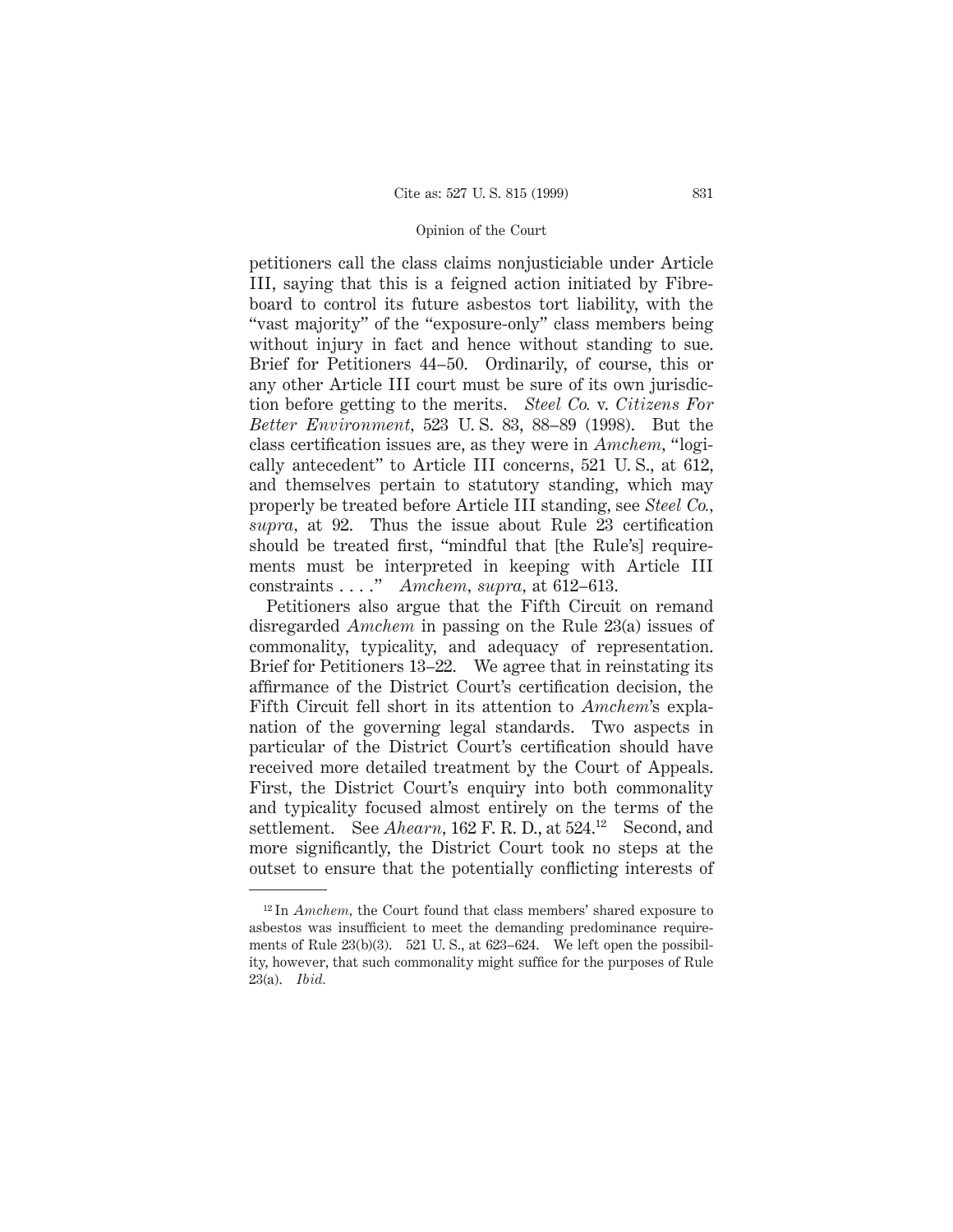easily identifiable categories of claimants be protected by provisional certification of subclasses under Rule 23(c)(4), relying instead on its *post hoc* findings at the fairness hearing that these subclasses in fact had been adequately represented. As will be seen, however, these points will reappear when we review the certification on the Court of Appeals's "limited fund" theory under Rule  $23(b)(1)(B)$ . We accordingly turn directly to that.

### III

# A

Although representative suits have been recognized in various forms since the earliest days of English law, see generally S. Yeazell, From Medieval Group Litigation to the Modern Class Action (1987); see also Marcin, Searching for the Origin of the Class Action, 23 Cath. U. L. Rev. 515, 517– 524 (1973), class actions as we recognize them today developed as an exception to the formal rigidity of the necessary parties rule in equity, see Hazard, Gedid, & Sowle, An Historical Analysis of the Binding Effect of Class Suits, 146 U. Pa. L. Rev. 1849, 1859–1860 (1998) (hereinafter Hazard, Gedid, & Sowle), as well as from the bill of peace, an equitable device for combining multiple suits, see Z. Chafee, Some Problems of Equity 161–167, 200–203 (1950). The necessary parties rule in equity mandated that "all persons materially interested, either as plaintiffs or defendants in the subject matter of the bill ought to be made parties to the suit, however numerous they may be." *West* v. *Randall,* 29 F. Cas. 718, 721 (No. 17,424) (CC RI) (1820) (Story, J.). But because that rule would at times unfairly deny recovery to the party before the court, equity developed exceptions, among them one to cover situations "where the parties are very numerous, and the court perceives, that it will be almost impossible to bring them all before the court; or where the question is of general interest, and a few may sue for the benefit of the whole; or where the parties form a part of a voluntary associ-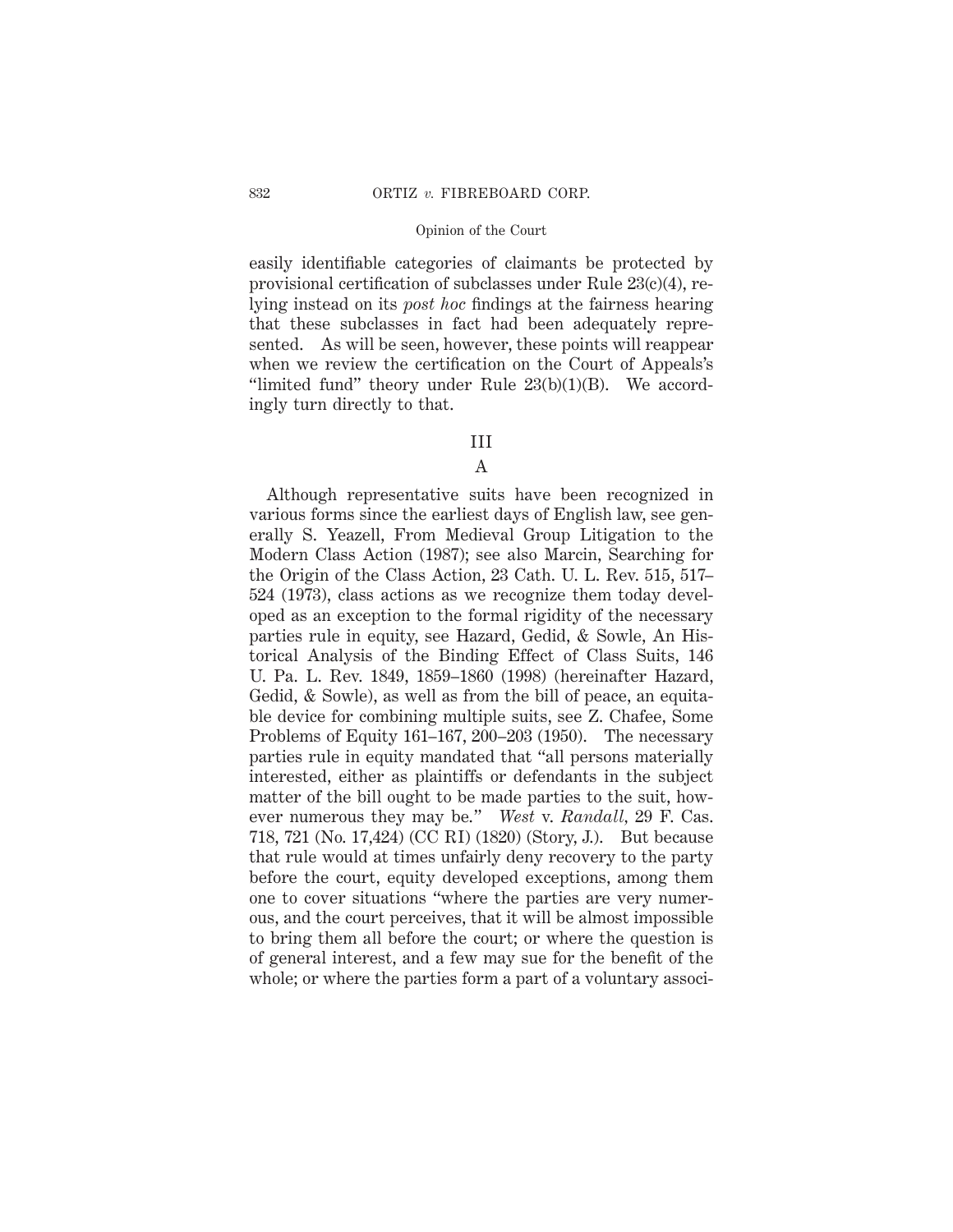ation for public or private purposes, and may be fairly supposed to represent the rights and interests of the whole . . . ." *Id.,* at 722; see J. Story, Commentaries on Equity Pleadings § 97 (J. Gould 10th rev. ed. 1892); F. Calvert, A Treatise upon the Law Respecting Parties to Suits in Equity 17–29 (1837) (hereinafter Calvert, Parties to Suits in Equity). From these roots, modern class action practice emerged in the 1966 revision of Rule 23. In drafting Rule 23(b), the Advisory Committee sought to catalogue in "functional" terms "those recurrent life patterns which call for mass litigation through representative parties." Kaplan, A Prefatory Note, 10 B. C. Ind. & Com. L. Rev. 497 (1969).

Rule  $23(b)(1)(B)$  speaks from "a vantage point within the class, [from which the Advisory Committee] spied out situations where lawsuits conducted with individual members of the class would have the practical if not technical effect of concluding the interests of the other members as well, or of impairing the ability of the others to protect their own interests." Kaplan, Continuing Work of the Civil Committee: 1966 Amendments of the Federal Rules of Civil Procedure (I), 81 Harv. L. Rev. 356, 388 (1967) (hereinafter Kaplan, Continuing Work). Thus, the subdivision (read with subdivision  $(c)(2)$  provides for certification of a class whose members have no right to withdraw, when "the prosecution of separate actions . . . would create a risk" of "adjudications with respect to individual members of the class which would as a practical matter be dispositive of the interests of the other members not parties to the adjudications or substantially impair or impede their ability to protect their interests." Fed. Rule Civ. Proc.  $23(b)(1)(B)$ .<sup>13</sup> Classic examples

 $13$  In contrast to class actions brought under subdivision (b)(3), in cases brought under subdivision (b)(1), Rule 23 does not provide for absent class members to receive notice and to exclude themselves from class membership as a matter of right. See 1 H. Newberg & A. Conte, Class Actions § 4.01, p. 4–6 (3d ed. 1992) (hereinafter Newberg). It is for this reason that such cases are often referred to as "mandatory" class actions.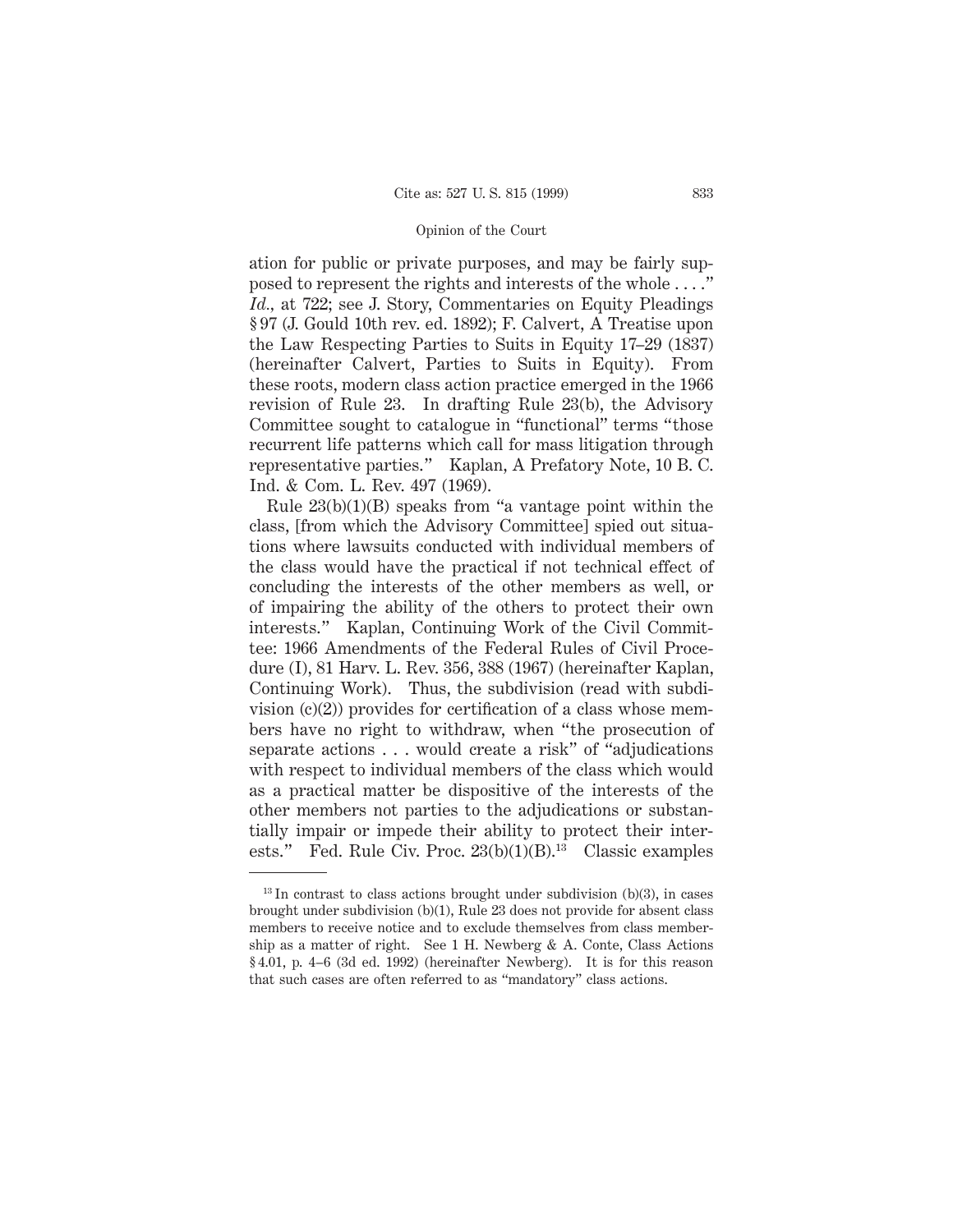of such a risk of impairment may, for example, be found in suits brought to reorganize fraternal-benefit societies, see, *e. g., Supreme Tribe of Ben-Hur* v. *Cauble,* 255 U. S. 356 (1921); actions by shareholders to declare a dividend or otherwise to "fix [their] rights," Kaplan, Continuing Work 388; and actions charging "a breach of trust by an indenture trustee or other fiduciary similarly affecting the members of a large class" of beneficiaries, requiring an accounting or similar procedure "to restore the subject of the trust," Advisory Committee's Notes on Fed. Rule Civ. Proc. 23, 28 U. S. C. App., p. 696 (hereinafter Adv. Comm. Notes). In each of these categories, the shared character of rights claimed or relief awarded entails that any individual adjudication by a class member disposes of, or substantially affects, the interests of absent class members.

Among the traditional varieties of representative suit encompassed by Rule  $23(b)(1)(B)$  were those involving "the presence of property which call[ed] for distribution or management," J. Moore & J. Friedman, 2 Federal Practice 2240 (1938) (hereinafter Moore & Friedman). One recurring type of such suits was the limited fund class action, aggregating "claims . . . made by numerous persons against a fund insufficient to satisfy all claims." Adv. Comm. Notes 697; cf. 1 Newberg § 4.09, at 4–33 ("Classic" limited fund class actions "include claimants to trust assets, a bank account, insurance proceeds, company assets in a liquidation sale, proceeds of a ship sale in a maritime accident suit, and others").14 The Advisory Committee cited *Dickinson* v.

<sup>&</sup>lt;sup>14</sup> Indeed, Professor Kaplan, reporter to the Advisory Committee's 1966 revision of Rule 23, commented in a letter to another member of the Advisory Committee that the phrase " 'impair or impede the ability of the other members to protect their interests'" is "redolent of claims against a fund." Letter from Benjamin Kaplan to John P. Frank, Feb. 7, 1963, Congressional Information Service Records of the U. S. Judicial Conference, Committee on Rules of Practice and Procedure 1935–1988, No. CI–6312–31, p. 2.

Some fund-related class actions involved claims for the creation or preservation of a specific fund subject to the interests of numerous claim-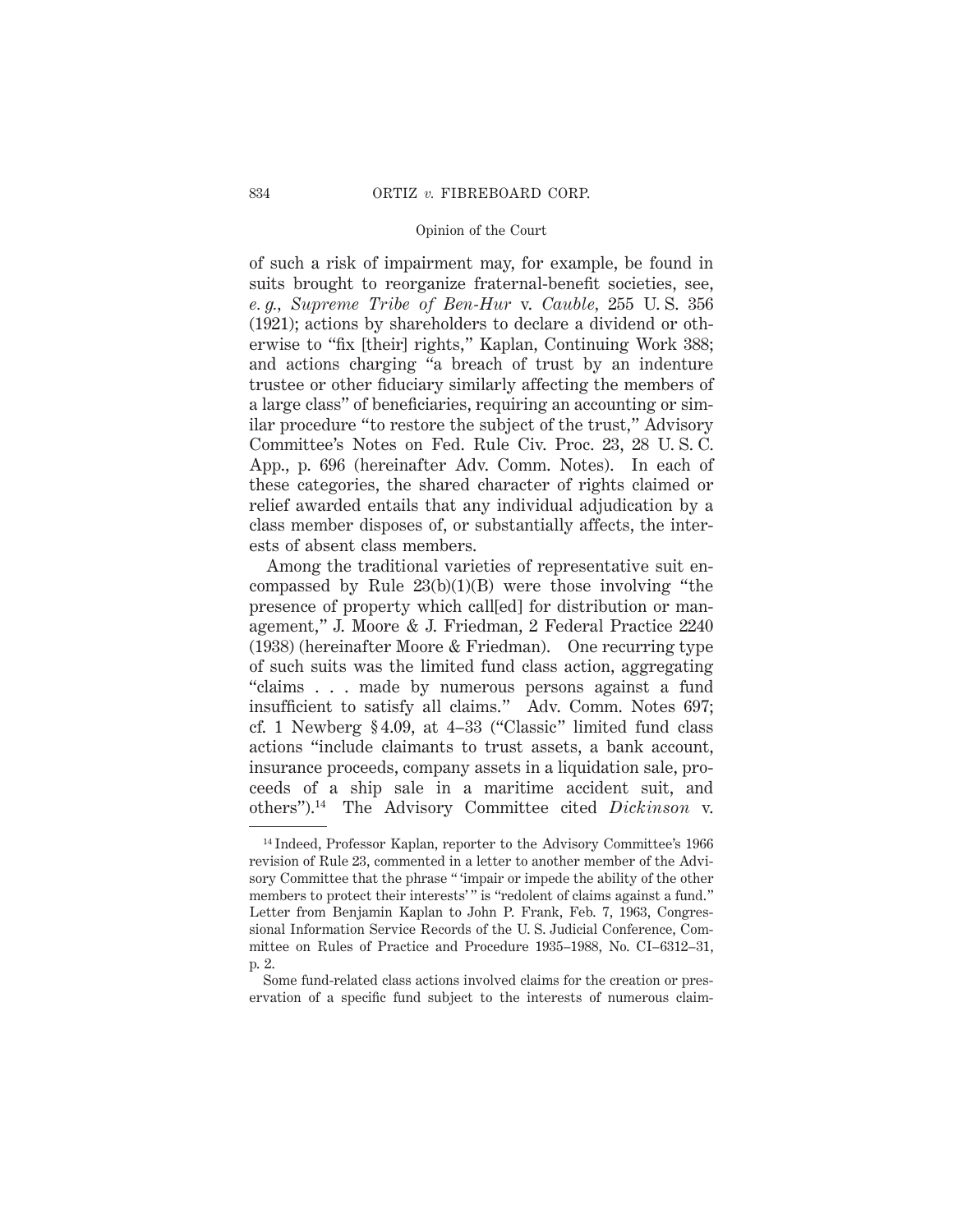*Burnham,* 197 F. 2d 973 (CA2), cert. denied, 344 U. S. 875 (1952), as illustrative of this tradition. In *Dickinson,* investors hoping to save a failing company had contributed some \$600,000, which had been misused until nothing was left but a pool of secret profits on a fraction of the original investment. In a class action, the District Court took charge of this fund, subjecting it to a constructive trust for division among subscribers who demonstrated their claims, in amounts proportional to each class member's percentage of all substantiated claims. 197 F. 2d, at 978.15 The Second Circuit approved the class action and the distribution of the entire pool to claimants, noting that "[a]lthough none of the contributors has been paid in full, no one . . . now asserts or suggests that they should have full recovery . . . as on an ordinary tort liability for conspiracy and defrauding. The court's power of disposition over the fund was therefore ab-

ants. See, *e. g., City & County of San Francisco* v*. Market Street R. Co.,* 95 Cal. App. 2d 648, 213 P. 2d 780 (1950). The rationale in such cases for representative plaintiffs suing on behalf of all similarly situated potential parties was that benefits arising from the action necessarily inured to the class as a whole. Another type of fund case involved the adjudication of the rights of all participants in a fund in which the participants had common rights. See, *e. g., Hartford Life Ins. Co.* v. *IBS,* 237 U. S. 662 (1915); *Supreme Council of Royal Arcanum* v. *Green,* 237 U. S. 531 (1915); *Hartford Life Ins. Co.* v. *Barber,* 245 U. S. 146 (1917); see also *Smith* v. *Swormstedt,* 16 How. 288 (1854). In such cases, regardless of the size of any individual claimant's stake, the adjudication would determine the operating rules governing the fund for all participants. This category is more analogous in modern practice to class actions seeking structural injunctions and is not at issue in this case.

<sup>15</sup> The District Court in *Dickinson,* as was the usual practice in such cases, distributed the limited fund only after notice had been given to all class members, allowing them to come into the suit, prove their claim, and share in the recovery. See 197 F. 2d, at 978; see also Adv. Comm. Notes 697 (describing limited fund class actions as involving an "action by or against representative members to settle the validity of the claims as a whole, or in groups, followed by separate proof of the amount of each valid claim and proportionate distribution of the fund").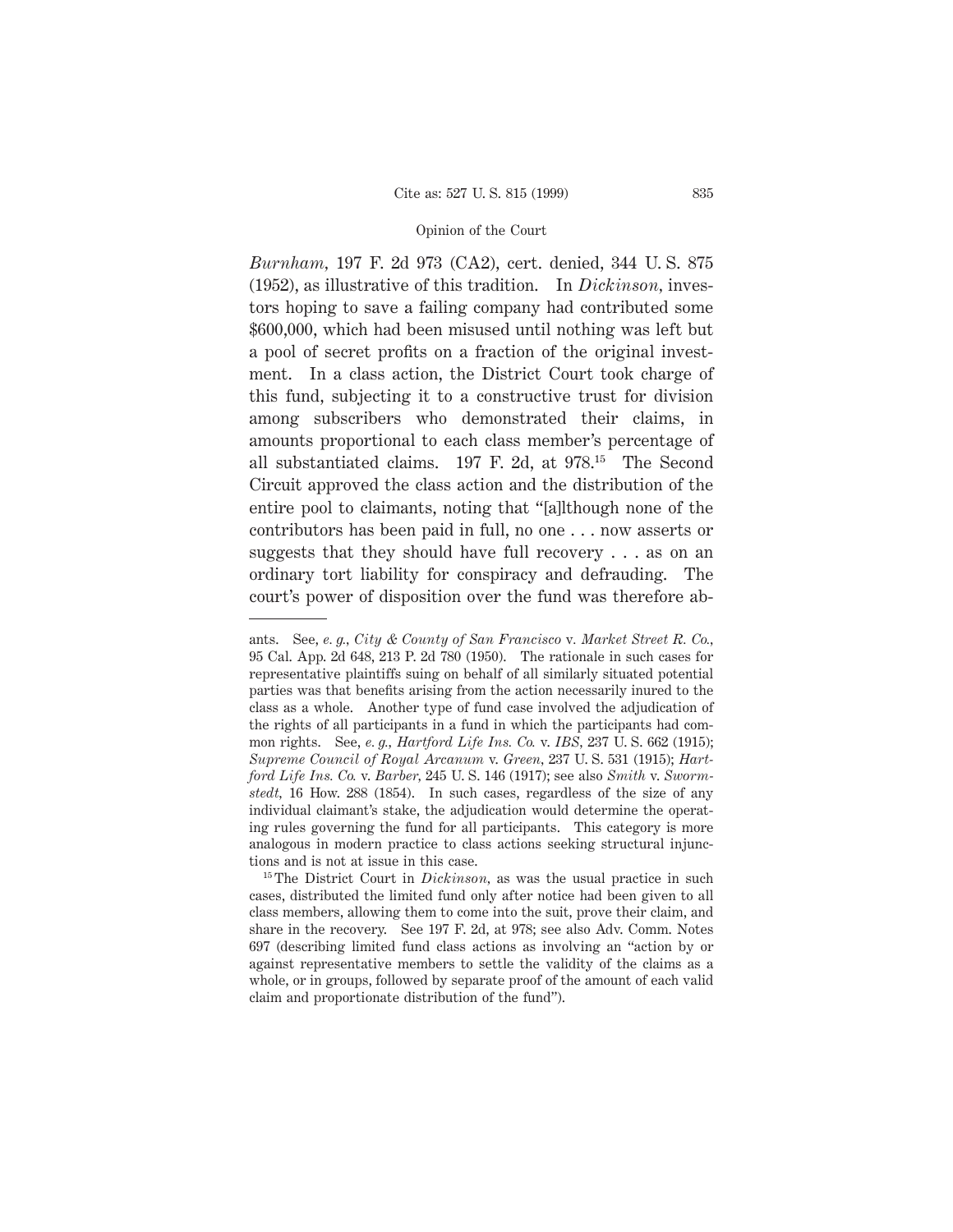solute and final." *Id.*, at 980.<sup>16</sup> As the Advisory Committee recognized in describing *Dickinson,* equity required absent parties to be represented, joinder being impractical, where individual claims to be satisfied from the one asset would, as a practical matter, prejudice the rights of absent claimants against a fund inadequate to pay them all.

Equity, of course, recognized the same necessity to bind absent claimants to a limited fund when no formal imposition of a constructive trust was entailed. In *Guffanti* v. *National Surety Co.,* 196 N. Y. 452, 458, 90 N. E. 174, 176 (1909), for example, the defendant received money to supply steamship tickets and had posted a \$15,000 bond as required by state law. He converted to personal use funds collected from more than 150 ticket purchasers, was then adjudged bankrupt, and absconded. One of the defrauded ticket purchasers sued the surety in equity on behalf of himself and all others like him. Over the defendant's objection, the New York Court of Appeals sustained the equitable class suit, citing among other considerations the fact that all recovery had to come from a "limited fund out of which the aggregate recoveries must be sought" that was inadequate to pay all claims, and subject to pro rata distribution. *Id.,* at 458, 90 N. E., at 176. See Hazard, Gedid, & Sowle 1915 ("*[Guffanti]*

<sup>16</sup> As *Dickinson* demonstrates, the immediate precursor to the type of limited fund class action invoked in this case was a subset of "hybrid" class actions under the 1938 version of Rule 23. Cf. 1 Newberg § 1.09, at 1–25. The original Rule 23 categorized class actions by "the character of the right sought to be enforced for or against the class," dividing such actions into "(1) joint, or common, or secondary in the sense that the owner of a primary right refuses to enforce that right and a member of the class thereby becomes entitled to enforce it; (2) several, and the object of the action is the adjudication of claims which do or may affect specific property involved in the action; or (3) several, and there is a common question of law or fact affecting the several rights and a common relief is sought." Fed. Rule Civ. Proc. 23(a) (1938 ed., Supp. V). See Moore & Friedman 2240; see also Moore & Cohn, Federal Class Actions, 32 Ill. L. Rev. 307, 317–318 (1937); Moore, Federal Rules of Civil Procedure: Some Problems Raised by the Preliminary Draft, 25 Geo. L. J. 551, 574 (1937).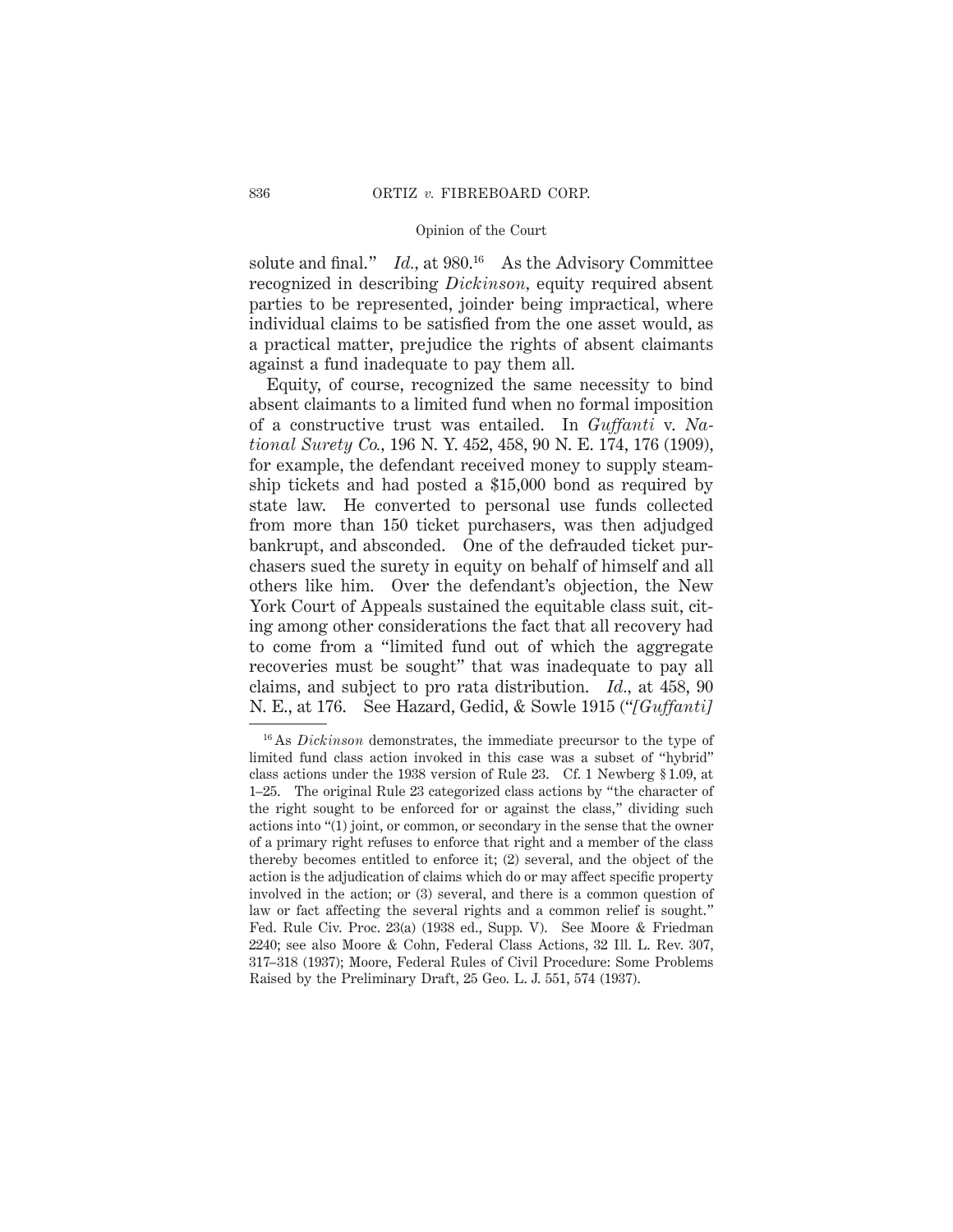explained that when a debtor's assets were less than the total of the creditors' claims, a binding class action was not only permitted but was required; otherwise some creditors (the parties) would be paid and others (the absentees) would not"). See also *Morrison* v. *Warren* 174 Misc. 233, 234, 20 N. Y. S. 2d 26, 27 (Sup. Ct. N. Y. Cty. 1940) (suit on behalf of more than 400 beneficiaries of an insurance policy following a fire appropriate where "the amount of the claims... greatly exceeds the amount of the insurance"); *National Surety Co.* v. *Graves,* 211 Ala. 533, 534, 101 So. 190 (1924) (suit against a surety company by stockholders "for the benefit of themselves and all others similarly situate who will join the suit" where it was alleged that individual suits were being filed on surety bonds that "would result in the exhaustion of the penalties of the bonds, leaving many stockholders without remedy").

*Ross* v. *Crary,* 1 Paige Ch. 416, 417–418 (N. Y. Ch. 1829), presents the concept of the limited fund class action in another incarnation. "[D]ivers suits for general legacies," *id.,* at 417, were brought by various legatees against the executor of a decedent's estate. The *Ross* court stated that where "there is an allegation of a deficiency of the fund, so that an account of the estate is necessary," the court will "direc[t] an account in one cause only" and "stay the proceeding[s] in the others, leaving all the parties interested in the fund, to come in under the decree." *Id.,* at 417–418. Thus, in equity, legatee and creditor bills against the assets of a decedent's estate had to be brought on behalf of all similarly situated claimants where it was clear from the pleadings that the available portion of the estate could not satisfy the aggregate claims against it.17

<sup>&</sup>lt;sup>17</sup> In early creditors' bills, for example, equity would order a master to call for all creditors to prove their debts, to take account of the entire estate, and to apply the estate in payment of the debts. See 1 J. Story, Commentaries on Equity Jurisprudence §§ 547, 548 (I. Redfield 8th rev. ed. 1861). This decree, with its equitable benefit and incorporation of all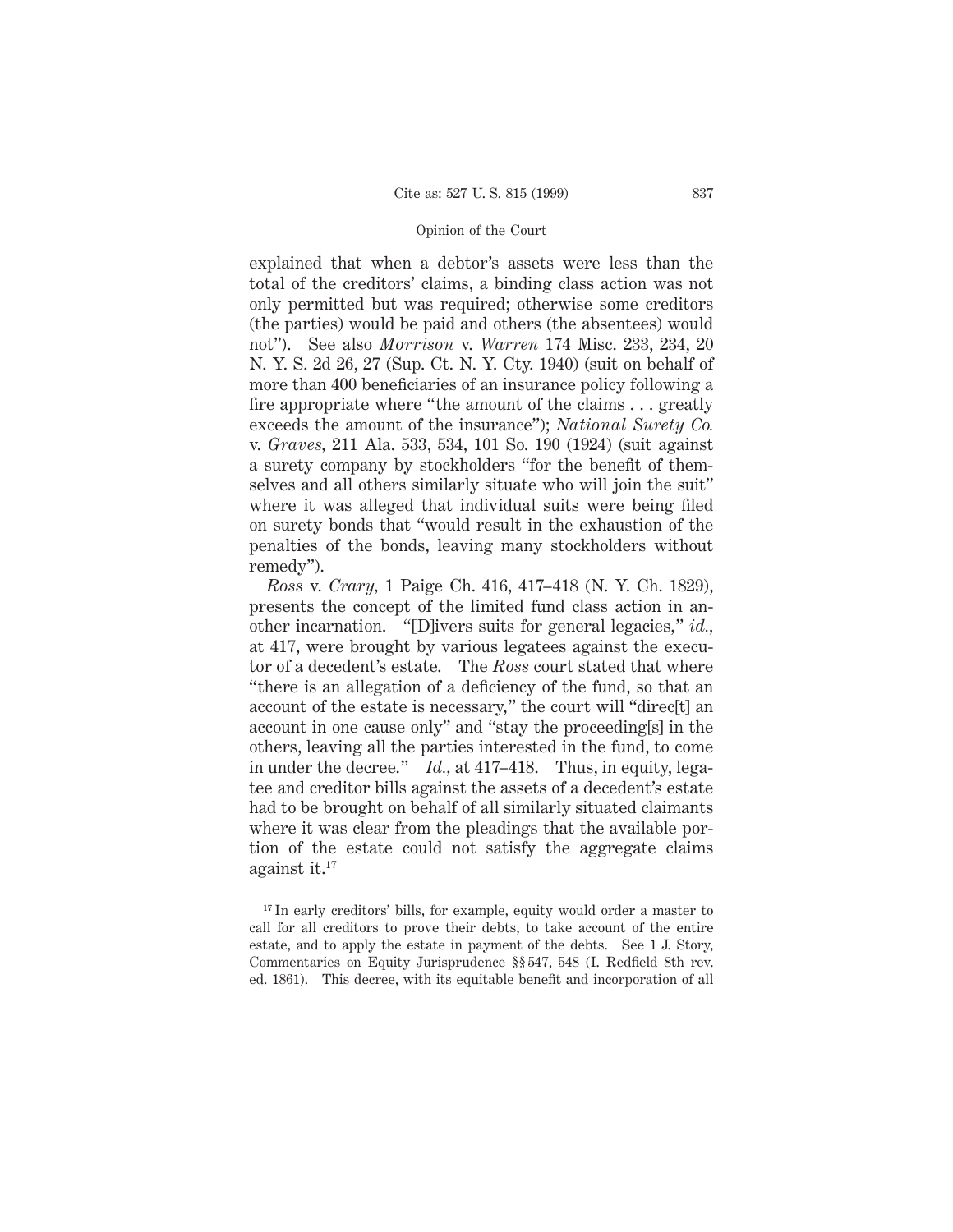### B

The cases forming this pedigree of the limited fund class action as understood by the drafters of Rule 23 have a number of common characteristics, despite the variety of circumstances from which they arose. The points of resemblance are not necessarily the points of contention resolved in the particular cases, but they show what the Advisory Committee must have assumed would be at least a sufficient set of conditions to justify binding absent members of a class under Rule 23(b)(1)(B), from which no one has the right to secede.

The first and most distinctive characteristic is that the totals of the aggregated liquidated claims and the fund available for satisfying them, set definitely at their maximums, demonstrate the inadequacy of the fund to pay all the claims. The concept driving this type of suit was insufficiency, which alone justified the limit on an early feast to avoid a later famine. See, *e. g., Guffanti, supra,* at 457, 90 N. E., at 176 ("The total amount of the claims exceeds the penalty of the bond . . . . A just and equitable payment from the bond would be a distribution *pro rata* upon the amount of the several embezzlements. Unless in a case like this the amount

creditors was not, however, available when the executor of the estate admitted assets sufficient to cover its debts, because where assets were not limited, no prejudice to the other creditors would result from the simple payment of the debt to the creditor who brought the bill. See *Woodgate* v. *Field,* 2 Hare 211, 213, 67 Eng. Rep. 88, 89 (Ch. 1842) ("The reason for . . . the usual form of decree . . . has no application where assets are admitted, for the executor thereby makes himself liable to the payment of the debt. In such a case, the other creditors cannot be prejudiced by a decree for payment of the Plaintiff's debt; and the object of the special form of the decree in a creditors' suit fails"); see also *Hallett* v. *Hallett,* 2 Paige 15, 21 (N. Y. 1829) ("[I]f by the answer of the defendant [in a creditors' or legatees' suit] it appears there will be a deficiency of assets so that all the creditors cannot be paid in full, or that there must be an abatement of the complainant's legacy, the court will make a decree for the general administration of the estate, and a distribution of the same among the several parties entitled thereto, agreeable to equity").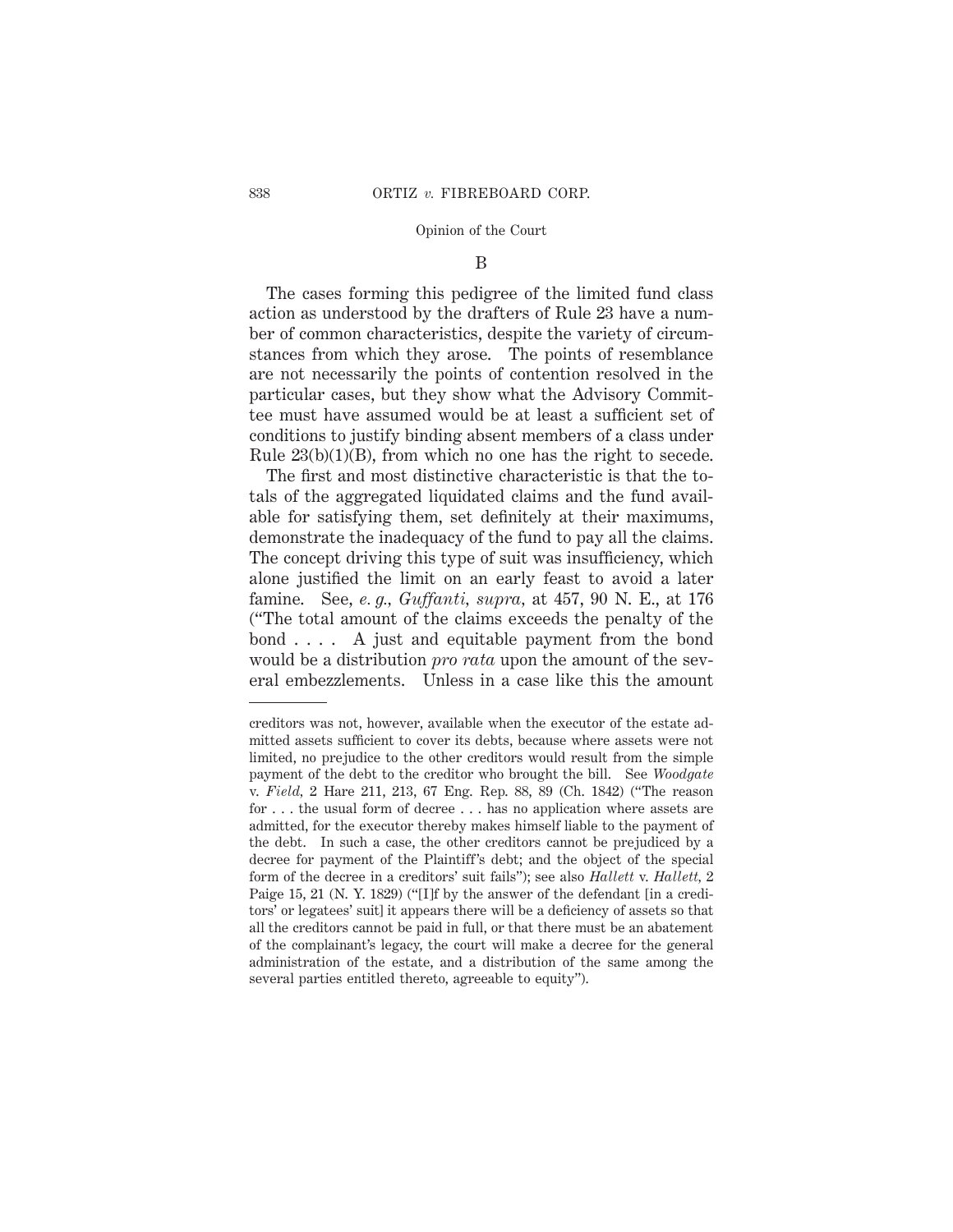of the bond is so distributed among the persons having claims which are secured thereby, it must necessarily result in a scramble for precedence in payment, and the amount of the bond may be paid to the favored, or to those first obtaining knowledge of the embezzlements"); *Graves, supra,* at 534, 101 So., at 190 ("The primary equity of the bill is the adjustment of claims and the equitable apportionment of a fund provided by law, which is insufficient to pay claimants in full"). The equity of the limitation is its necessity.

Second, the whole of the inadequate fund was to be devoted to the overwhelming claims. See, *e. g., Dickinson,* 197 F. 2d, at 979–980 (rejecting a challenge by holder of funds to the court's disposition of the entire fund); see also *United States* v. *Butterworth-Judson Corp.,* 269 U. S. 504, 513 (1926) ("Here, the fund being less than the debts, the creditors are entitled to have all of it distributed among them according to their rights and priorities"). It went without saying that the defendant or estate or constructive trustee with the inadequate assets had no opportunity to benefit himself or claimants of lower priority by holding back on the amount distributed to the class. The limited fund cases thus ensured that the class as a whole was given the best deal; they did not give a defendant a better deal than *seriatim* litigation would have produced.

Third, the claimants identified by a common theory of recovery were treated equitably among themselves. The cases assume that the class will comprise everyone who might state a claim on a single or repeated set of facts, invoking a common theory of recovery, to be satisfied from the limited fund as the source of payment. Each of the people represented in *Ross,* for example, had comparable entitlement as a legatee under the testator's will. Those subject to representation in *Dickinson* had a common source of claims in the solicitation of funds by parties whose subsequent defalcation left them without their investment, while in *Guffanti* the individuals represented had each entrusted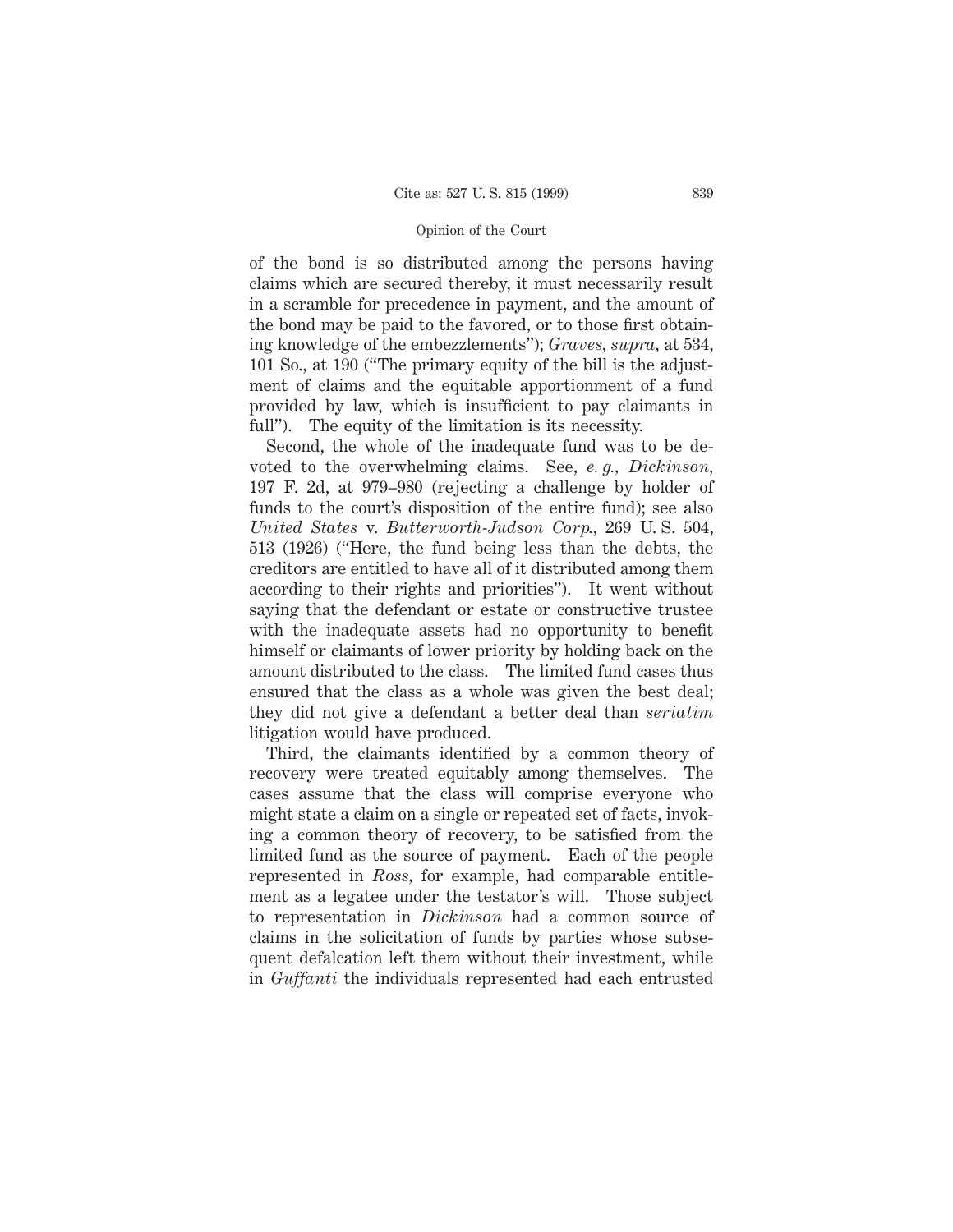money for ticket purchases. In these cases the hope of recovery was limited, respectively, by estate assets, the residuum of profits, and the amount of the bond. Once the represented classes were so identified, there was no question of omitting anyone whose claim shared the common theory of liability and would contribute to the calculated shortfall of recovery. See *Railroad Co.* v. *Orr,* 18 Wall. 471, 474 (1873) (reciting the "well settled" general rule "that when it appears on the face of the bill that there will be a deficiency in the fund, and that there are other creditors or legatees who are entitled to a ratable distribution with the complainants, and who have a common interest with them, such creditors or legatees should be made parties to the bill, or the suit should be brought by the complainants in behalf of themselves and all others standing in a similar situation"). The plaintiff appeared on behalf of all similarly situated parties, see Calvert, Parties to Suits in Equity 24 ("[I]t is not sufficient that the plaintiff appear on behalf of numerous parties: the rule seems to be, that he must appear on behalf of all who are interested"); thus, the creditors' bill was brought on behalf of all creditors, cf. *Leigh* v. *Thomas,* 2 Ves. Sen. 312, 313, 28 Eng. Rep. 201 (Ch. 1751) ("No doubt but a bill may be by a few creditors in behalf of themselves and the rest . . . but there is no instance of a bill by three or four to have an account of the estate, without saying they bring it in behalf of themselves and the rest of the creditors"), the constructive trust was asserted on behalf of all victims of the fraud, and the surety suit was brought on behalf of all entitled to a share of the bond.<sup>18</sup> Once all similar claims

<sup>&</sup>lt;sup>18</sup> Professor Chafee explained, in discussing bills of peace, that where a case presents a limited fund, "it is impossible to make a fair distribution of the fund or limited liability to all members of the multitude except in a single proceeding where the claim of each can be adjudicated with due reference to the claims of the rest. The fund or limited liability is like a mince pie, which can not be satisfactorily divided until the carver counts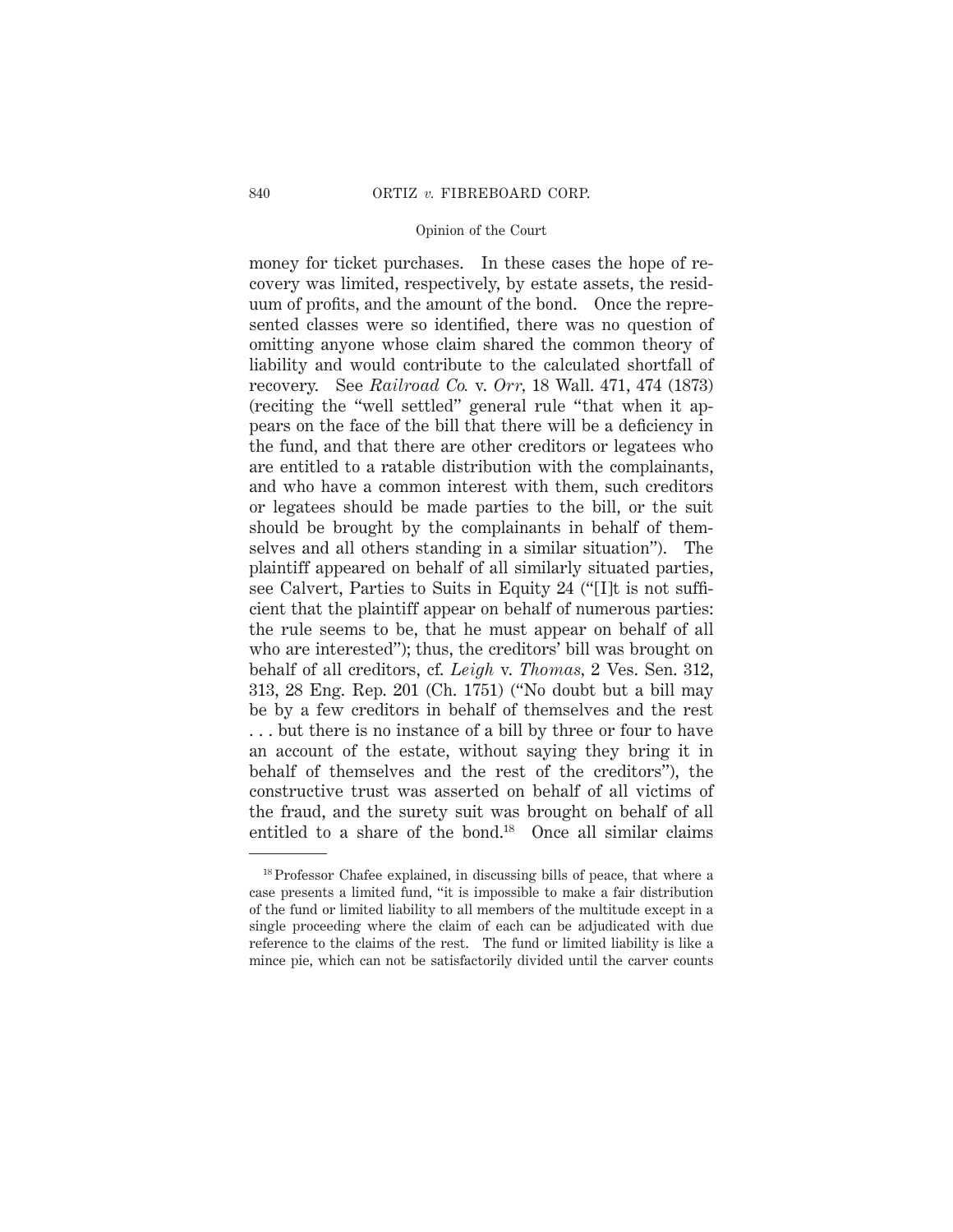were brought directly or by representation before the court, these antecedents of the mandatory class action presented straightforward models of equitable treatment, with the simple equity of a pro rata distribution providing the required fairness, see 1 J. Pomeroy, Equity Jurisprudence § 407, pp. 764–765 (4th ed. 1918) ("[I]f the fund is not sufficient to discharge all claims upon it in full . . . equity will incline to regard all the demands as standing upon an equal footing, and will decree a *pro rata* distribution or payment").19

In sum, mandatory class treatment through representative actions on a limited fund theory was justified with reference to a "fund" with a definitely ascertained limit, all of which would be distributed to satisfy all those with liquidated claims based on a common theory of liability, by an equitable, pro rata distribution.

 $\overline{C}$ 

The Advisory Committee, and presumably the Congress in approving subdivision (b)(1)(B), must have assumed that an action with these characteristics would satisfy the limited

the number of persons at the table." Bills of Peace with Multiple Parties, 45 Harv. L. Rev. 1297, 1311 (1932).

<sup>19</sup> As noted above, traditional limited fund class actions typically provided notice to all claimants and the opportunity for those claimants to establish their claims before the actual distribution took place. See, *e. g., Dickinson* v. *Burnham,* 197 F. 2d 973, 978 (CA2 1952); *Terry* v. *President and Directors of the Bank of Cape Fear,* 20 F. 777, 782 (CC WDNC 1884); cf. *Johnson* v. *Waters,* 111 U. S. 640, 674 (1884) (in a creditors' bill, "it is the usual and correct course to open a reference in the master's office and to give other creditors, having valid claims against the fund, an opportunity to come in and have the benefit of the decree"). Rule 23, however, specifies no notice requirement for subdivision  $(b)(1)(B)$  actions beyond that required by subdivision (e) for settlement purposes. Plaintiffs in this case made an attempt to notify all presently identifiable class members in connection with the fairness hearing, though the adequacy of the effort is disputed. Since satisfaction or not of a notice requirement would not affect the disposition of this case, we express no opinion on the need for notice or the sufficiency of the effort to give it in this case.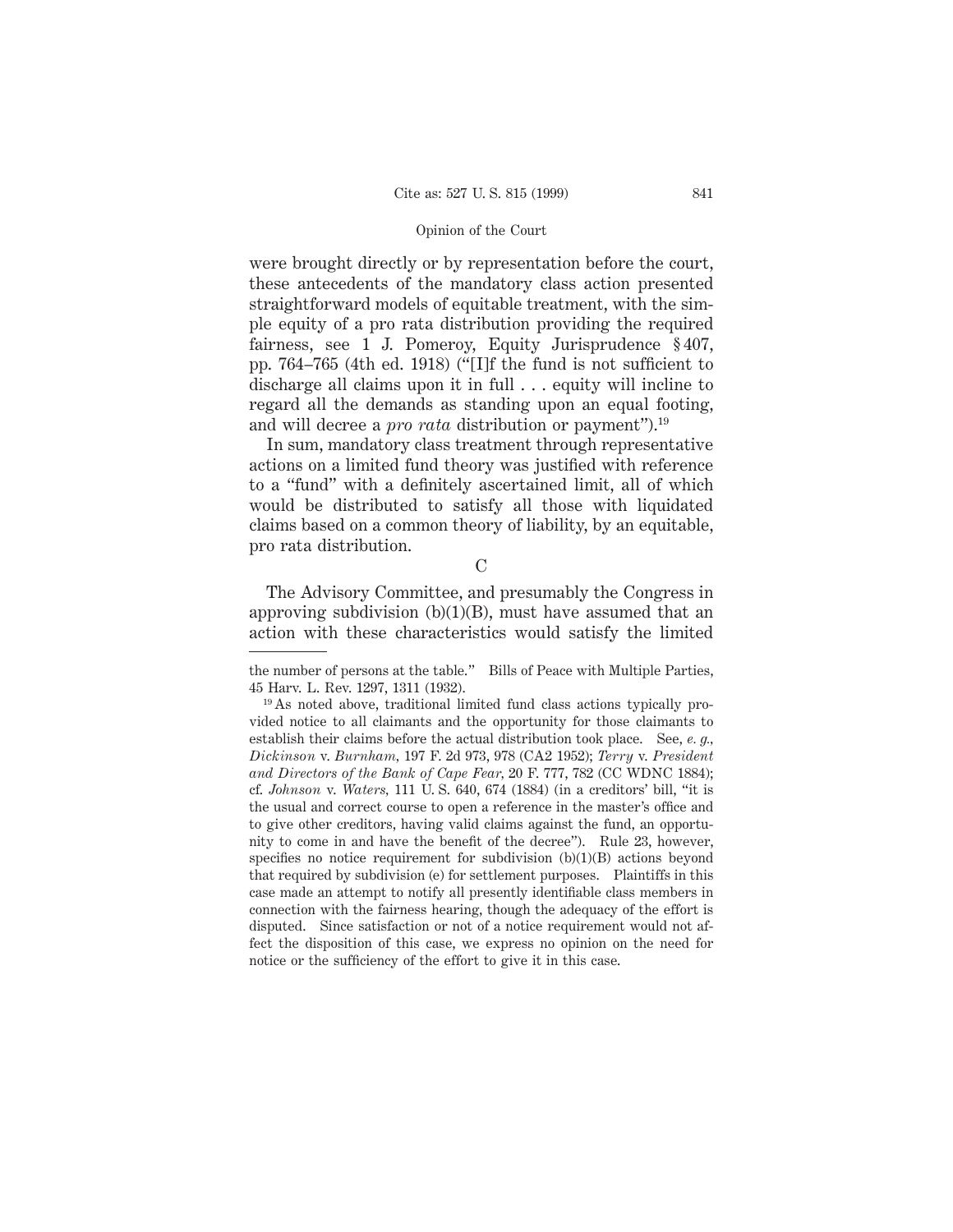fund rationale cognizable under that subdivision. The question remains how far the same characteristics are necessary for limited fund treatment. While we cannot settle all the details of a subdivision (b)(1)(B) limited fund here (and so cannot decide the ultimate question whether settlements of multitudes of related tort actions are amenable to mandatory class treatment), there are good reasons to treat these characteristics as presumptively necessary, and not merely sufficient, to satisfy the limited fund rationale for a mandatory action. At the least, the burden of justification rests on the proponent of any departure from the traditional norm.

It is true, of course, that the text of Rule 23(b)(1)(B) is on its face open to a more lenient limited fund concept, just as it covers more historical antecedents than the limited fund. But the greater the leniency in departing from the historical limited fund model, the greater the likelihood of abuse in ways that will be apparent when we apply the limited fund criteria to the case before us. The prudent course, therefore, is to presume that when subdivision  $(b)(1)(B)$  was devised to cover limited fund actions, the object was to stay close to the historical model. As will be seen, this limiting construction finds support in the Advisory Committee's expressions of understanding, minimizes potential conflict with the Rules Enabling Act, and avoids serious constitutional concerns raised by the mandatory class resolution of individual legal claims, especially where a case seeks to resolve future liability in a settlement-only action.

To begin with, the Advisory Committee looked cautiously at the potential for creativity under Rule 23(b)(1)(B), at least in comparison with Rule 23(b)(3). Although the Committee crafted all three subdivisions of the Rule in general, practical terms, without the formalism that had bedeviled the original Rule 23, see Kaplan, Continuing Work 380–386, the Committee was consciously retrospective with intent to codify pre-Rule categories under Rule 23(b)(1), not forward looking as it was in anticipating innovations under Rule 23(b)(3). Com-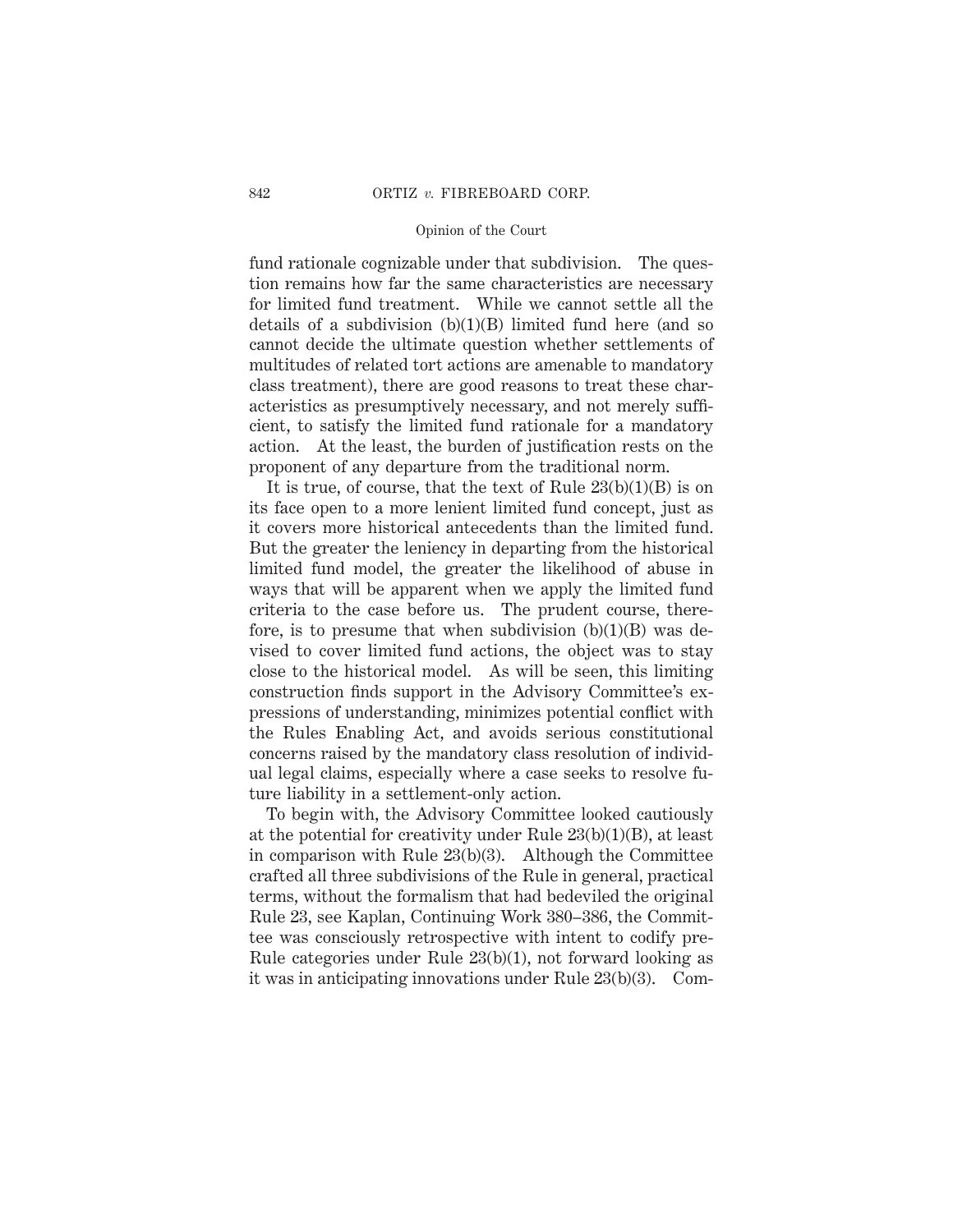pare Civil Rules Advisory Committee Meeting, Oct. 31–Nov. 2, 1963, Congressional Information Service Records of the U. S. Judicial Conference, Committee on Rules of Practice and Procedure 1935–1988, No. CI–7104–53, p. 11 (hereinafter Civil Rules Meeting) (comments of Reporter Kaplan) (Rule 23(b)(3) represents "the growing point of the law"); *id.,* at 16 (comments of Committee Member Prof. Albert M. Sacks) (Rule 23(b)(3) is "an evolving area"). Thus, the Committee intended subdivision (b)(1) to capture the " 'standard' " class actions recognized in pre-Rule practice, Kaplan, Continuing Work 394.

Consistent with its backward look under subdivision (b)(1), as commentators have pointed out, it is clear that the Advisory Committee did not contemplate that the mandatory class action codified in subdivision (b)(1)(B) would be used to aggregate unliquidated tort claims on a limited fund rationale. See Monaghan, Antisuit Injunctions and Preclusion Against Absent Nonresident Class Members, 98 Colum. L. Rev. 1148, 1164 (1998) ("The 'framers' of Rule 23 did not envision the expansive interpretations of the rule that have emerged . . . . No draftsmen contemplated that, in mass torts, (b)(1)(B) 'limited fund' classes would emerge as the functional equivalent to bankruptcy by embracing 'funds' created by the litigation itself"); see also Schwarzer, Settlement of Mass Tort Class Actions: Order Out of Chaos, 80 Cornell L. Rev. 837, 840 (1995) ("The original concept of the limited fund class does not readily fit the situation where a large volume of claims might eventually result in judgments that in the aggregate could exceed the assets available to satisfy them"); Marcus, They Can't Do That, Can They? Tort Reform Via Rule 23, 80 Cornell L. Rev. 858, 877 (1995). None of the examples cited in the Advisory Committee Notes or by Professor Kaplan in explaining Rule 23(b)(1)(B) remotely approach what was then described as a "mass accident" case. While the Advisory Committee focused much attention on the amenability of Rule 23(b)(3) to such cases,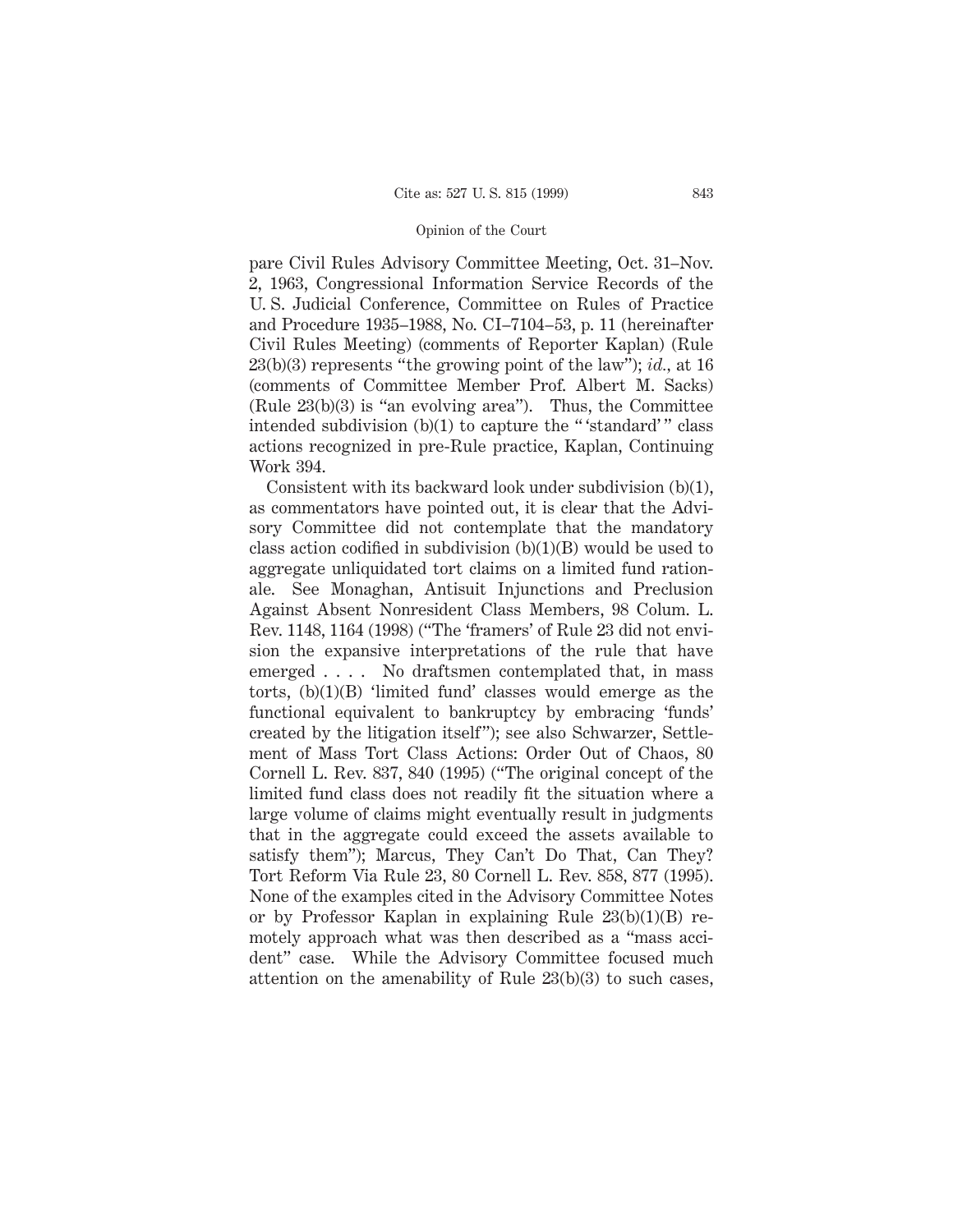the Committee's debates are silent about resolving tort claims under a mandatory limited fund rationale under Rule  $23(b)(1)(B)^{20}$  It is simply implausible that the Advisory Committee, so concerned about the potential difficulties posed by dealing with mass tort cases under Rule 23(b)(3), with its provisions for notice and the right to opt out, see Rule  $23(c)(2)$ , would have uncritically assumed that mandatory versions of such class actions, lacking such protections, could be certified under Rule  $23(b)(1)(B)^{21}$  We do not, it is true, decide the ultimate question whether Rule  $23(b)(1)(B)$ may ever be used to aggregate individual tort claims, cf. *Ticor Title Ins. Co.* v. *Brown,* 511 U. S. 117, 121 (1994)

<sup>21</sup> The Advisory Committee noted, moreover, that "[w]here the classaction character of the lawsuit is based solely on the existence of a 'limited fund,' the judgment, while extending to all claims of class members against the fund, has ordinarily left unaffected the personal claims of nonappearing members against the debtor." Adv. Comm. Notes 698. Cf. Bone, Personal and Impersonal Litigative Forms: Reconceiving the History of Adjudicative Representation, 70 B. U. L. Rev. 213, 282 (1990) (historically suits involving individual claims in the absence of a common fund did not automatically bind class members, instead providing a mechanism for notice and the opportunity to join the suit). This recognition underscores doubt that the Advisory Committee would have intended liberality in allowing such a circumscribed tradition to be transmogrified by operation of Rule 23(b)(1)(B) into a mechanism for resolving the claims of individuals not only against the fund, but also against an individual tortfeasor.

<sup>&</sup>lt;sup>20</sup> To the extent that members of the Advisory Committee explicitly considered cases resembling the current mass tort limited fund class action, they did so in the context of the debate about bringing "mass accident" class actions under Rule 23(b)(3). There was much concern on the Advisory Committee about the degree to which subdivision (b)(3), which the Committee was drafting to replace the old spurious class action category, would be applied to "mass accident" cases. Compare, *e. g.,* Civil Rules Meeting 9, 14, with, *e. g., id.,* at 13, 44–45. See also *id.,* at 51. As a compromise, the Advisory Committee Notes state that a " 'mass accident' resulting in injuries to numerous persons is ordinarily not appropriate for a class action because of the likelihood that significant questions, not only of damages but of liability and defenses of liability, would be present, affecting the individuals in different ways." Adv. Comm. Notes 697. See also Kaplan, Continuing Work 393.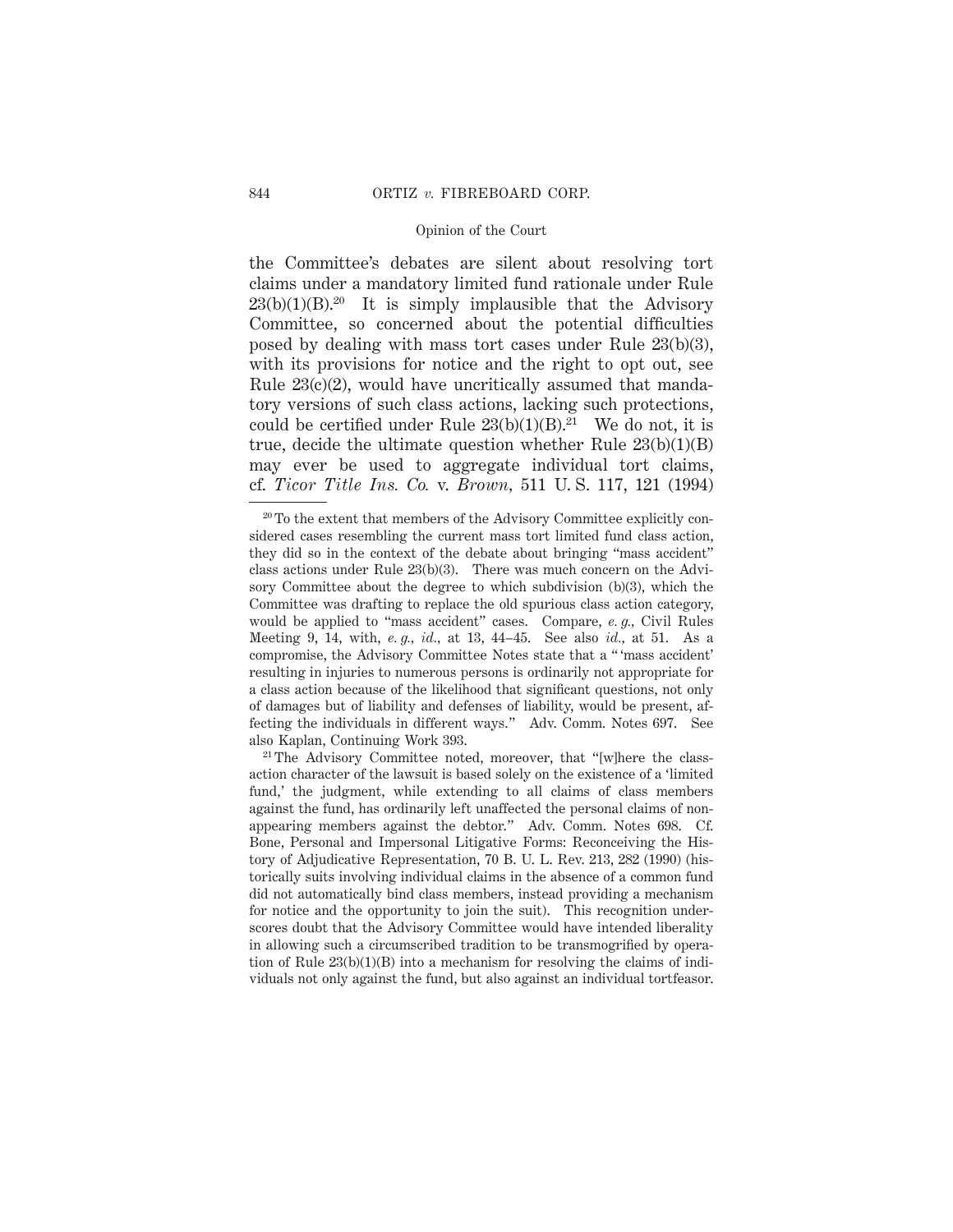*(per curiam).* But we do recognize that the Committee would have thought such an application of the Rule surprising, and take this as a good reason to limit any surprise by presuming that the Rule's historical antecedents identify requirements.

The Rules Enabling Act underscores the need for caution. As we said in *Amchem,* no reading of the Rule can ignore the Act's mandate that "rules of procedure 'shall not abridge, enlarge or modify any substantive right," Amchem, 521 U. S., at 613 (quoting 28 U. S. C. § 2072(b)); cf. *Guaranty Trust Co.* v. *York,* 326 U. S. 99, 105 (1945) ("In giving federal courts 'cognizance' of equity suits in cases of diversity jurisdiction, Congress never gave, nor did the federal courts ever claim, the power to deny substantive rights created by State law or to create substantive rights denied by State law"). Petitioners argue that the Act has been violated here, asserting that the Global Settlement Agreement's priorities of claims and compromise of full recovery abrogated the state law that must govern this diversity action under 28 U. S. C. § 1652. See Brief for Petitioners 31–36. Although we need not grapple with the difficult choice-of-law and substantive state-law questions raised by petitioners' assertion, we do need to recognize the tension between the limited fund class action's pro rata distribution in equity and the rights of individual tort victims at law. Even if we assume that some such tension is acceptable under the Rules Enabling Act, it is best kept within tolerable limits by keeping limited fund practice under Rule 23(b)(1)(B) close to the practice preceding its adoption.

Finally, if we needed further counsel against adventurous application of Rule 23(b)(1)(B), the Rules Enabling Act and the general doctrine of constitutional avoidance would jointly sound a warning of the serious constitutional concerns that come with any attempt to aggregate individual tort claims on a limited fund rationale. First, the certification of a mandatory class followed by settlement of its action for money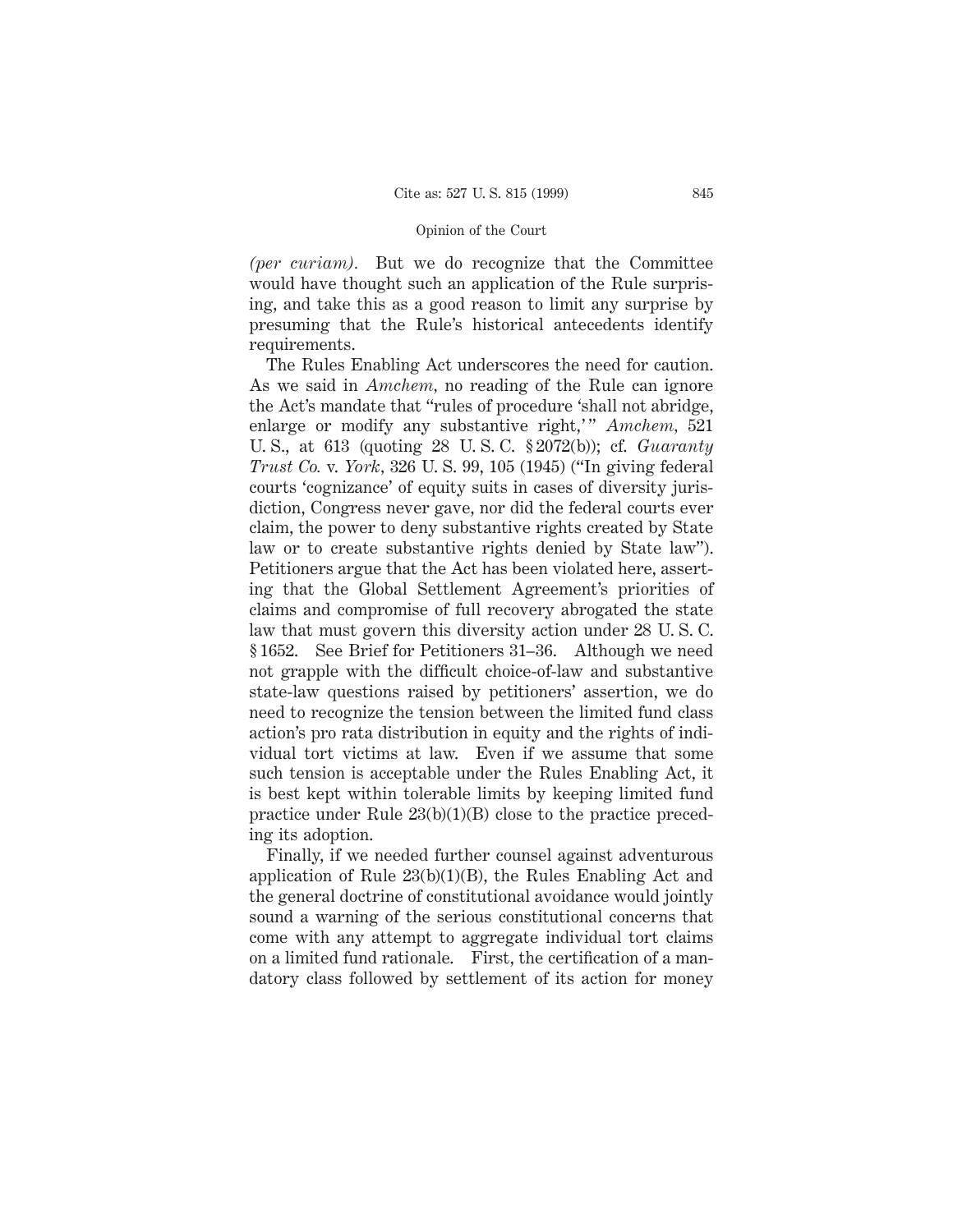damages obviously implicates the Seventh Amendment jury trial rights of absent class members.22 We noted in *Ross* v. *Bernhard,* 396 U. S. 531 (1970), that since the merger of law and equity in 1938, it has become settled among the lower courts that "class action plaintiffs may obtain a jury trial on any legal issues they present." *Id.,* at 541. By its nature, however, a mandatory settlement-only class action with legal issues and future claimants compromises their Seventh Amendment rights without their consent.

Second, and no less important, mandatory class actions aggregating damages claims implicate the due process "principle of general application in Anglo-American jurisprudence that one is not bound by a judgment *in personam* in a litigation in which he is not designated as a party or to which he has not been made a party by service of process," *Hansberry* v. *Lee,* 311 U. S. 32, 40 (1940), it being "our 'deep-rooted historic tradition that everyone should have his own day in court,' " *Martin* v. *Wilks,* 490 U. S. 755, 762 (1989) (quoting 18 C. Wright, A. Miller, & E. Cooper, Federal Practice and Procedure § 4449, p. 417 (1981)); see *Richards* v. *Jefferson County,* 517 U. S. 793, 798–799 (1996). Although " '[w]e have recognized an exception to the general rule when, in certain limited circumstances, a person, although not a party, has his interests adequately represented by someone with the same interests who is a party," or "where a special remedial scheme exists expressly foreclosing successive litigation by nonlitigants, as for example in bankruptcy or probate," *Martin, supra,* at 762, n. 2 (citations omitted), the burden of justification rests on the exception.

The inherent tension between representative suits and the day-in-court ideal is only magnified if applied to damages claims gathered in a mandatory class. Unlike Rule 23(b)(3) class members, objectors to the collectivism of a mandatory

 $22$  The Seventh Amendment provides: "In Suits at common law, where the value in controversy shall exceed twenty dollars, the right of trial by jury shall be preserved . . . ."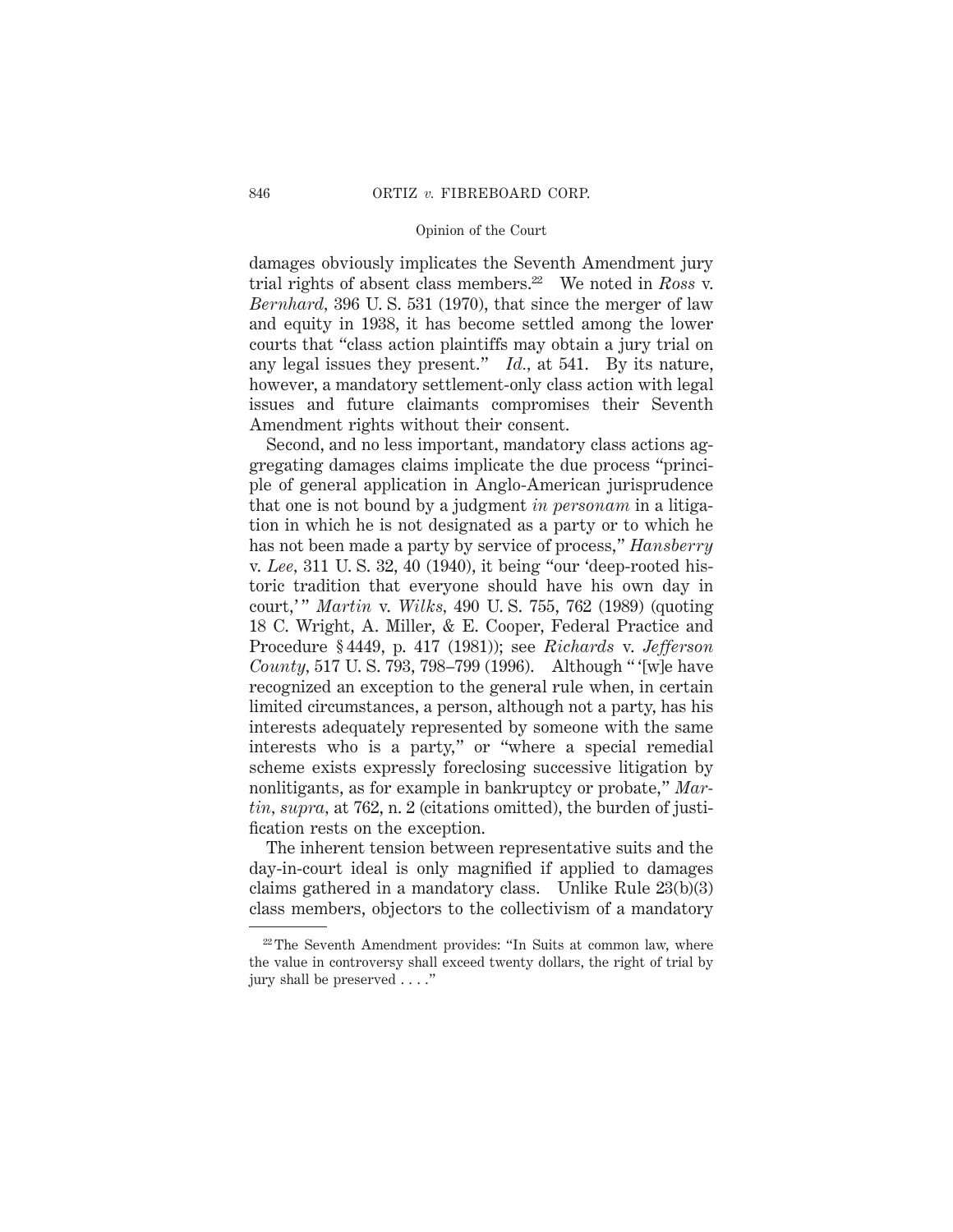subdivision (b)(1)(B) action have no inherent right to abstain. The legal rights of absent class members (which in a class like this one would include claimants who by definition may be unidentifiable when the class is certified) are resolved regardless of either their consent, or, in a class with objectors, their express wish to the contrary.<sup>23</sup> And in settlement-only class actions the procedural protections built into the Rule to protect the rights of absent class members during litigation are never invoked in an adversarial setting, see *Amchem, supra,* at 620.

In related circumstances, we raised the flag on this issue of due process more than a decade ago in *Phillips Petroleum Co.* v. *Shutts,* 472 U. S. 797 (1985). *Shutts* was a state class action for small sums of interest on royalty payments suspended on the authority of a federal regulation. *Id.,* at 800. After certification of the class, the named plaintiffs notified each member by first-class mail of the right to opt out of the lawsuit. Out of a class of 33,000, some 3,400 exercised that right, and another 1,500 were excluded because their notices could not be delivered. *Id.,* at 801. After losing at trial, the defendant, Phillips Petroleum, argued that the state court had no jurisdiction over claims of out-of-state plaintiffs without their affirmative consent. We said no and held that out-of-state plaintiffs could not invoke the same due process limits on personal jurisdiction that out-of-state defendants had under *International Shoe Co.* v. *Washington,* 326 U. S.

<sup>&</sup>lt;sup>23</sup> It is no answer in this case that the settlement agreement provided for a limited, back-end "opt out" in the form of a right on the part of class members eventually to take their case to court if dissatisfied with the amount provided by the trust. The "opt out" in this case requires claimants to exhaust a variety of alternative dispute mechanisms, to bring suit against the trust, and not against Fibreboard, and it limits damages to \$500,000, to be paid out in installments over 5 to 10 years, see *supra,* at 827, despite multimillion-dollar jury verdicts sometimes reached in asbestos suits, *In re Asbestos Litigation,* 90 F. 3d, at 1006–1007, n. 30 (Smith, J., dissenting). Indeed, on approximately a dozen occasions, Fibreboard had settled for more than \$500,000. See App. to Pet. for Cert. 373a.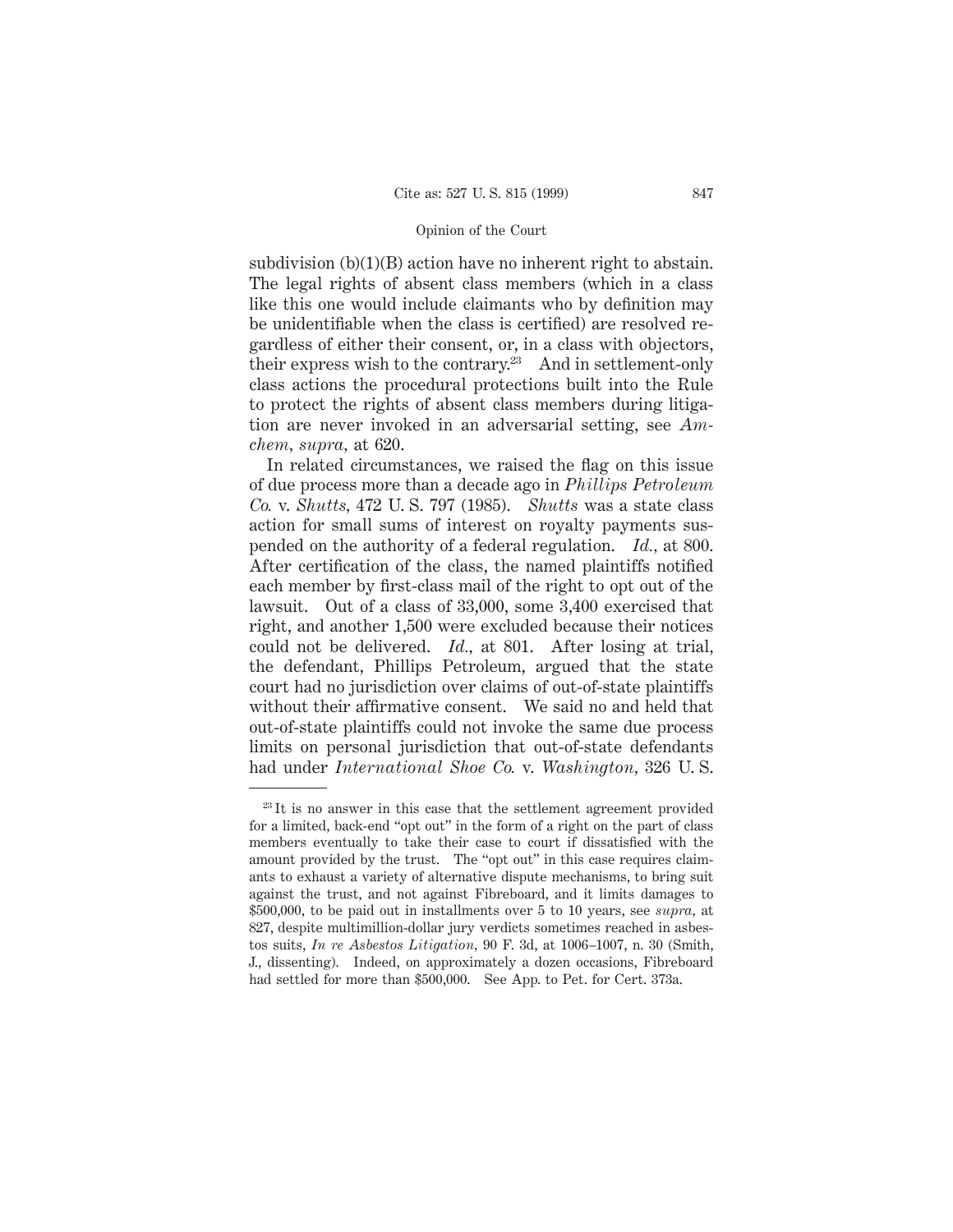310 (1945), and its progeny. 472 U. S., at 806–808. But we also saw that before an absent class member's right of action was extinguishable due process required that the member "receive notice plus an opportunity to be heard and participate in the litigation," and we said that "at a minimum... an absent plaintiff [must] be provided with an opportunity to remove himself from the class." *Id.,* at 812.24

### IV

The record on which the District Court rested its certification of the class for the purpose of the global settlement did not support the essential premises of mandatory limited fund actions. It failed to demonstrate that the fund was limited except by the agreement of the parties, and it showed exclusions from the class and allocations of assets at odds with the concept of limited fund treatment and the structural protections of Rule 23(a) explained in *Amchem.*

### A

The defect of certification going to the most characteristic feature of a limited fund action was the uncritical adoption by both the District Court and the Court of Appeals of figures <sup>25</sup> agreed upon by the parties in defining the limits of the fund and demonstrating its inadequacy.<sup>26</sup> When a dis-

<sup>24</sup> We also reiterated the constitutional requirement articulated in *Hansberry* v. *Lee,* 311 U. S. 32 (1940), that "the named plaintiff at all times adequately represent the interests of the absent class members." *Phillips Petroleum Co.* v. *Shutts,* 472 U. S., at 812 (citing *Hansberry, supra,* at 42–43, 45). In *Shutts,* as an important caveat to our holding, we made clear that we were only examining the procedural protections attendant on binding out-of-state class members whose claims were "wholly or predominately for money judgments," 472 U. S., at 811, n. 3.

 $25$  The plural reflects the fact that the insurers agreed to provide \$1.525 billion under the Global Settlement Agreement and \$2 billion under the Trilateral Settlement Agreement.

<sup>&</sup>lt;sup>26</sup> The federal courts have differed somewhat in articulating the standard to evaluate whether, in fact, a fund is limited, in cases involving mass torts. Compare, *e. g., In re Northern Dist. of California, Dalkon Shield*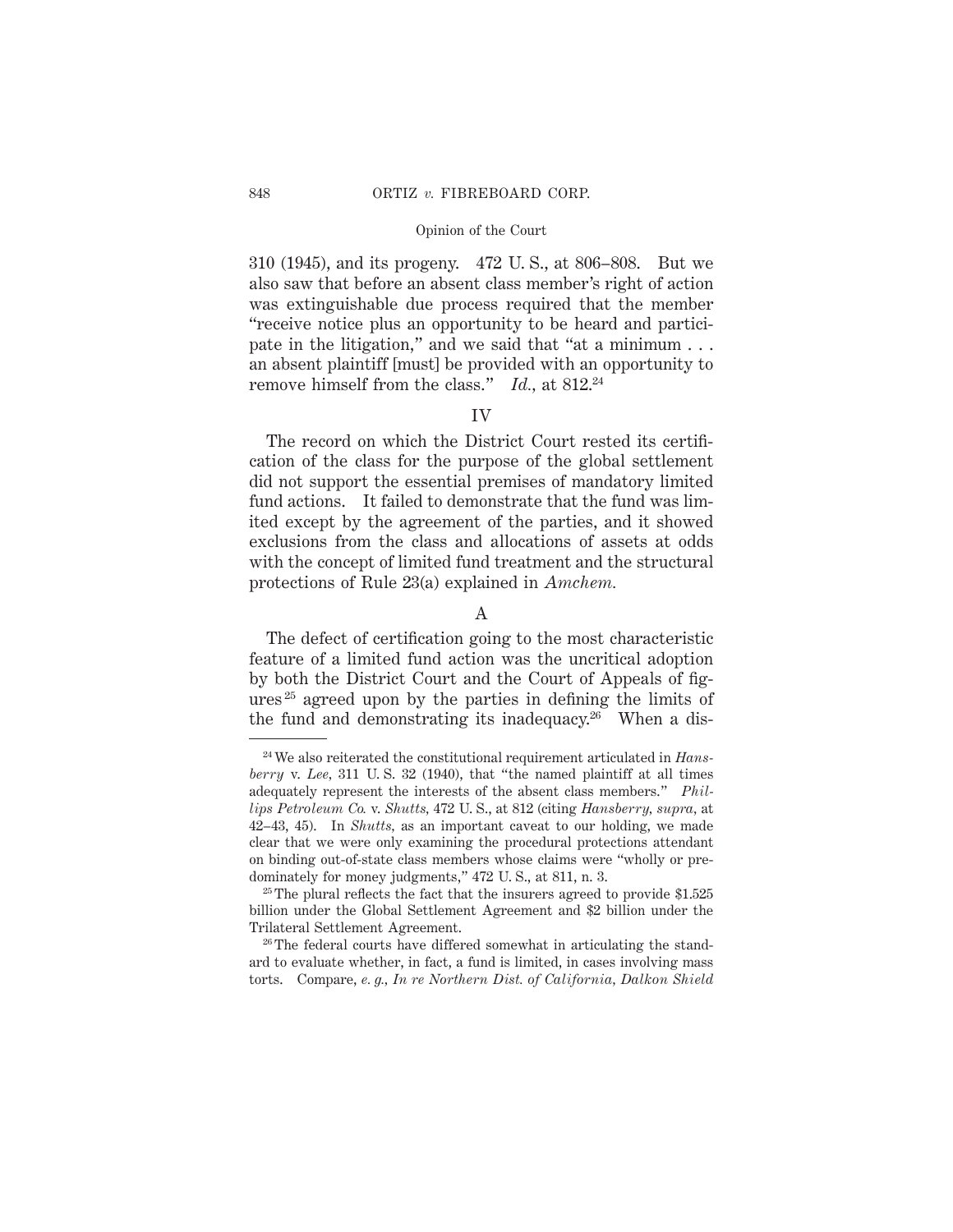trict court, as here, certifies for class action settlement only, the moment of certification requires "heightene[d] attention," *Amchem,* 521 U. S., at 620, to the justifications for binding the class members. This is so because certification of a mandatory settlement class, however provisional technically, effectively concludes the proceeding save for the final fairness hearing. And, as we held in *Amchem,* a fairness hearing under Rule 23(e) is no substitute for rigorous adherence to those provisions of the Rule "designed to protect absentees," *ibid.*, among them subdivision  $(b)(1)(B)$ .<sup>27</sup> Thus, in an action such as this the settling parties must present not only their agreement, but evidence on which the district court may ascertain the limit and the insufficiency of the fund, with support in findings of fact following a proceeding in which the evidence is subject to challenge, see *In re Bendectin Products Liability Litigation,* 749 F. 2d 300, 306 (CA6 1984) ("[T]he district court, as a matter of law, must have a fact-finding inquiry on this question and allow the opponents of class certification to present evidence that a limited fund

*IUD Products Liability Litigation,* 693 F. 2d 847, 852 (CA9 1982), cert. denied *sub nom. A. H. Robins Co., Inc.* v. *Abed,* 459 U. S. 1171 (1983) (class proponents must demonstrate that allowing the adjudication of individual claims will inescapably compromise the claims of absent class members), with, *e. g., In re "Agent Orange" Product Liability Litigation,* 100 F. R. D. 718, 726 (EDNY 1983), aff'd 818 F. 2d 145 (CA2 1987), cert. denied *sub nom. Fraticelli et al.* v. *Dow Chemical Co. et al.,* 484 U. S. 1004 (1988) (requiring only a "substantial probability—that is less than a preponderance but more than a mere possibility—that if damages are awarded, the claims of earlier litigants would exhaust the defendants' assets"). Cf. *In re Bendectin Products Liability Litigation,* 749 F. 2d 300, 306 (CA6 1984). Because under either formulation, the class certification in this case cannot stand, it would be premature to decide the appropriate standard at this time.

 $27$  See Issacharoff, Class Action Conflicts, 30 U. C. D. L. Rev. 805, 822 (1997) ("[I]n the context of a mandatory *settlement* class, the individual class member is presented with what purports to be a binding *fait accompli,* with the only recourse a likely futile objection at the fairness hearing required by Rule 23(e)").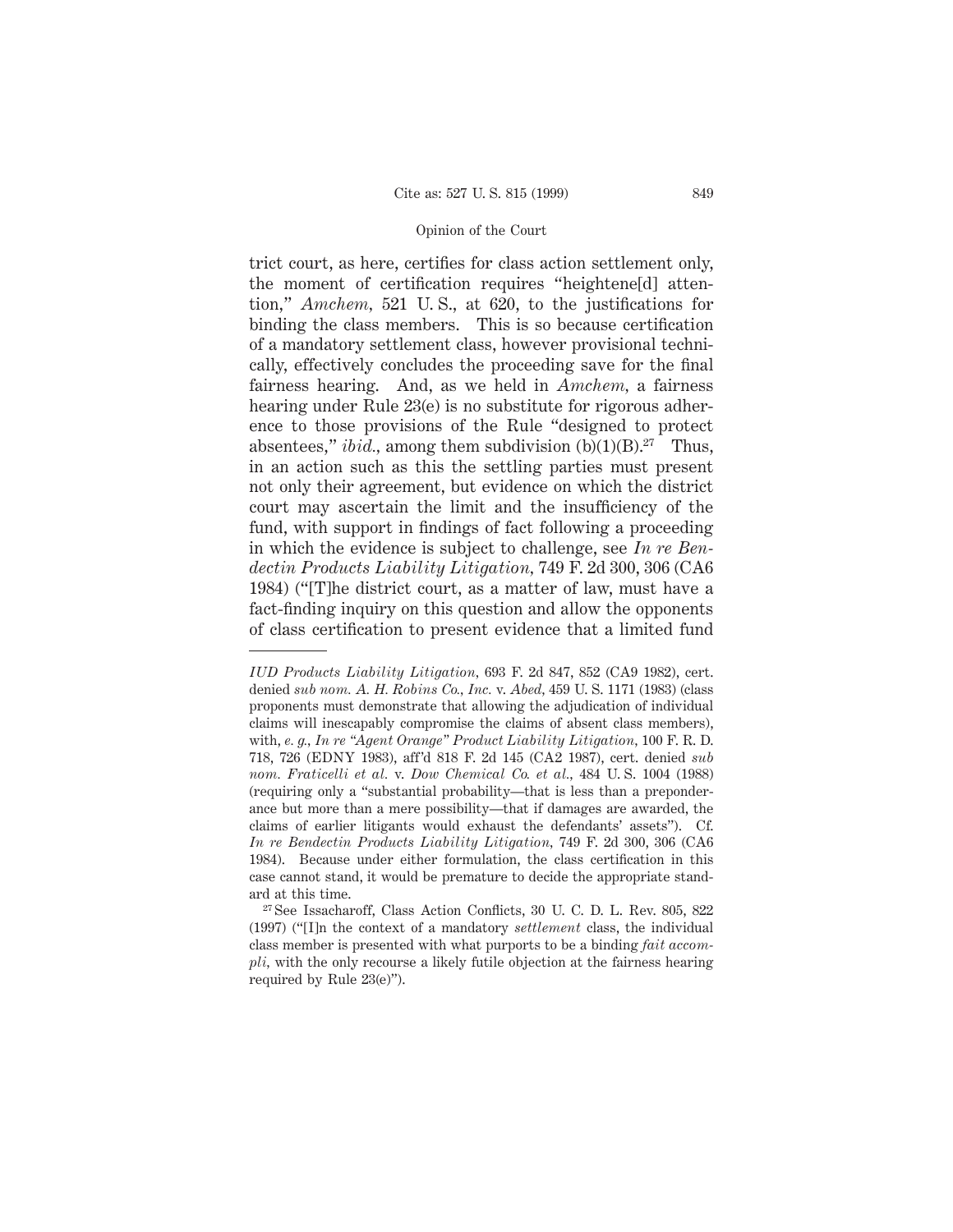does not exist"); see also *In re Temple,* 851 F. 2d 1269, 1272 (CA11 1988) ("Without a finding as to the net worth of the defendant, it is difficult to see how the fact of a limited fund could have been established given that all of [the defendant's] assets are potentially available to suitors"); *In re Dennis Greenman Securities Litigation,* 829 F. 2d 1539, 1546 (CA11 1987) (discussing factual findings necessary for certification of a limited fund class action).

We have already alluded to the difficulties facing limited fund treatment of huge numbers of actions for unliquidated damages arising from mass torts, the first such hurdle being a computation of the total claims. It is simply not a matter of adding up the liquidated amounts, as in the models of limited fund actions. Although we might assume, *arguendo,* that prior judicial experience with asbestos claims would allow a court to make a sufficiently reliable determination of the probable total, the District Court here apparently thought otherwise, concluding that "there is no way to predict Fibreboard's future asbestos liability with any certainty." 162 F. R. D., at 528. Nothing turns on this conclusion, however, since there was no adequate demonstration of the second element required for limited fund treatment, the upper limit of the fund itself, without which no showing of insufficiency is possible.

The "fund" in this case comprised both the general assets of Fibreboard and the insurance assets provided by the two policies, see 90 F. 3d, at 982 (describing the fund as Fibreboard's entire equity and \$2 billion in insurance assets under the Trilateral Settlement Agreement). As to Fibreboard's assets exclusive of the contested insurance, the District Court and the Fifth Circuit concluded that Fibreboard had a then-current sale value of \$235 million that could be devoted to the limited fund. While that estimate may have been conservative,<sup>28</sup> at least the District Court heard evi-

<sup>28</sup> The District Court based the \$235 million figure on evidence provided by an investment banker regarding what a "financially prudent buyer" would pay to acquire Fibreboard free of its personal injury asbestos liabili-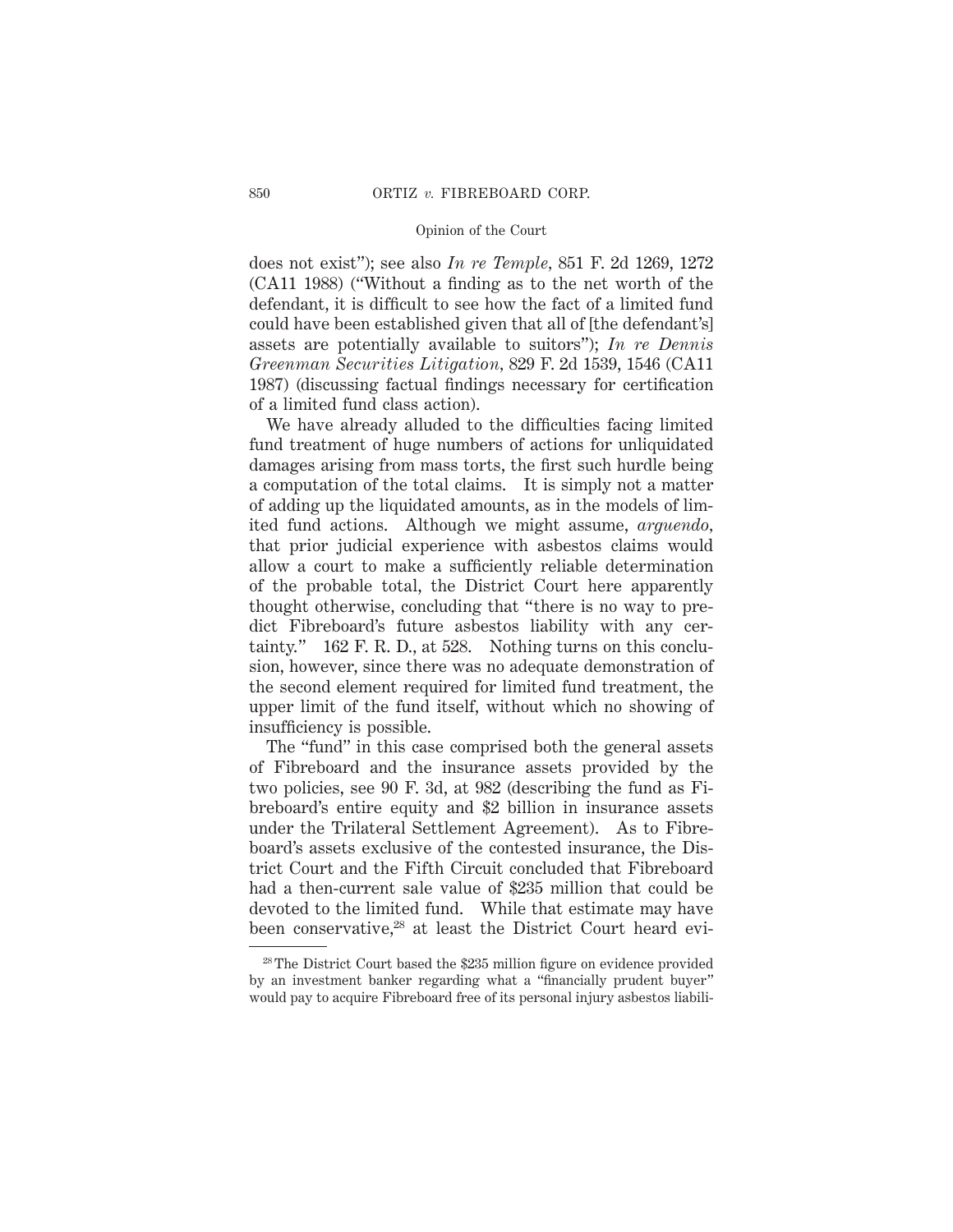dence and made an independent finding at some point in the proceedings. The same, however, cannot be said for the value of the disputed insurance.

The insurance assets would obviously be "limited" in the traditional sense if the total of demonstrable claims would render the insurers insolvent, or if the policies provided aggregate limits falling short of that total; calculation might be difficult, but the way to demonstrate the limit would be clear. Neither possibility is presented in this case, however. Instead, any limit of the insurance asset here had to be a product of potentially unlimited policy coverage discounted by the risk that Fibreboard would ultimately lose the coverage dispute litigation. This sense of limit as a value discounted by risk is of course a step removed from the historical model, but even on the assumption that it would suffice for limited fund treatment, there was no adequate finding of fact to support its application here. Instead of undertaking an independent evaluation of potential insurance funds, the District Court (and, later, the Court of Appeals), simply accepted the \$2 billion Trilateral Settlement Agreement figure as representing the maximum amount the insurance companies could be required to pay tort victims, concluding that "[w]here insurance coverage is disputed, it is appropriate to value the insurance asset at a settlement value." App. to Pet. for Cert. 492a.29

ties, less transaction costs. App. to Pet. for Cert. 377a, 492a. In 1997, however, Fibreboard was acquired for about \$515 million, plus \$85 million of assumed debt. See *In re Asbestos Litigation,* 134 F. 3d 668, 674 (CA5 1998) (Smith, J., dissenting); see also Coffee, Class Wars: The Dilemma of the Mass Tort Class Action, 95 Colum. L. Rev. 1343, 1402 (1995) (noting the surge in Fibreboard's stock price following the settlement below).

<sup>29</sup> In describing possible limited funds in this case, the District Court discounted the \$2 billion Trilateral Settlement Agreement figure by the amount necessary to resolve present claims included in neither the inventory settlements nor the global class claims and other items, yielding a figure equal to the \$1.535 billion available under the Global Settlement Agreement. App. to Pet. for Cert. 492a. The Court of Appeals, by contrast, assumed that the full \$2 billion represented by the Trilateral Settle-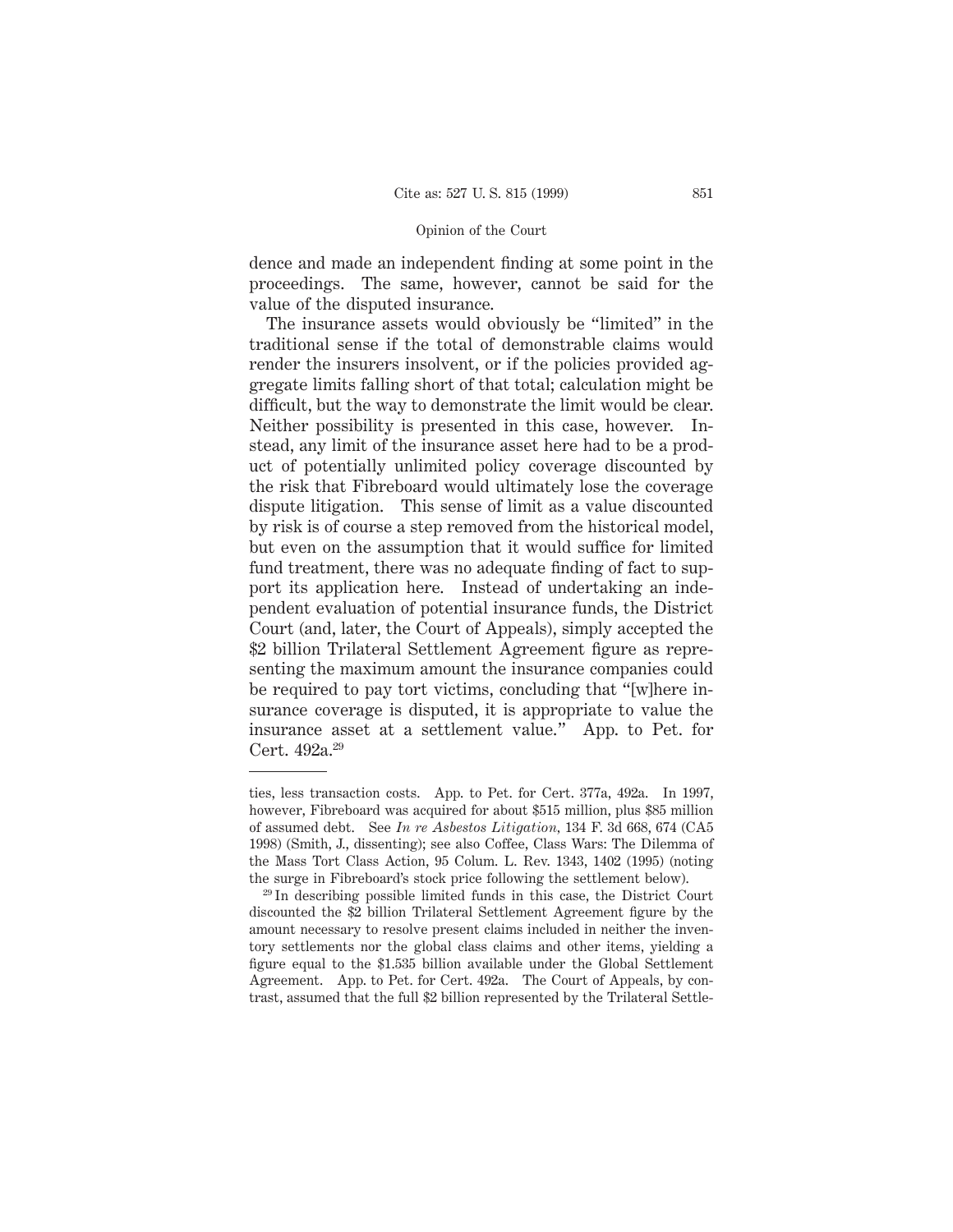Settlement value is not always acceptable, however. One may take a settlement amount as good evidence of the maximum available if one can assume that parties of equal knowledge and negotiating skill agreed upon the figure through arms-length bargaining, unhindered by any considerations tugging against the interests of the parties ostensibly represented in the negotiation. But no such assumption may be indulged in this case, or probably in any class action settlement with the potential for gigantic fees.<sup>30</sup> In this case, certainly, any assumption that plaintiffs' counsel could be of a mind to do their simple best in bargaining for the benefit of the settlement class is patently at odds with the fact that at least some of the same lawyers representing plaintiffs and the class had also negotiated the separate settlement of 45,000 pending claims, 90 F. 3d, at 969–970, 971, the full payment of which was contingent on a successful Global Settlement Agreement or the successful resolution of the insurance coverage dispute (either by litigation or by agreement, as eventually occurred in the Trilateral Settlement Agreement), *id.,* at 971, n. 3; App. 119a–120a. Class counsel thus had great incentive to reach any agreement in the global settlement negotiations that they thought might survive a Rule 23(e) fairness hearing, rather than the best possible arrangement for the substantially unidentified global settlement class. Cf. Cramton, Individualized Justice, Mass

ment Agreement would be available to class claims. *In re Asbestos Litigation,* 90 F. 3d, at 982. The Court of Appeals provided no explanation for using the higher figure in light of the District Court's conclusion that only \$1.535 billion of the \$2 billion Trilateral Settlement Agreement figure would actually be available to the class. Either way, the figure represented only the amount the insurance companies agreed to pay, and not an independent evaluation of the limits of their payment obligations.

<sup>30</sup> In a strictly rational world, plaintiffs' counsel would always press for the limit of what the defense would pay. But with an already enormous fee within counsel's grasp, zeal for the client may relax sooner than it would in a case brought on behalf of one claimant.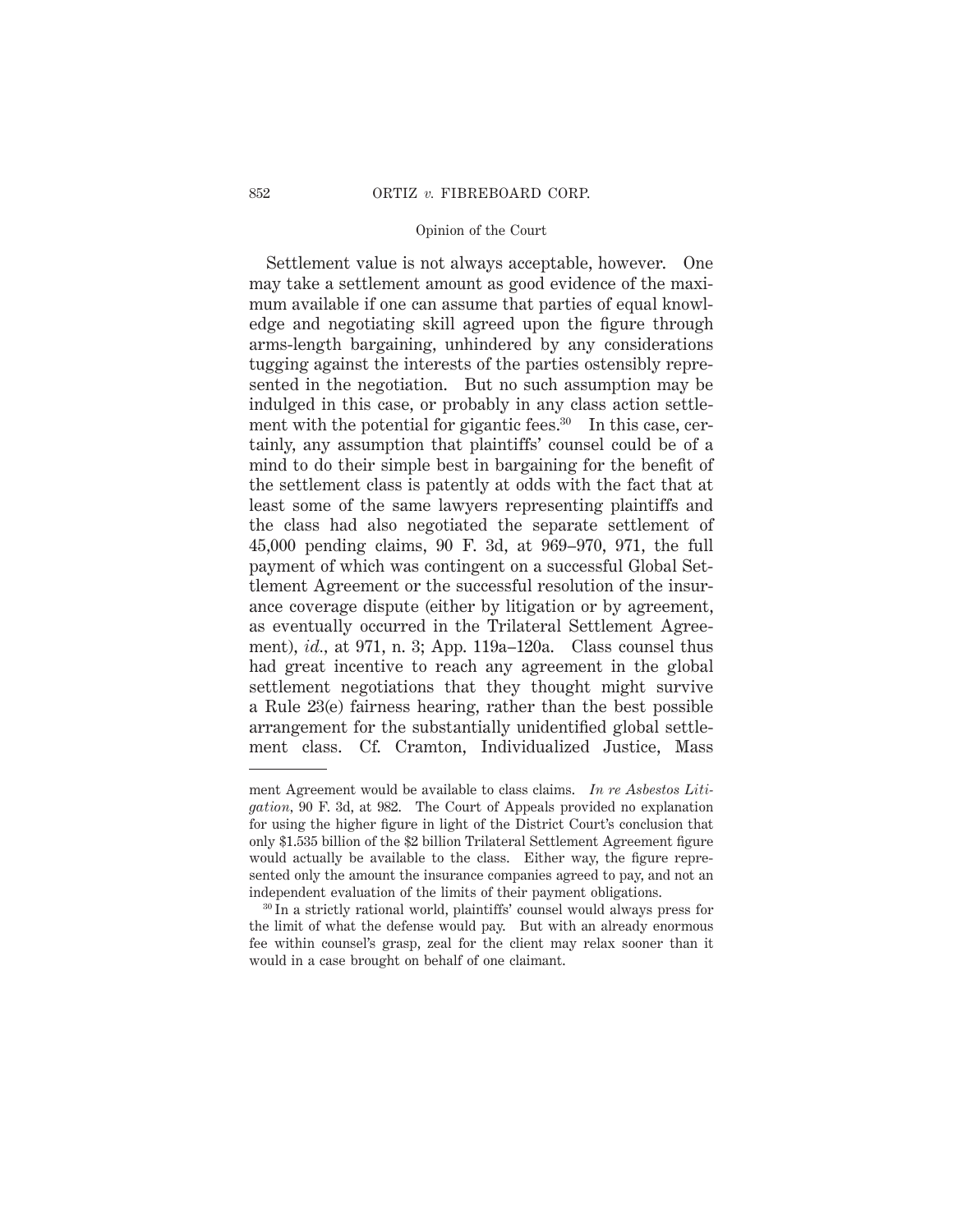Torts, and "Settlement Class Actions": An Introduction, 80 Cornell L. Rev. 811, 832 (1995) ("[S]ide settlements suggest that class counsel has been laboring under an impermissible conflict of interest and that it may have preferred the interests of current clients to those of the future claimants in the settlement class"). The resulting incentive to favor the known plaintiffs in the earlier settlement was, indeed, an egregious example of the conflict noted in *Amchem* resulting from divergent interests of the presently injured and future claimants. See 521 U. S., at 626–627 (discussing adequacy of named representatives under Rule 23(a)(4)).

We do not, of course, know exactly what an independent valuation of the limit of the insurance assets would have shown. It might have revealed that even on the assumption that Fibreboard's coverage claim was sound, there would be insufficient assets to pay claims, considered with reference to their probable timing; if Fibreboard's own assets would not have been enough to pay the insurance shortfall plus any claims in excess of policy limits, the projected insolvency of the insurers and Fibreboard would have indicated a truly limited fund. (Nothing in the record, however, suggests that this would have been a supportable finding.) Or an independent valuation might have revealed assets of insufficient value to pay all projected claims if the assets were discounted by the prospects that the insurers would win the coverage cases. Or the court's independent valuation might have shown, discount or no discount, the probability of enough assets to pay all projected claims, precluding certification of any mandatory class on a limited fund rationale. Throughout this litigation the courts have accepted the assumption that the third possibility was out of the question, and they may have been right. But objecting and unidentified class members alike are entitled to have the issue settled by specific evidentiary findings independent of the agreement of defendants and conflicted class counsel.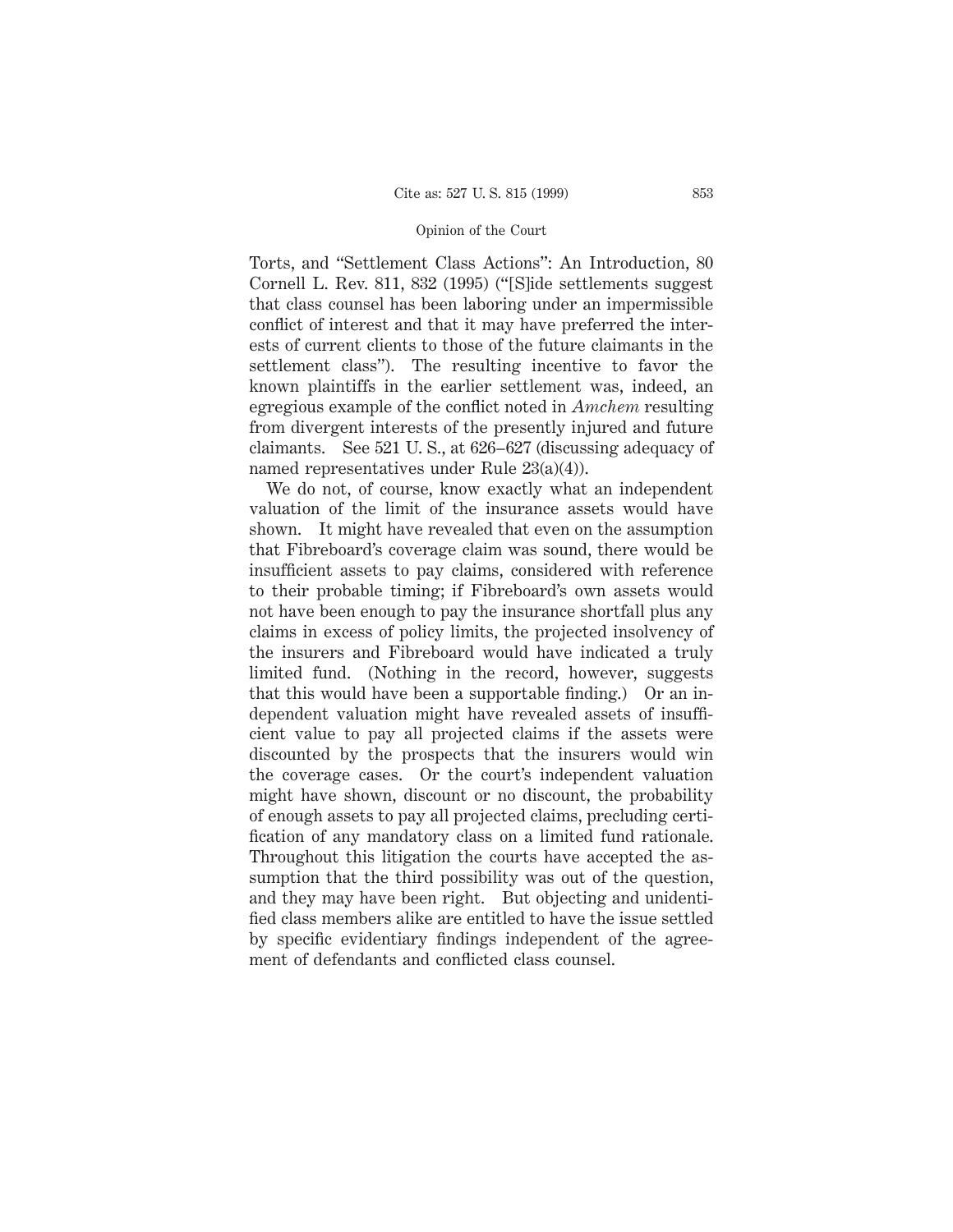### B

The explanation of need for independent determination of the fund has necessarily anticipated our application of the requirement of equity among members of the class. There are two issues, the inclusiveness of the class and the fairness of distributions to those within it. On each, this certification for settlement fell short.

The definition of the class excludes myriad claimants with causes of action, or foreseeable causes of action, arising from exposure to Fibreboard asbestos. While the class includes those with present claims never filed, present claims withdrawn without prejudice, and future claimants, it fails to include those who had previously settled with Fibreboard while retaining the right to sue again "upon development of an asbestos related malignancy," plaintiffs with claims pending against Fibreboard at the time of the initial announcement of the Global Settlement Agreement, and the plaintiffs in the "inventory" claims settled as a supposedly necessary step in reaching the global settlement, see 90 F. 3d, at 971. The number of those outside the class who settled with a reservation of rights may be uncertain, but there is no such uncertainty about the significance of the settlement's exclusion of the 45,000 inventory plaintiffs and the plaintiffs in the unsettled present cases, estimated by the Guardian Ad Litem at more than 53,000 as of August 27, 1993, see App. in No. 95–40635 (CA5), 6 Record, Tab 55, p. 72 (Report of the Guardian Ad Litem). It is a fair question how far a natural class may be depleted by prior dispositions of claims and still qualify as a mandatory limited fund class, but there can be no question that such a mandatory settlement class will not qualify when in the very negotiations aimed at a class settlement, class counsel agree to exclude what could turn out to be as much as a third of the claimants that negotiators thought might eventually be involved, a substantial number of whom class counsel represent, see App. to Pet. for Cert.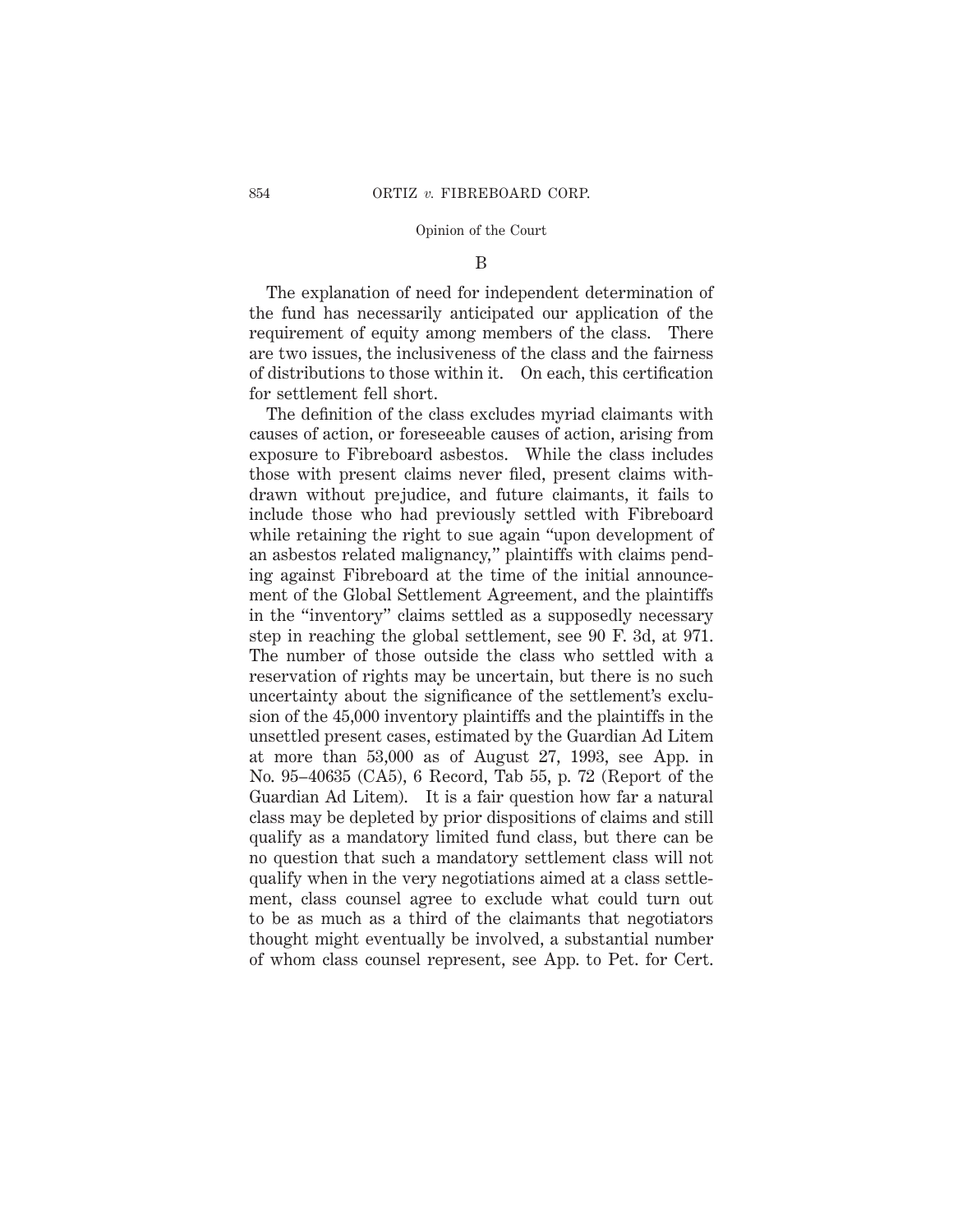321a (noting that the parties negotiating the global settlement agreed to use a negotiating benchmark of 186,000 future claims against Fibreboard).

Might such class exclusions be forgiven if it were shown that the class members with present claims and the outsiders ended up with comparable benefits? The question is academic here. On the record before us, we cannot speculate on how the unsettled claims would fare if the global settlement were approved, or under the trilateral settlement. As for the settled inventory claims, their plaintiffs appeared to have obtained better terms than the class members. They received an immediate payment of 50 percent of a settlement higher than the historical average, and would get the remainder if the global settlement were sustained (or the coverage litigation resolved, as it turned out to be by the Trilateral Settlement Agreement); the class members, by contrast, would be assured of a 3-year payout for claims settled, whereas the unsettled faced a prospect of mediation followed by arbitration as prior conditions of instituting suit, which would even then be subject to a recovery limit, a slower payout, and the limitations of the trust's spendthrift protection. See *supra,* at 827. Finally, as discussed below, even ostensible parity between settling nonclass plaintiffs and class members would be insufficient to overcome the failure to provide the structural protection of independent representation as for subclasses with conflicting interests.

On the second element of equity within the class, the fairness of the distribution of the fund among class members, the settlement certification is likewise deficient. Fair treatment in the older cases was characteristically assured by straightforward pro rata distribution of the limited fund. See *supra,* at 841. While equity in such a simple sense is unattainable in a settlement covering present claims not specifically proven and claims not even due to arise, if at all, until some future time, at the least such a settlement must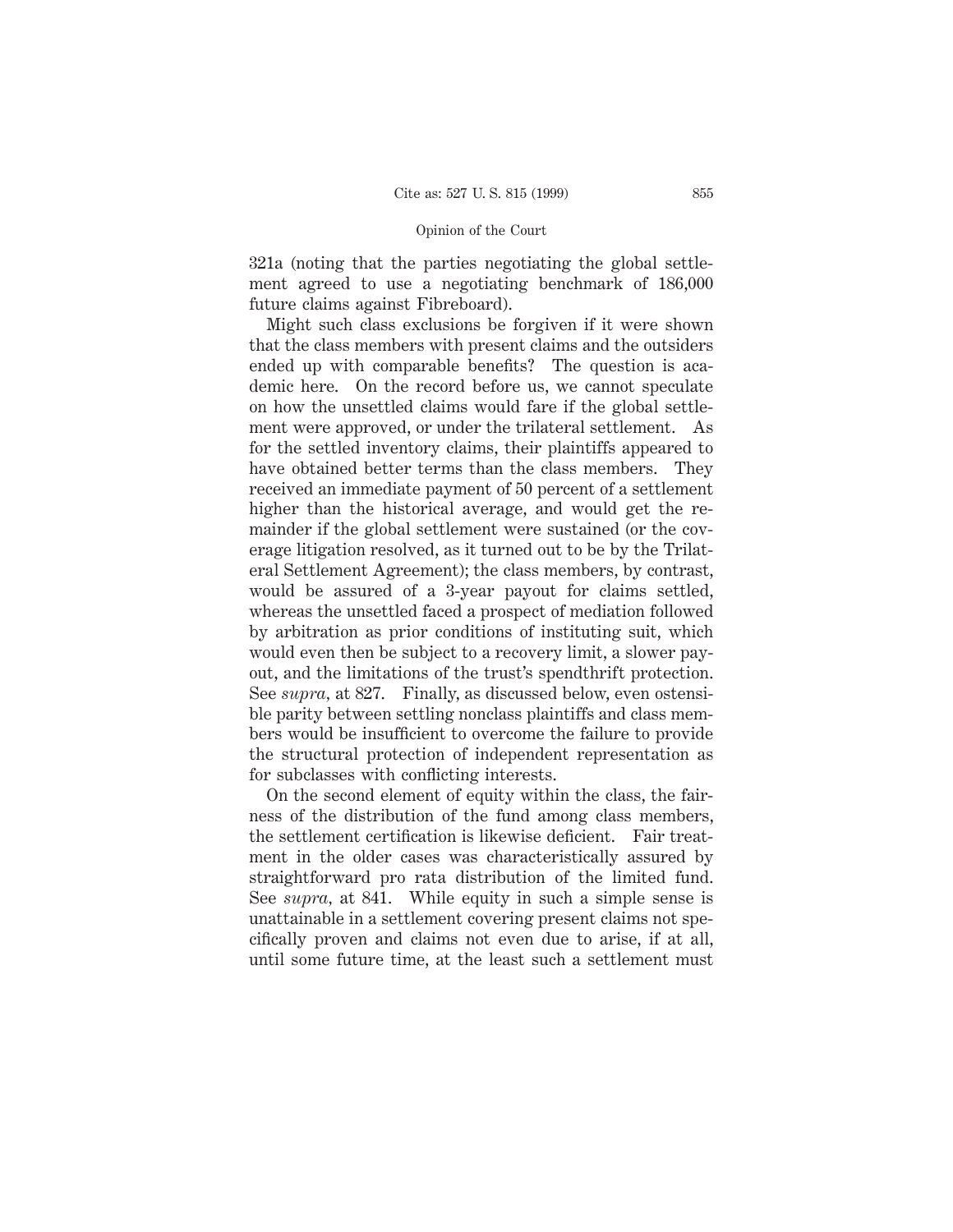seek equity by providing for procedures to resolve the difficult issues of treating such differently situated claimants with fairness as among themselves.

First, it is obvious after *Amchem* that a class divided between holders of present and future claims (some of the latter involving no physical injury and attributable to claimants not yet born) requires division into homogeneous subclasses under Rule  $23(c)(4)(B)$ , with separate representation to eliminate conflicting interests of counsel. See *Amchem,* 521 U. S., at 627 (class settlements must provide "structural assurance of fair and adequate representation for the diverse groups and individuals affected"); cf. 5 J. Moore, T. Chorvat, D. Feinberg, R. Marmer, & J. Solovy, Moore's Federal Practice § 23.25[5][e], p. 23–149 (3d ed. 1998) (an attorney who represents another class against the same defendant may not serve as class counsel).<sup>31</sup> As we said in *Amchem*, "for the currently injured, the critical goal is generous immediate payments," but "[t]hat goal tugs against the interest of exposure-only plaintiffs in ensuring an ample, inflationprotected fund for the future." 521 U. S., at 626. No such procedure was employed here, and the conflict was as contrary to the equitable obligation entailed by the limited fund

<sup>&</sup>lt;sup>31</sup> This adequacy of representation concern parallels the enquiry required at the threshold under Rule 23(a)(4), but as we indicated in *Amchem,* the same concerns that drive the threshold findings under Rule 23(a) may also influence the propriety of the certification decision under the subdivisions of Rule 23(b). See *Amchem,* 521 U. S., at 623, n. 18.

In *Amchem,* we concentrated on the adequacy of named plaintiffs, but we recognized that the adequacy of representation enquiry is also concerned with the "competency and conflicts of class counsel." *Id.,* at 626, n. 20 (citing *General Telephone Co. of Southwest* v. *Falcon,* 457 U. S. 147, 157–158, n. 13 (1982)); see also 5 Moore's Federal Practice § 23.25[3][a] (adequacy of representation concerns named plaintiff and class counsel). In this case, of course, the named representatives were not even "named [until] after the agreement in principle was reached," App. to Pet. for Cert. 483a; and they then relied on class counsel in subsequent settlement negotiations, *ibid.*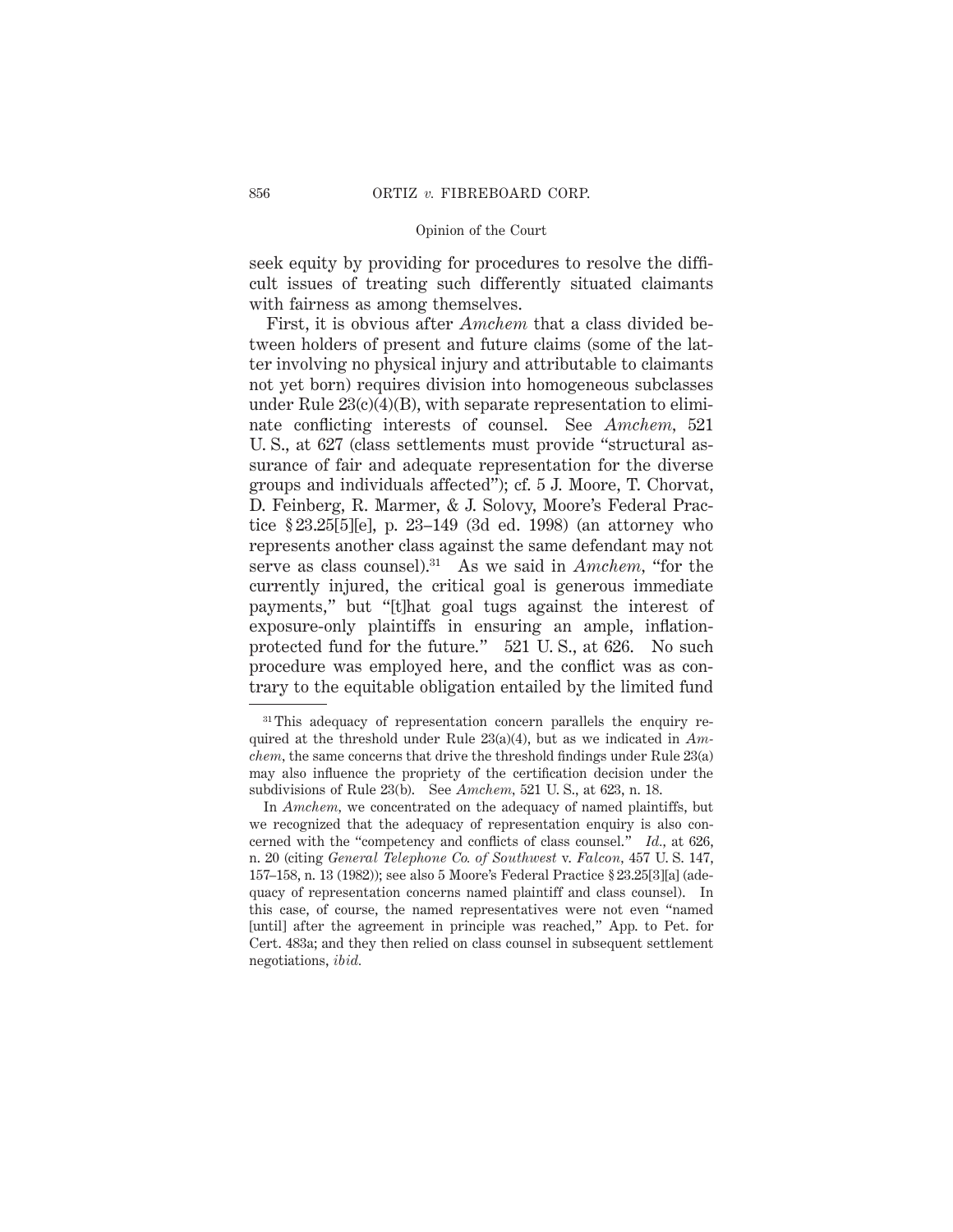rationale as it was to the requirements of structural protection applicable to all class actions under Rule 23(a)(4).

Second, the class included those exposed to Fibreboard's asbestos products both before and after 1959. The date is significant, for that year saw the expiration of Fibreboard's insurance policy with Continental, the one that provided the bulk of the insurance funds for the settlement. Pre-1959 claimants accordingly had more valuable claims than post-1959 claimants, see 90 F. 3d, at 1012–1013 (Smith, J., dissenting), the consequence being a second instance of disparate interests within the certified class. While at some point there must be an end to reclassification with separate counsel, these two instances of conflict are well within the requirement of structural protection recognized in *Amchem.*

It is no answer to say, as the Fifth Circuit said on remand, that these conflicts may be ignored because the settlement makes no disparate allocation of resources as between the conflicting classes. See 134 F. 3d, at 669–670. The settlement decides that the claims of the immediately injured deserve no provisions more favorable than the more speculative claims of those projected to have future injuries, and that liability subject to indemnification is no different from liability with no indemnification. The very decision to treat them all the same is itself an allocation decision with results almost certainly different from the results that those with immediate injuries or claims of indemnified liability would have chosen.

Nor does it answer the settlement's failures to provide structural protections in the service of equity to argue that the certified class members' common interest in securing contested insurance funds for the payment of claims was so weighty as to diminish the deficiencies beneath recognition here. See Brief for Respondent Class Representatives Ahearn et al. 31 (discussing this issue in the context of the Rule 23(a)(4) adequacy of representation requirement); *id.,*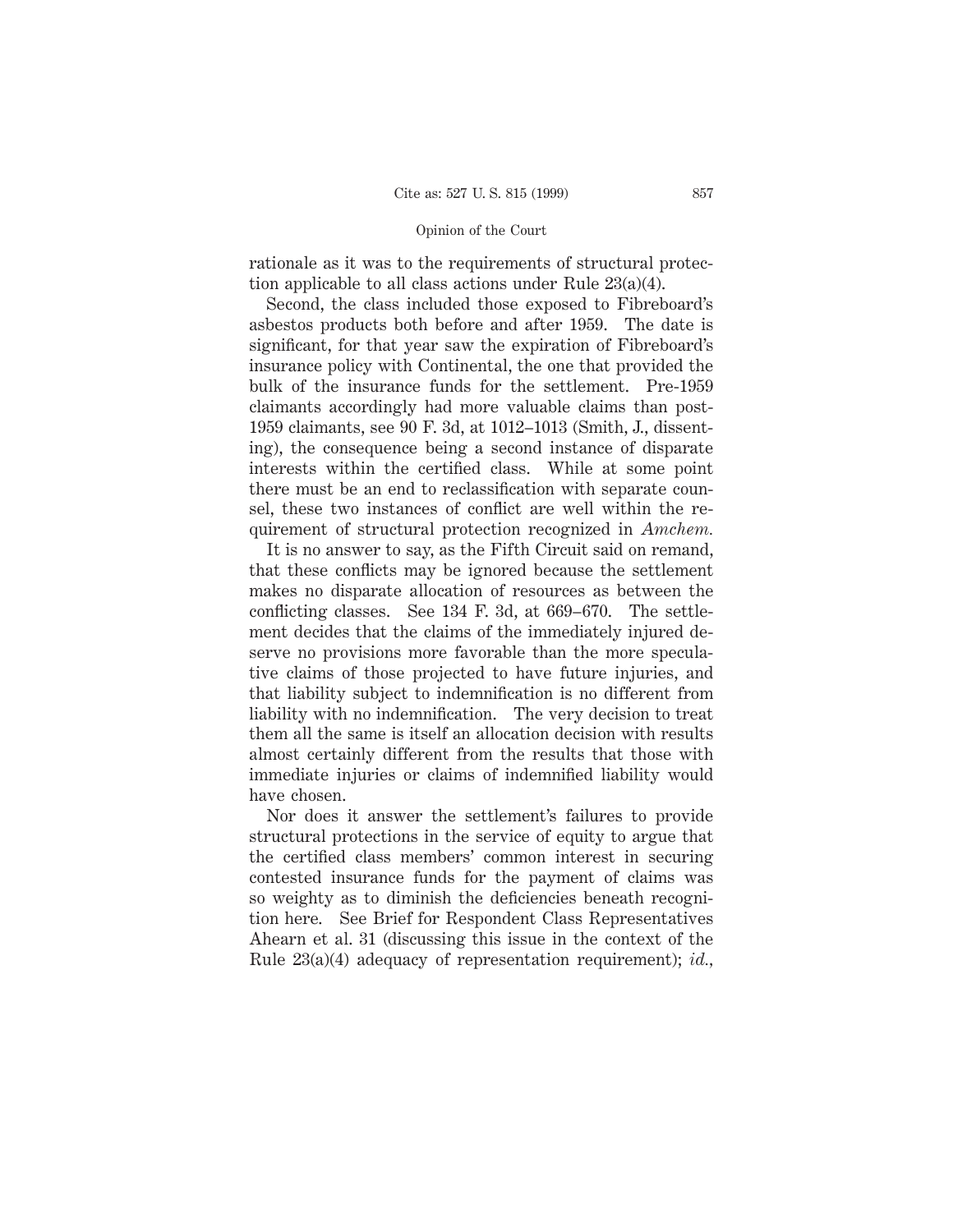at 35–36 (citing, *e. g., In re "Agent Orange" Product Liability Litigation,* 996 F. 2d 1425, 1435–1436 (CA2 1993); *In re "Agent Orange" Product Liability Litigation,* 800 F. 2d 14, 18–19 (CA2 1986)). This argument is simply a variation of the position put forward by the proponents of the settlement in *Amchem,* who tried to discount the comparable failure in that case to provide separate representatives for subclasses with conflicting interests, see Brief for Petitioners in *Amchem Products, Inc.* v. *Windsor,* O. T. 1996, No. 96–270, p. 48 (arguing that "achieving a *global* settlement" was "an overriding concern that all plaintiffs [held] in common"); see also *id.,* at 42 (arguing that the requirement of Rule 23(b)(3) that there be predominance of common questions of law or fact had been met by shared interest in "the fairness of the settlement"). The current position is just as unavailing as its predecessor in *Amchem.* There we gave the argument no weight, see 521 U. S., at 625–628, observing that "[t]he benefits asbestos-exposed persons might gain from the establishment of a grand-scale compensation scheme is a matter fit for legislative consideration," but the determination whether "proposed classes are sufficiently cohesive to warrant adjudication" must focus on "questions that preexist any settlement," *id.*, at 622–623.<sup>32</sup> Here, just as in the earlier case, the proponents of the settlement are trying to rewrite Rule 23; each ignores the fact that Rule 23 requires protections under subdivisions (a) and (b) against inequity and potential inequity at the precertification stage, quite independently of the required determination at postcertification fairness review under subdivision (e) that any settlement is fair in an overriding sense. A fairness hearing under subdivision (e) can no more swallow the preceding protective requirements

 $32$  We made this observation in the context of Rule  $23(b)(3)$ 's predominance enquiry, see *Amchem,* 521 U. S., at 622–623, and noted that no " 'limited fund' capable of supporting class treatment under Rule  $23(b)(1)(B)$ " was involved, *id.,* at 623, n. 19.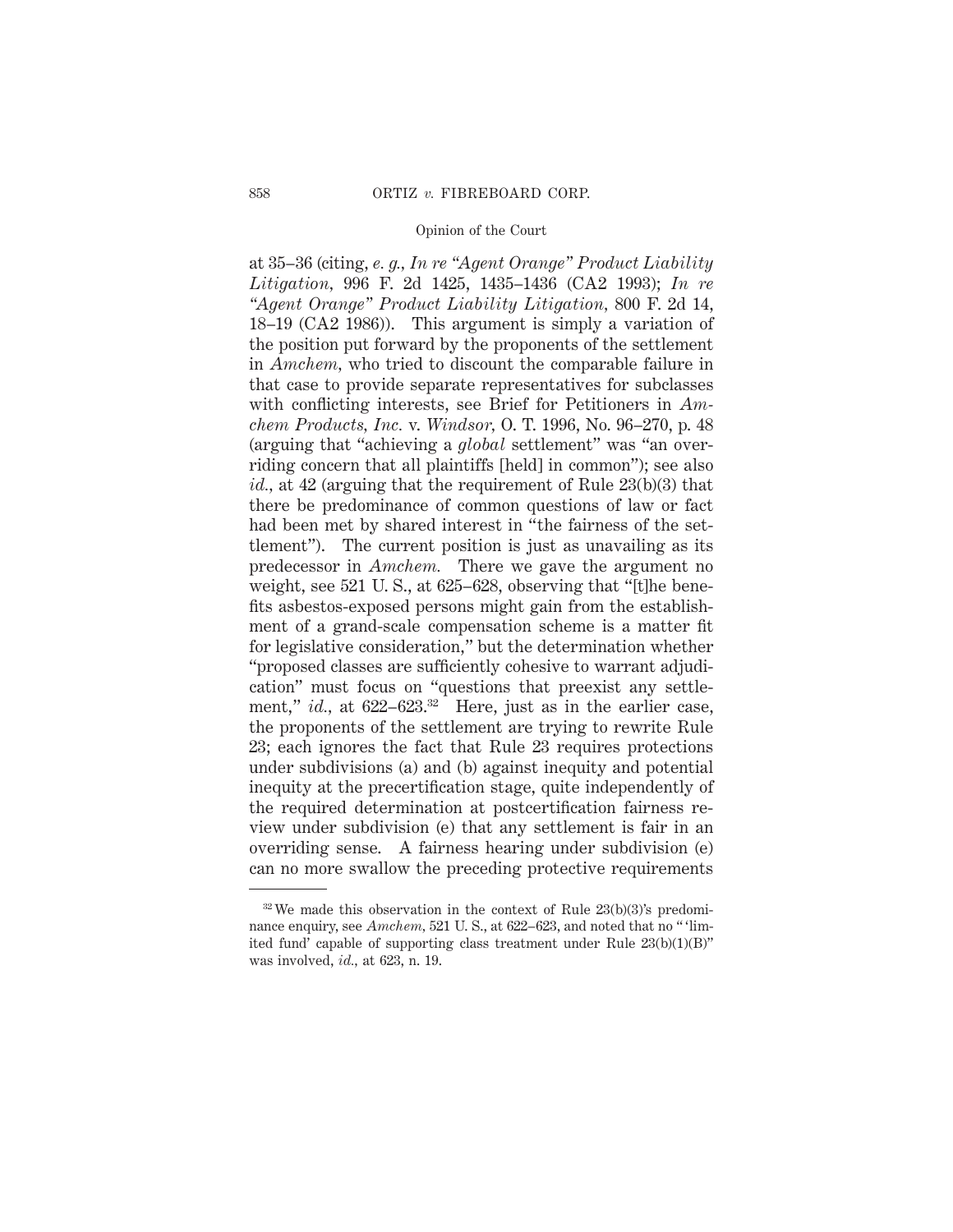of Rule 23 in a subdivision (b)(1)(B) action than in one under subdivision  $(b)(3)$ <sup>33</sup>

C

A third contested feature of this settlement certification that departs markedly from the limited fund antecedents is the ultimate provision for a fund smaller than the assets understood by the Court of Appeals to be available for payment of the mandatory class members' claims; most notably, Fibreboard was allowed to retain virtually its entire net worth. Given our treatment of the two preceding deficiencies of the certification, there is of course no need to decide whether this feature of the agreement would alone be fatal to the Global Settlement Agreement. To ignore it entirely, however, would be so misleading that we have decided simply to identify the issue it raises, without purporting to resolve it at this time.

Fibreboard listed its supposed entire net worth as a component of the total (and allegedly inadequate) assets available for claimants, but subsequently retained all but \$500,000

<sup>33</sup> As a variation of the argument that class members' common interest in securing the insurance settlement overrode any internal conflicts, respondents put forth an alternative rationale for sustaining the certification in this case under Rule  $23(b)(1)(B)$ . They assert that "failure by the class" to file and maintain a class action to resolve the coverage disputes on a unitary basis—allowing class members instead to prosecute their claims separately—would have put class members to the 'significant risk[s]' that Fibreboard would lose its claimed insurance as a result of the coverage disputes," and that "any separate action by any class member could have *itself* resulted in an adjudication that the insurers owed no coverage to Fibreboard . . . ." Brief for Respondents Continental et al. 25 (quoting Rule 23(b)(1)(B)). Whatever its merits, this rationale for certification is foreclosed by the class conflicts, rehearsed above, that tainted the negotiation of the global settlement, and that at this point cannot be undone. Thus, whether a mandatory class could now be certified without the excluded inventory plaintiffs (whose settlements would appear to be final), or with properly represented subclasses, is an issue we need not address.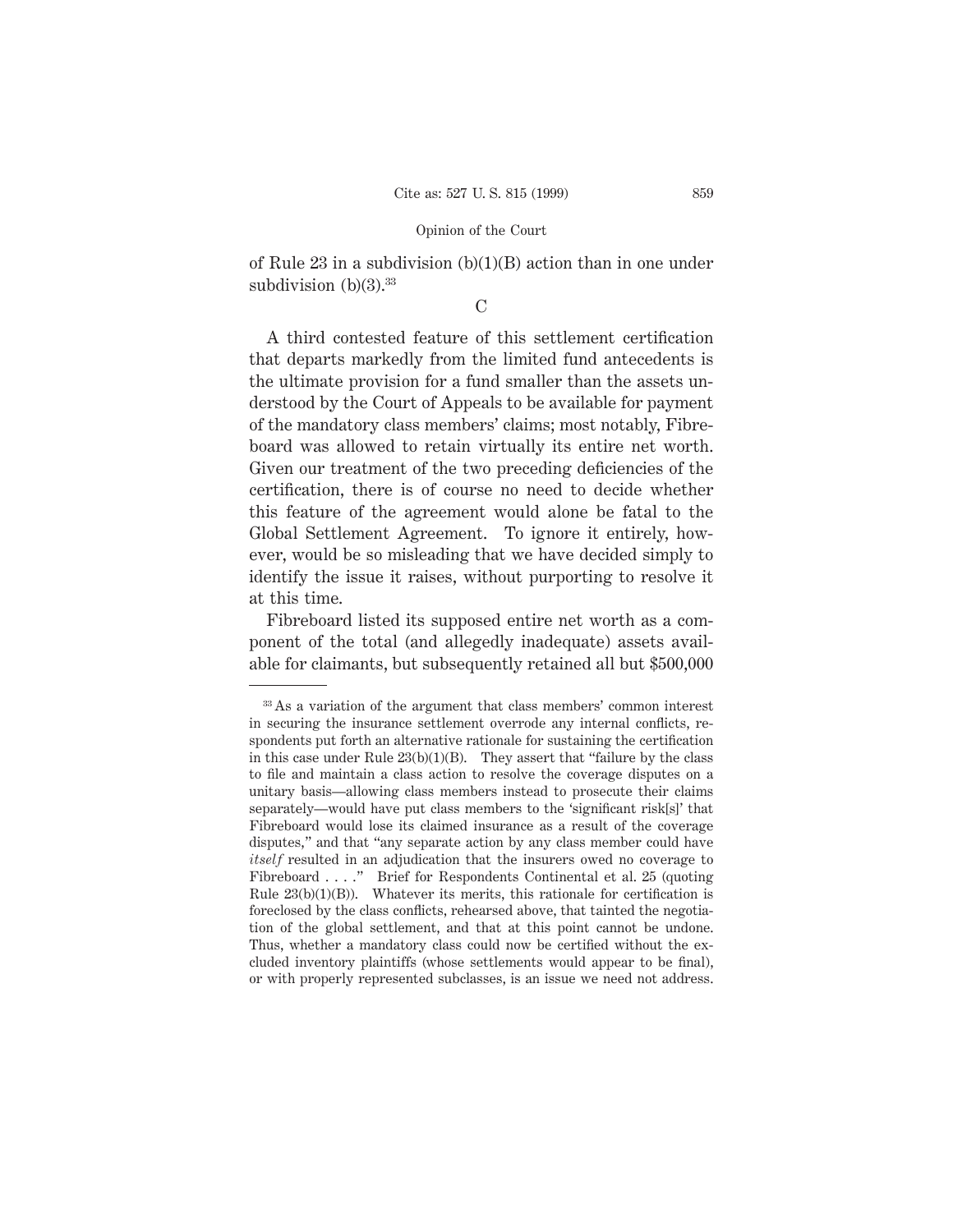of that equity for itself.<sup>34</sup> On the face of it, the arrangement seems irreconcilable with the justification of necessity in denying any opportunity for withdrawal of class members whose jury trial rights will be compromised, whose damages will be capped, and whose payments will be delayed. With Fibreboard retaining nearly all its net worth, it hardly appears that such a regime is the best that can be provided for class members. Given the nature of a limited fund and the need to apply its criteria at the certification stage, it is not enough for a District Court to say that it "need not ensure that a defendant designate a particular source of its assets to satisfy the class' claims; [but only that] the amount recovered by the class [be] fair." *Ahearn,* 162 F. R. D., at 527.

The District Court in this case seems to have had a further point in mind, however. One great advantage of class action treatment of mass tort cases is the opportunity to save the enormous transaction costs of piecemeal litigation, an advantage to which the settlement's proponents have referred in this case.35 Although the District Court made no specific

<sup>35</sup> Some courts certifying limited fund class actions have focused on the advantages such suits have in reducing transaction costs when compared to piecemeal litigation. See, *e. g., In re Drexel Burnham Lambert Group,* Inc., supra, at 292 (certifying mandatory class in part because "some mem-

<sup>&</sup>lt;sup>34</sup> We need not decide here how close to insolvency a limited fund defendant must be brought as a condition of class certification. While there is no inherent conflict between a limited fund class action under Rule 23(b)(1)(B) and the Bankruptcy Code, cf., *e. g., In re Drexel Burnham Lambert Group, Inc.,* 960 F. 2d 285, 292 (CA2 1992), it is worth noting that if limited fund certification is allowed in a situation where a company provides only a *de minimis* contribution to the ultimate settlement fund, the incentives such a resolution would provide to companies facing tort liability to engineer settlements similar to the one negotiated in this case would, in all likelihood, significantly undermine the protections for creditors built into the Bankruptcy Code. We note further that Congress in the Bankruptcy Reform Act of 1994, Pub. L. 103–394, § 111(a), amended the Bankruptcy Code to enable a debtor in a Chapter 11 reorganization in certain circumstances to establish a trust toward which the debtor may channel future aspessor-related liability, see 11 U.S.C.  $\S$  $\S$  $524(g)$ , (h).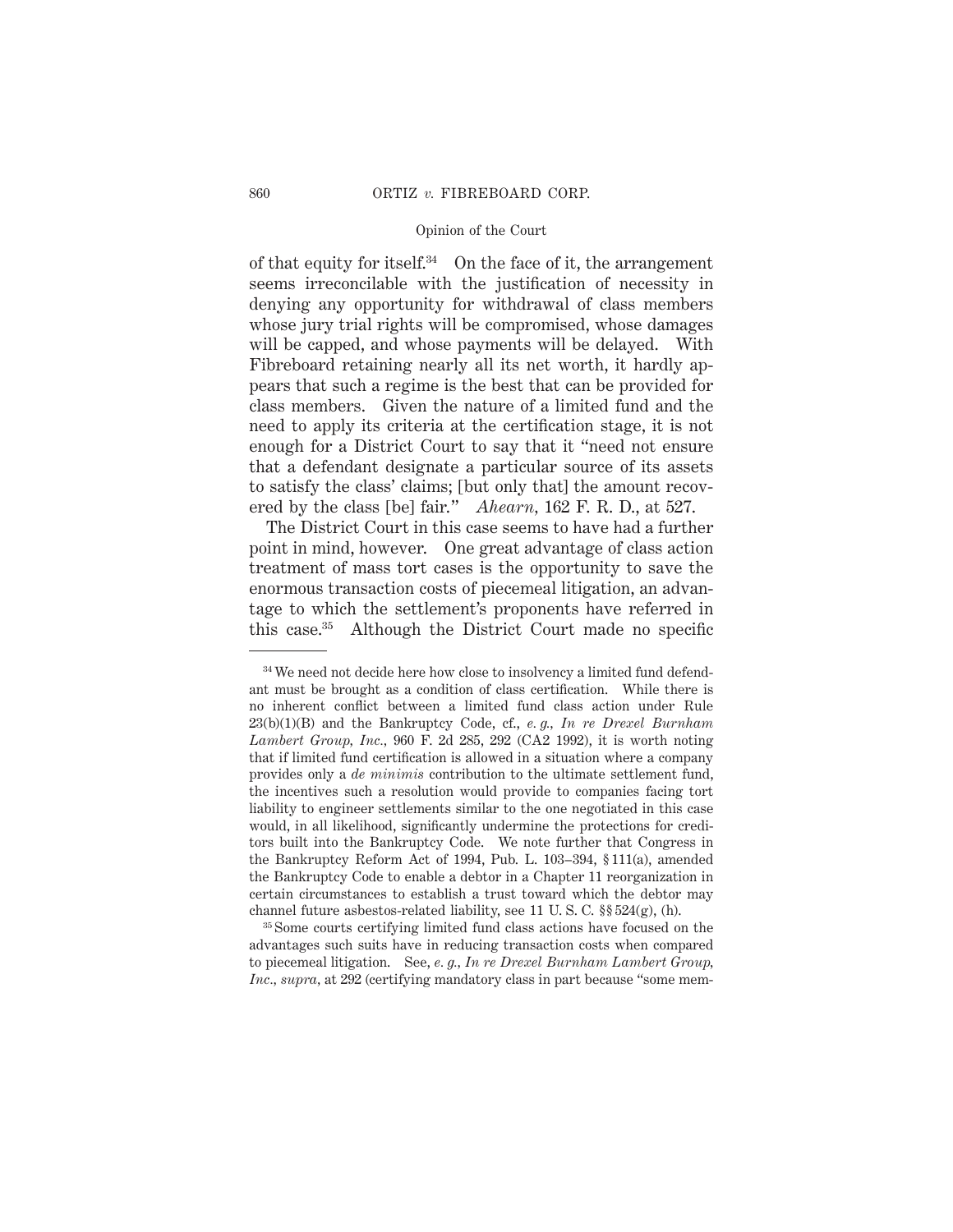finding about the transaction cost saving likely from this class settlement, estimating the amount in the "hundreds of millions," *id.,* at 529, it did conclude that the amount would exceed Fibreboard's net worth as the Court valued it, *ibid.* (Fibreboard's net worth of \$235 million "is considerably less than the likely savings in defense costs under the Global Settlement"). If a settlement thus saves transaction costs that would never have gone into a class member's pocket in the absence of settlement, may a credit for some of the savings be recognized in a mandatory class action as an incentive to settlement? It is at least a legitimate question, which we leave for another day.

V

Our decision rests on a different basis from the ground of Justice Breyer's dissent, just as there was a difference in approach between majority and dissenters in *Amchem.* The nub of our position is that we are bound to follow Rule 23 as we understood it upon its adoption, and that we are not free to alter it except through the process prescribed by Congress in the Rules Enabling Act. Although, as the dissent notes, *post,* at 882, the revised text adopted in 1966 was understood (somewhat cautiously) to authorize the courts to provide for class treatment of mass tort litigation, it was also

bers of the putative class might attempt to maintain costly individual actions in the hope and, perhaps, the belief that their claims are more meritorious than the claims of other class members," and thus warranting mandatory class certification "to prevent claimants with such motivations from unfairly diminishing the eventual recovery of other class members"). Although the transaction costs Fibreboard faced prior to settlement were at times significant, see *Ahearn,* 162 F. R. D., at 509; see also App. to Pet. for Cert. 282a (Fibreboard's annual asbestos litigation defense costs ran, at times, as high as twice the total face value of settlements reached), given the exigencies of Fibreboard's contingent insurance asset, this case does not present an instance in which limited fund certification can be justified on the ground that such settlement necessarily provided funds equal to, or greater than, what might have been recovered through individual litigation factoring out transaction costs.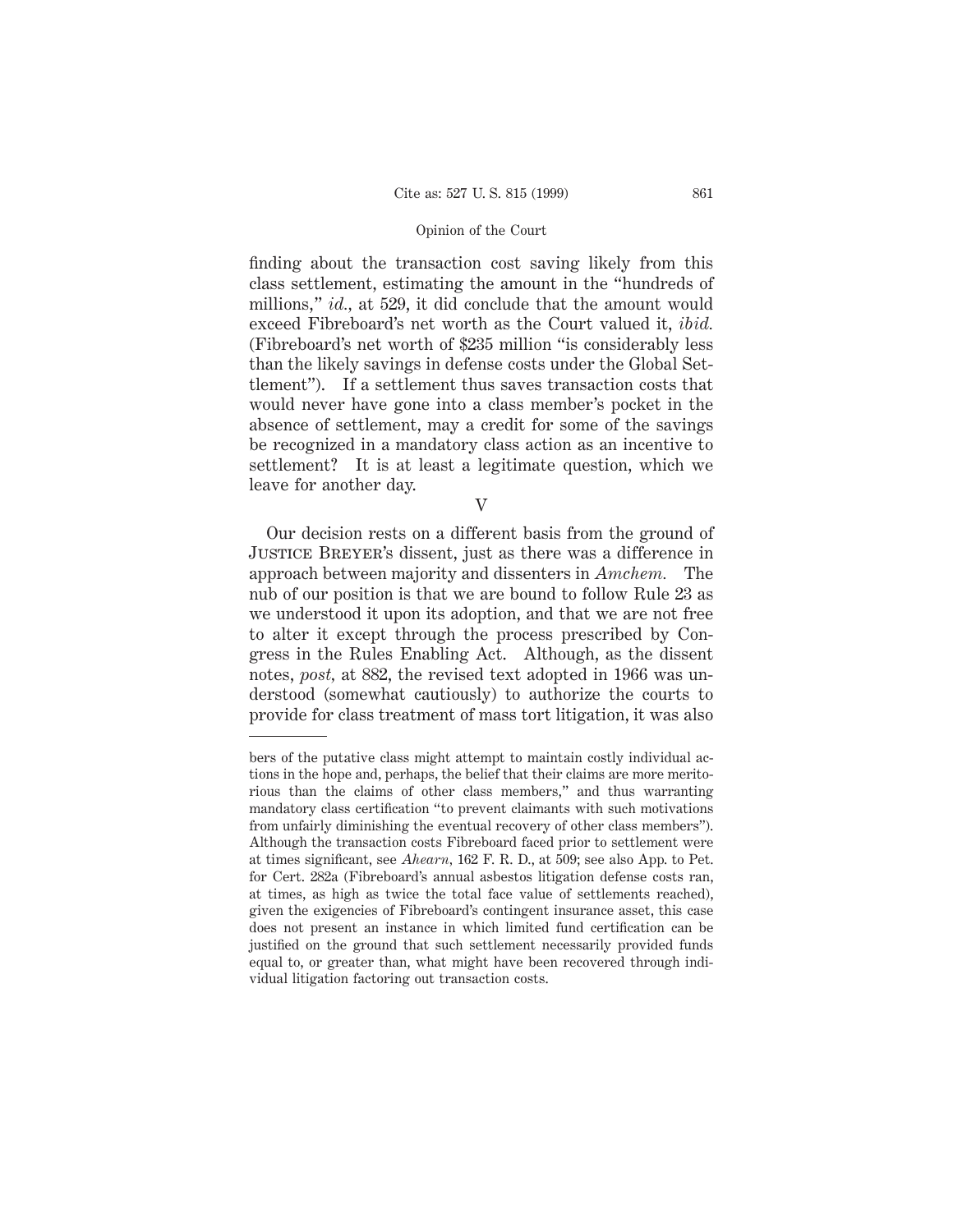the Court's understanding that the Rule's growing edge for that purpose would be the opt-out class authorized by subdivision (b)(3), not the mandatory class under subdivision (b)(1)(B), see *supra,* at 843–844. While we have not ruled out the possibility under the present Rule of a mandatory class to deal with mass tort litigation on a limited fund rationale, we are not free to dispense with the safeguards that have protected mandatory class members under that theory traditionally.

Apart from its effect on the requirements of subdivision (a) as explained and held binding in *Amchem,* the dissent would move the standards for mandatory actions in the direction of opt-out class requirements by according weight to this "unusual limited fund['s] . . . witching hour," *post,* at 877, in exercising discretion over class certification. It is on this belief (that we should sustain the allowances made by the District Court in consideration of the exigencies of this settlement proceeding) that the dissent addresses each of the criteria for limited fund treatment (demonstrably insufficient fund, intraclass equity, and dedication of the entire fund, see *post,* at 873–883).

As to the calculation of the fund, the dissent believes an independent valuation by the District Court may be dispensed with here in favor of the figure agreed upon by the settling parties. The dissent discounts the conflicts on the part of class counsel who negotiated the Global Settlement Agreement by arguing that the *"relevant"* settlement negotiation, and hence the relevant benchmark for judging the actual value of the insurance amount, was the negotiation between Fibreboard and the insurers that produced the Trilateral Settlement Agreement. See *post,* at 876. This argument, however, minimizes two facts: (1) that Fibreboard and the insurers made this separate, backup agreement only at the insistence of class counsel as a condition for reaching the Global Settlement Agreement; (2) even more important, that "[t]he Insurers were... adamant that they would not agree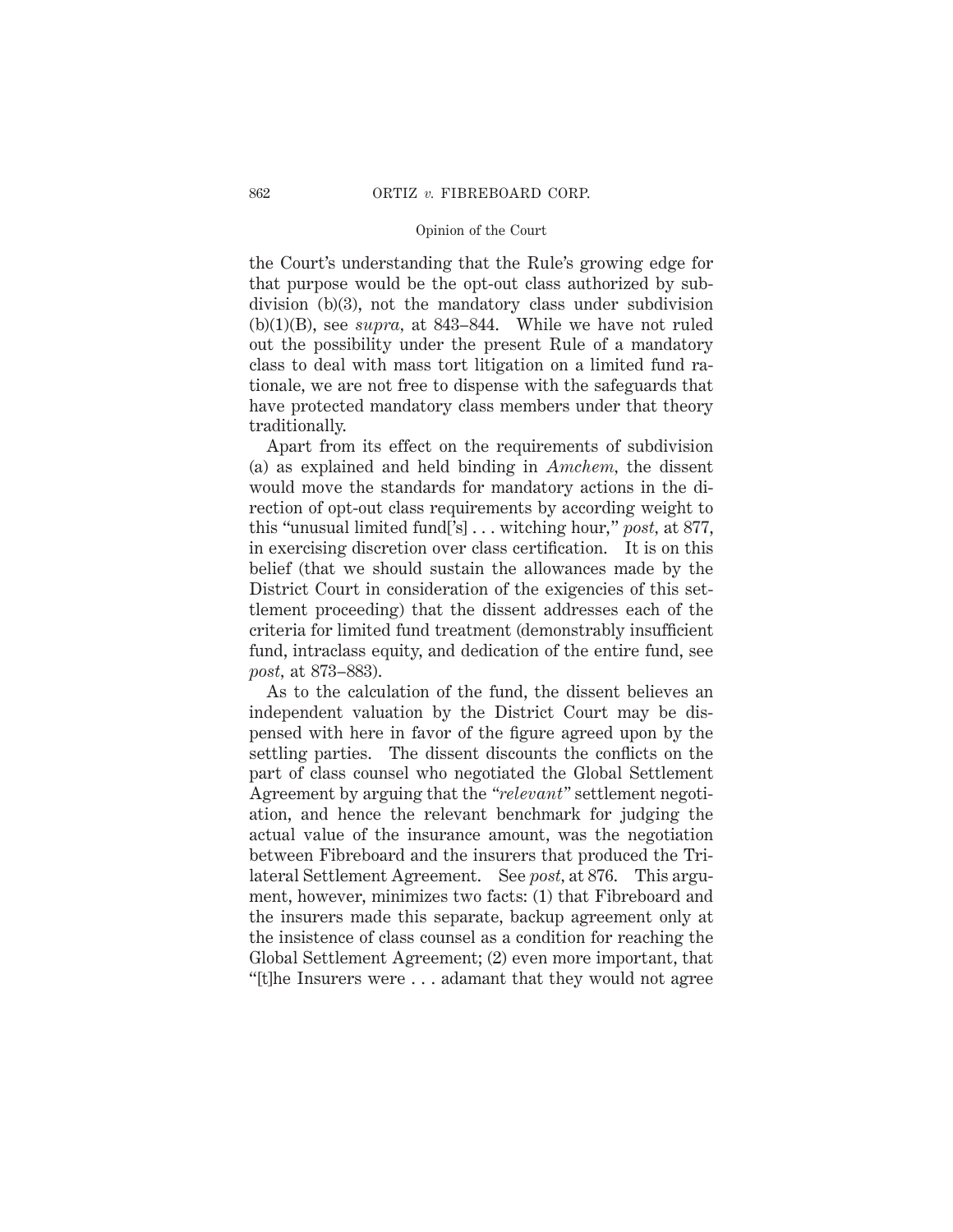to pay any more in the context of a backup agreement than in a global agreement," a principle "Fibreboard acceded to" on the day the Global Settlement Agreement was announced "as the price of permitting an agreement to be reached with respect to a global settlement," *Ahearn,* 162 F. R. D., at 516. Under these circumstances the reliability of the Trilateral Settlement Agreement's figure is inadequate as an independent benchmark that might excuse the want of any independent judicial determination that the Global Settlement Agreement's fund was the maximum possible. In any event, the dissent says, it is not crucial whether a \$30 claim has to settle for \$15 or \$20. But it is crucial. Conflict-free counsel, as required by Rule 23(a) and *Amchem,* might have negotiated a \$20 figure, and a limited fund rationale for mandatory class treatment of a settlement-only action requires assurance that claimants are receiving the maximum fund, not a potentially significant fraction less.

With respect to the requirement of intraclass equity, the dissent argues that conflicts both within this certified class and between the class as certified and those excluded from it may be mitigated because separate counsel were simply not to be had in the short time that a settlement agreement was possible before the argument (or likely decision) in the coverage case. But this is to say that when the clock is about to strike midnight, a court considering class certification may lower the structural requirements of Rule 23(a) as declared in *Amchem,* and the parallel equity requirements necessary to justify mandatory class treatment on a limited fund theory.

Finally, the dissent would excuse Fibreboard's retention of virtually all its net worth, and the loss to members of the certified class of some 13 percent of the fund putatively available to them, on the ground that the settlement made more money available than any other effort would likely have done. But even if we could be certain that this evaluation were true, this is to reargue *Amchem:* the settlement's fair-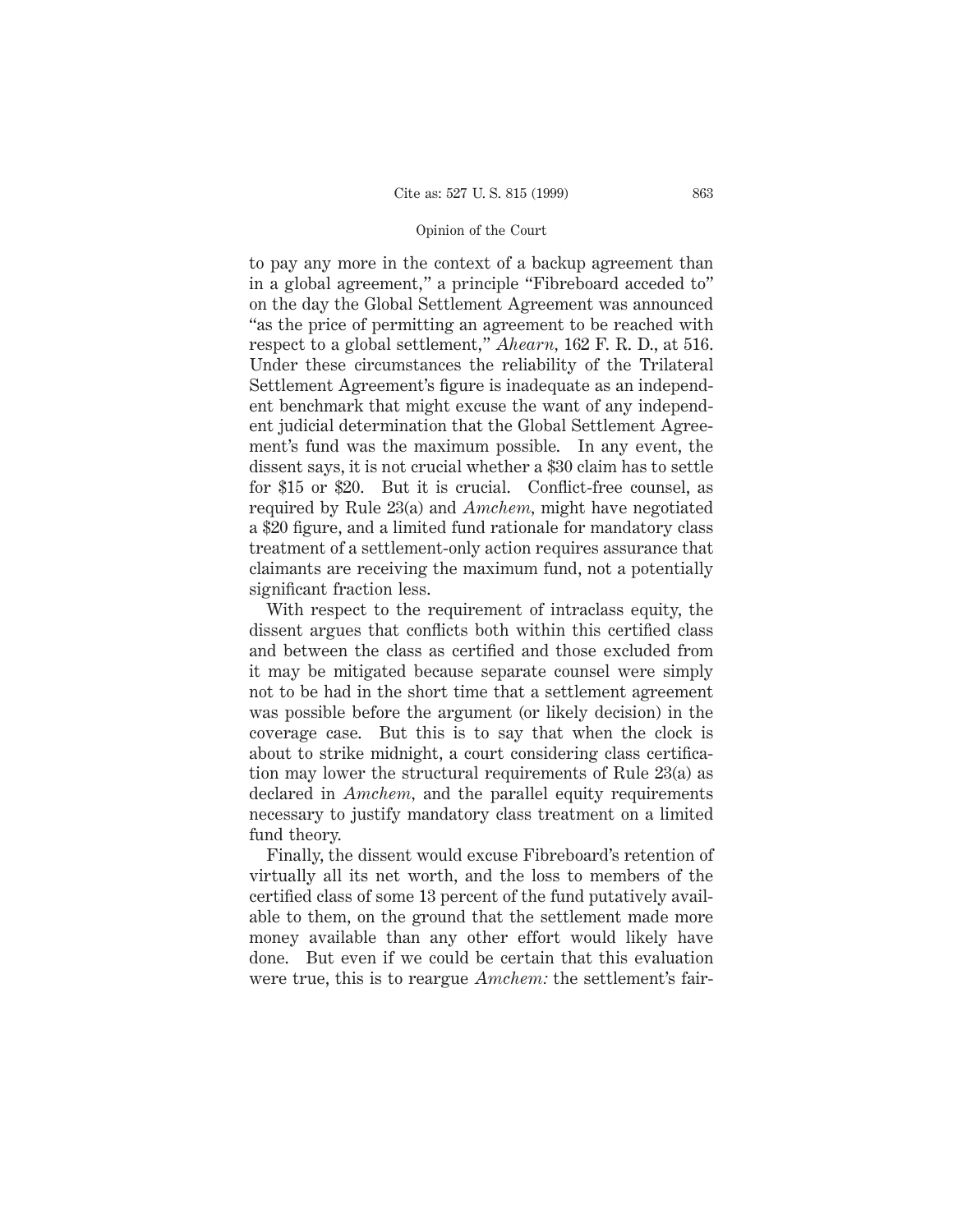ness under Rule 23(e) does not dispense with the requirements of Rules 23(a) and (b).

We believe that if an allowance for exigency can make a substantial difference in the level of Rule 23 scrutiny, the economic temptations at work on counsel in class actions will guarantee enough exigencies to take the law back before *Amchem* and unsettle the line between mandatory class actions under subdivision (b)(1)(B) and opt-out actions under subdivision (b)(3).

### VI

In sum, the applicability of Rule  $23(b)(1)(B)$  to a fund and plan purporting to liquidate actual and potential tort claims is subject to question, and its purported application in this case was in any event improper. The Advisory Committee did not envision mandatory class actions in cases like this one, and both the Rules Enabling Act and the policy of avoiding serious constitutional issues counsel against leniency in recognizing mandatory limited fund actions in circumstances markedly different from the traditional paradigm. Assuming, *arguendo,* that a mandatory, limited fund rationale could under some circumstances be applied to a settlement class of tort claimants, it would be essential that the fund be shown to be limited independently of the agreement of the parties to the action, and equally essential under Rules 23(a) and  $(b)(1)(B)$  that the class include all those with claims unsatisfied at the time of the settlement negotiations, with intraclass conflicts addressed by recognizing independently represented subclasses. In this case, the limit of the fund was determined by treating the settlement agreement as dispositive, an error magnified by the representation of class members by counsel also representing excluded plaintiffs, whose settlements would be funded fully upon settlement of the class action on any terms that could survive final fairness review. Those separate settlements, together with other exclusions from the claimant class, precluded adequate structural protection by subclass treatment, which was not even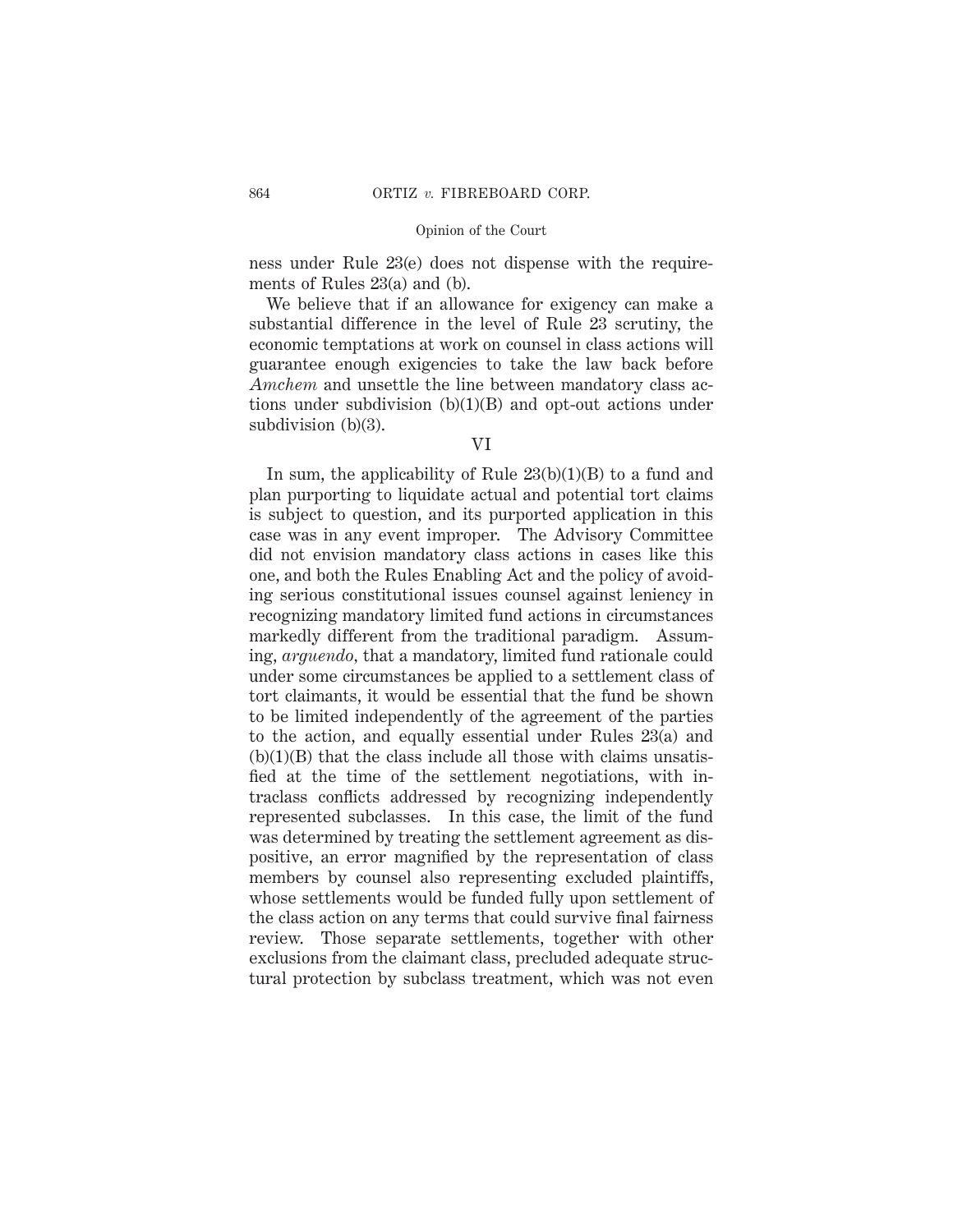afforded to the conflicting elements within the class as certified.

The judgment of the Court of Appeals, accordingly, is reversed, and the case is remanded for further proceedings consistent with this opinion.

*It is so ordered.*

Chief Justice Rehnquist, with whom Justice Scalia and JUSTICE KENNEDY join, concurring.

Justice Breyer's dissenting opinion highlights in graphic detail the massive impact of asbestos-related claims on the federal courts. *Post,* at 866–867. Were I devising a system for handling these claims on a clean slate, I would agree entirely with that dissent, which in turn approves the near-heroic efforts of the District Court in this case to make the best of a bad situation. Under the present regime, transactional costs will surely consume more and more of a relatively static amount of money to pay these claims.

But we are not free to devise an ideal system for adjudicating these claims. Unless and until the Federal Rules of Civil Procedure are revised, the Court's opinion correctly states the existing law, and I join it. But the "elephantine mass of asbestos cases," *ante,* at 821, cries out for a legislative solution.

JUSTICE BREYER, with whom JUSTICE STEVENS joins, dissenting.

This case involves a settlement of an estimated 186,000 potential future asbestos claims against a single company, Fibreboard, for approximately \$1.535 billion. The District Court, in approving the settlement, made 446 factual findings, on the basis of which it concluded that the settlement was equitable, that the potential claimants had been well represented, and that the distinctions drawn among different categories of claimants were reasonable. *Ahearn* v. *Fibreboard Corp.,* 162 F. R. D. 505 (ED Tex. 1995); App. to Pet. for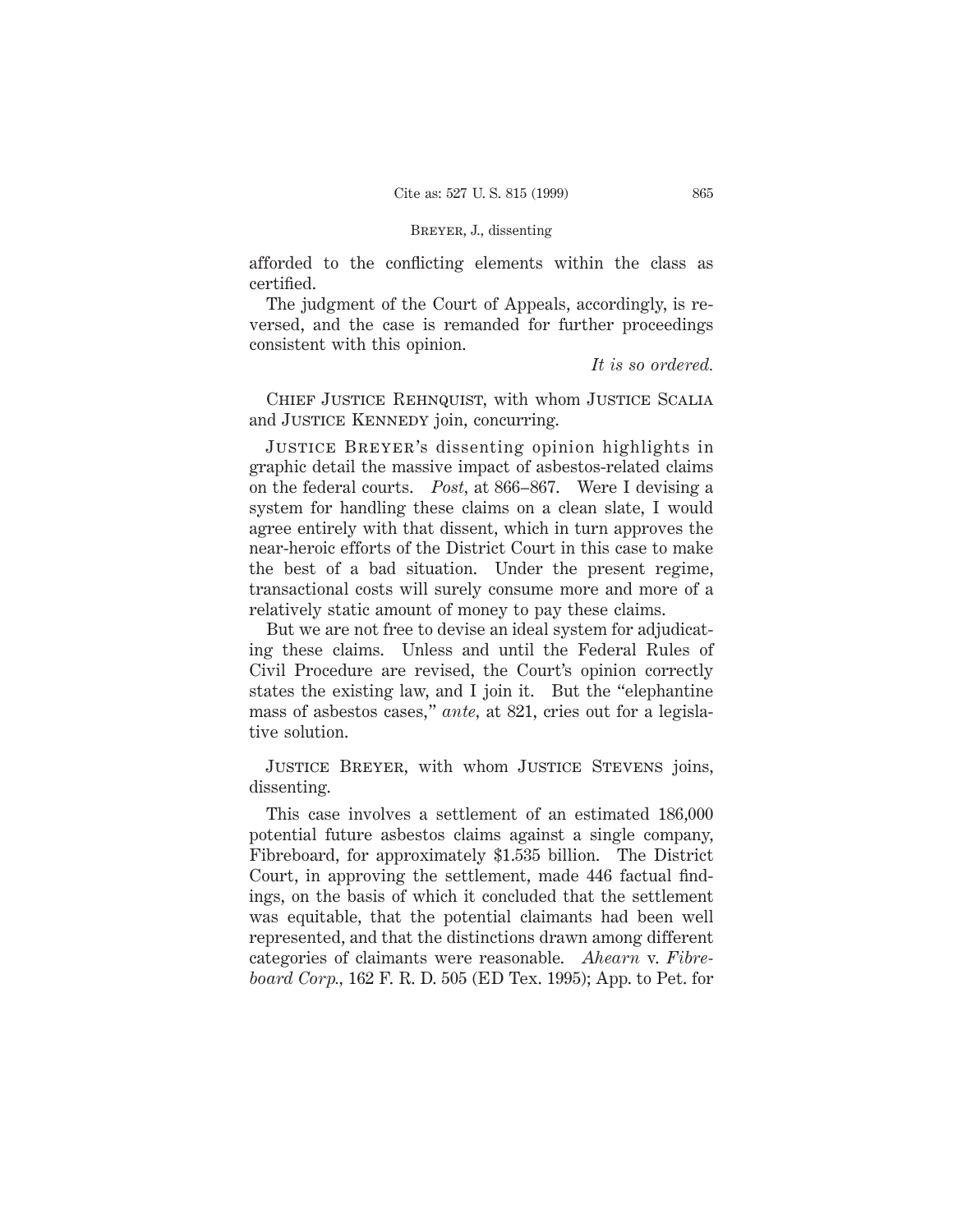Cert. 248a–468a. The Court of Appeals, dividing 2 to 1, held that the settlement was lawful. *In re Asbestos Litigation,* 134 F. 3d 668 (CA5 1998). I would not set aside the Court of Appeals' judgment as the majority does. Accordingly, I dissent.

# I A

Four special background circumstances underlie this settlement and help to explain the reasonableness and consequent lawfulness of the relevant District Court determinations. First, as the majority points out, the settlement comprises part of an "elephantine mass of asbestos cases," which "defies customary judicial administration." *Ante,* at 821. An estimated 13-to-21 million workers have been exposed to asbestos. See Report of the Judicial Conference Ad Hoc Committee on Asbestos Litigation 6–7 (Mar. 1991) (hereinafter Report). Eight years ago the Judicial Conference spoke of the mass of related cases having "reached critical dimensions," threatening "a disaster of major proportions." *Id.,* at 2. In the Eastern District of Texas, for example, one out of every three civil cases filed in 1990 was an asbestos case. See *id.,* at 8. In the past decade nearly 80,000 new federal asbestos cases have been filed; more than 10,000 new federal asbestos cases were filed last year. See U. S. District Courts Civil Cases Commenced by Nature of Suit, Administrative Office of the Courts Statistics (Dec. 31, 1994–1998) (Table C2–A) (hereinafter AO Statistics).

The Judicial Conference found that asbestos cases on average take almost twice as long as other lawsuits to resolve. See Report 10–11. Judge Parker, the experienced trial judge who approved this settlement, noted in one 3,000 member asbestos class action over which he presided that 448 of the original class members had died while the litigation was pending. *Cimino* v. *Raymark Industries, Inc.,* 751 F. Supp. 649, 651 (ED Tex. 1990). And yet, Judge Parker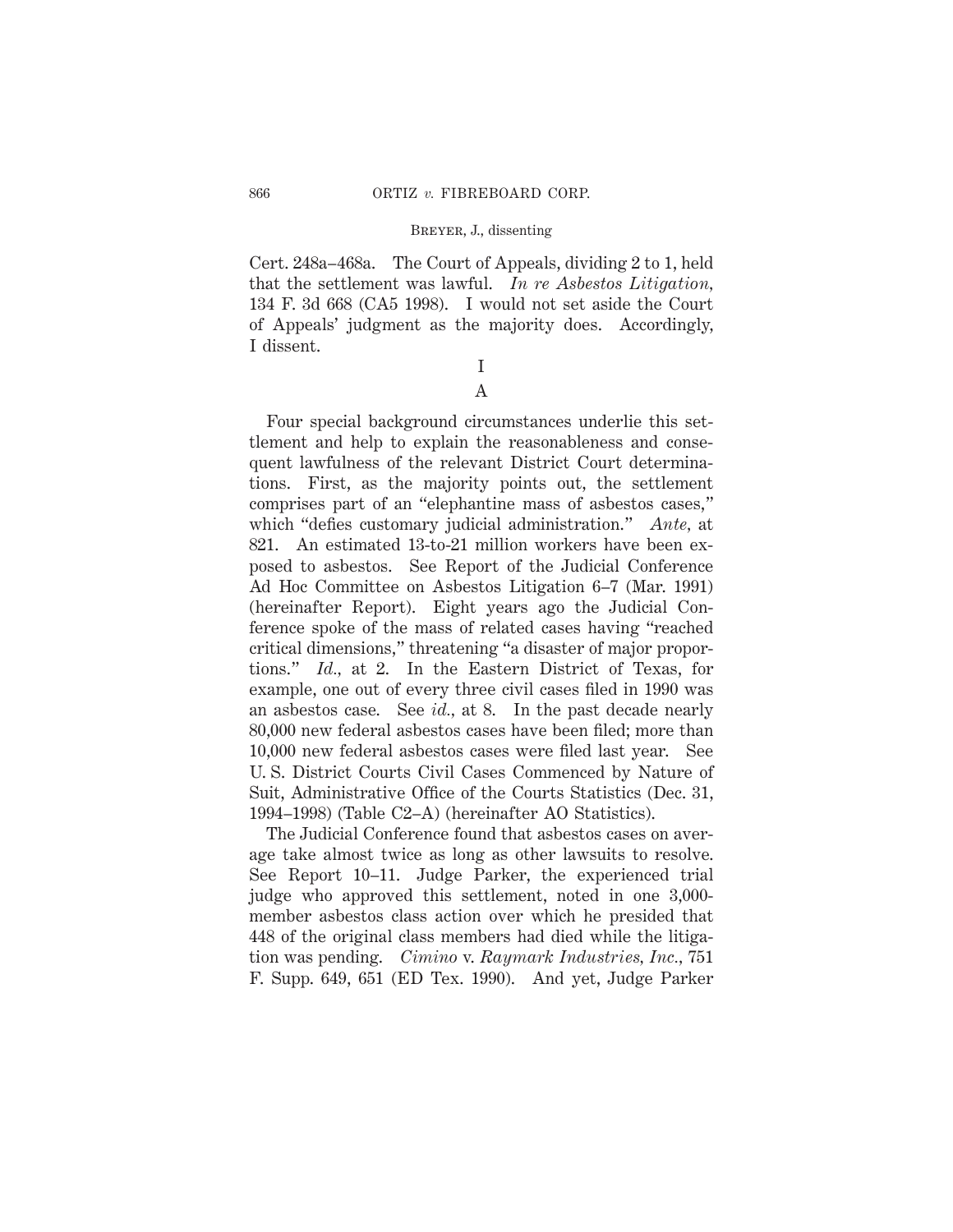went on to state, if the District Court could close "thirty cases a month, it would [still] take six and one-half years to try these cases and [due to new filings] there would be pending over 5,000 untouched cases" at the end of that time. *Id.,* at 652. His subsequent efforts to accelerate final decision or settlement through the use of sample cases produced a highly complex trial (133 trial days, more than 500 witnesses, half a million pages of documents) that eventually closed only about 160 cases because efforts to extrapolate from the sample proved fruitless. See *Cimino* v. *Raymark Industries, Inc.*, 151 F. 3d 297, 335 (CA5 1998). The consequence is not only delay but also attorney's fees and other "transaction costs" that are unusually high, to the point where, of each dollar that asbestos defendants pay, those costs consume an estimated 61 cents, with only 39 cents going to victims. See Report 13.

Second, an individual asbestos case is a tort case, of a kind that courts, not legislatures, ordinarily will resolve. It is the number of these cases, not their nature, that creates the special judicial problem. The judiciary cannot treat the problem as entirely one of legislative failure, as if it were caused, say, by a poorly drafted statute. Thus, when "calls for national legislation" go unanswered, *ante,* at 821, judges can and should search aggressively for ways, within the framework of existing law, to avoid delay and expense so great as to bring about a massive denial of justice.

Third, in that search the district courts may take advantage of experience that appellate courts do not have. Judge Parker, for example, has written of "a disparity of appreciation for the magnitude of the problem," growing out of the difference between the trial courts' "daily involvement with asbestos litigation" and the appellate courts' "limited" exposure to such litigation in infrequent appeals. *Cimino,* 751 F. Supp., at 651.

Fourth, the alternative to class-action settlement is not a fair opportunity for each potential plaintiff to have his or her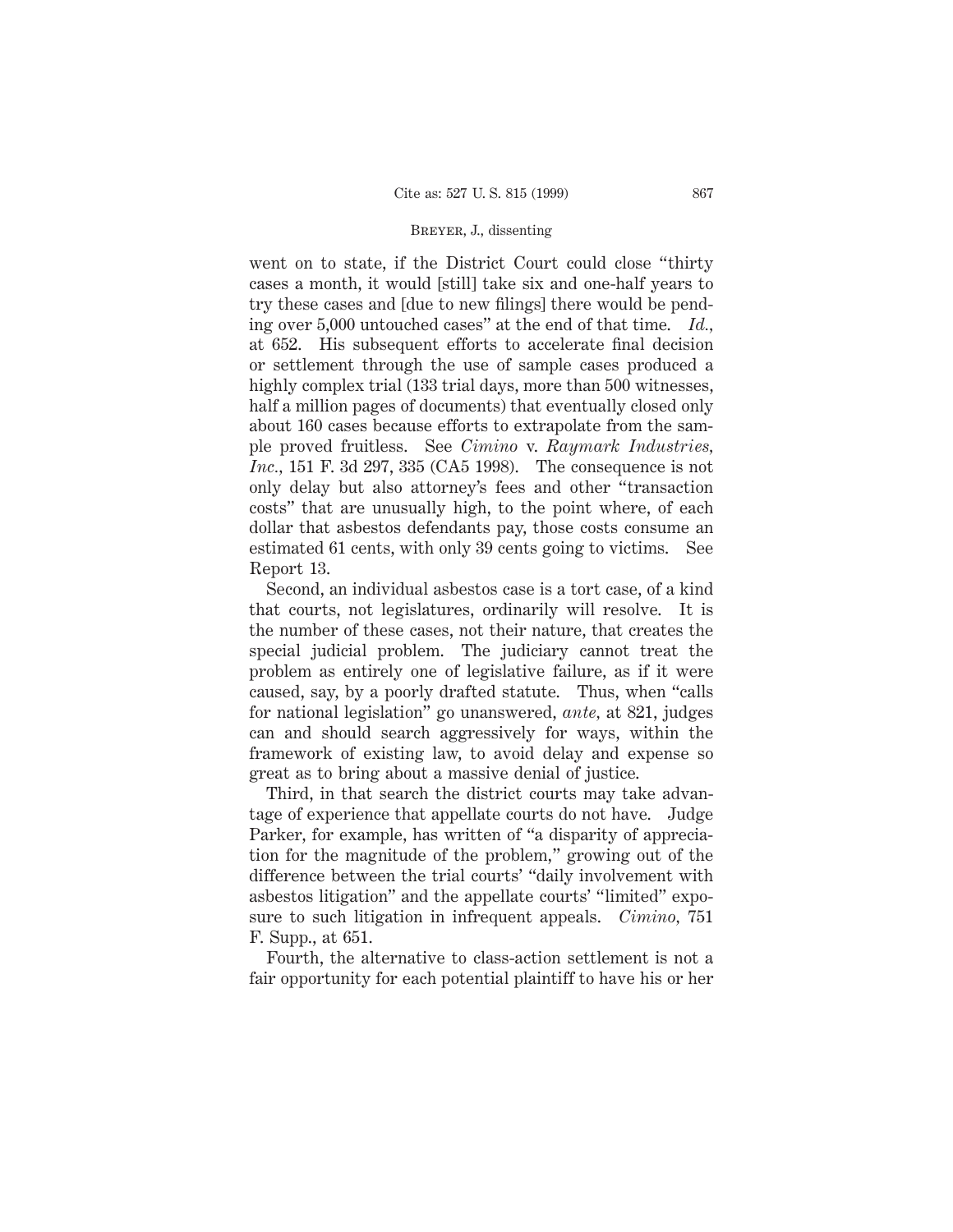own day in court. Unusually high litigation costs, unusually long delays, and limitations upon the total amount of resources available for payment together mean that most potential plaintiffs may not have a realistic alternative. And Federal Rule of Civil Procedure 23 was designed to address situations in which the historical model of individual actions would not, for practical reasons, work. See generally Advisory Committee's Notes on Fed. Rule Civ. Proc. 23, 28 U. S. C. App., p. 696 (discussing, in relation to Rule  $23(b)(1)(B)$ , instances in which individual judgments, "while not technically concluding the other members, might do so as a practical matter").

For these reasons, I cannot easily find a legal answer to the problems this case raises by referring, as does the majority, to "our 'deep-rooted historic tradition that everyone should have his own day in court.'" Ante, at 846 (citation omitted). Instead, in these circumstances, I believe our Court should allow a district court full authority to exercise every bit of discretionary power that the law provides. See generally *Califano* v. *Yamasaki,* 442 U. S. 682, 703 (1979) ("[M]ost issues arising under Rule 23 . . . [are] committed in the first instance to the discretion of the district court"); *Reiter* v. *Sonotone Corp.,* 442 U. S. 330, 345 (1979) (district courts have "broad power and discretion . . . with respect to matters involving the certification" of class actions). And, in doing so, the Court should prove extremely reluctant to overturn a fact-specific or circumstance-specific exercise of that discretion, where a court of appeals has found it lawful. Cf. *Universal Camera Corp.* v. *NLRB,* 340 U. S. 474, 490–491 (1951) (Supreme Court will rarely overturn appellate court review of agency factfinding). This cautionary principle of review leads me to an ultimate conclusion different from that of the majority.

B

The case before us involves a class of individuals (and their families) exposed to asbestos manufactured by Fibreboard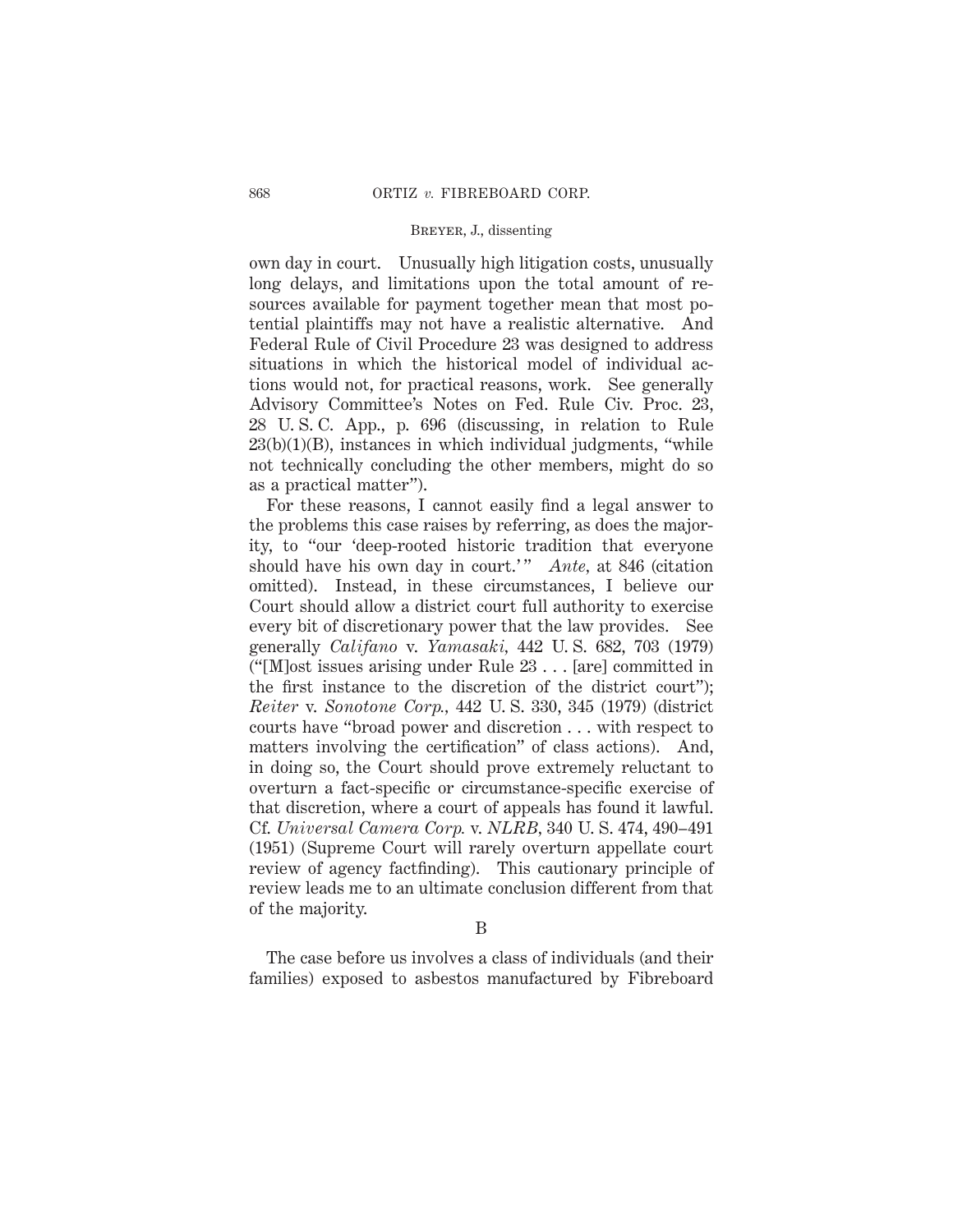who, for the most part, had not yet sued or settled with Fibreboard as of August 1993. The negotiating parties estimated that Fibreboard faced approximately 186,000 of these future claims. See App. to Pet. for Cert. 321a; cf. AO Statistics, Table C2–A (total number of *all* civil cases filed in federal district courts in 1998 was 252,994). Although the District Court was unable to give a precise figure, see App. to Pet. for Cert. 356a–357a, there is no doubt that a realistic assessment of the value of these claims far exceeds Fibreboard's total net worth.

But, as of 1993, one potentially short-lived additional asset promised potential claimants a greater recovery. That asset consisted of two insurance policies, one issued by Continental Casualty, the other by Pacific Indemnity. If the policies were valid (*i. e.,* if they covered most of the relevant claims), they were worth several billion dollars; but if they were invalid, this asset was worth nothing. At that time, a separate case brought by Fibreboard against the insurance companies in California state court seemed likely to resolve the value of the policies in the near future. That separate litigation had a settlement value for the insurance companies. At the time the parties were negotiating, prior to the California court's decision, the insurance policies were worth, as the majority puts it, the value of "unlimited policy coverage" (*i. e.,* perhaps the insurance companies' entire net worth) "discounted by the risk that Fibreboard would ultimately lose the coverage dispute litigation." *Ante,* at 851.

The insurance companies offered to settle with both Fibreboard and those persons with claims against Fibreboard (who might have tried to sue the insurance companies directly). The settlement negotiations came to a head in August 1993, just as a California state appeals court was poised to decide the validity of the insurance policies. This fact meant speed was important, for the California court could well decide that the policies were worth nothing. It also meant that it was important to certify a non-opt-out class of Fibreboard plain-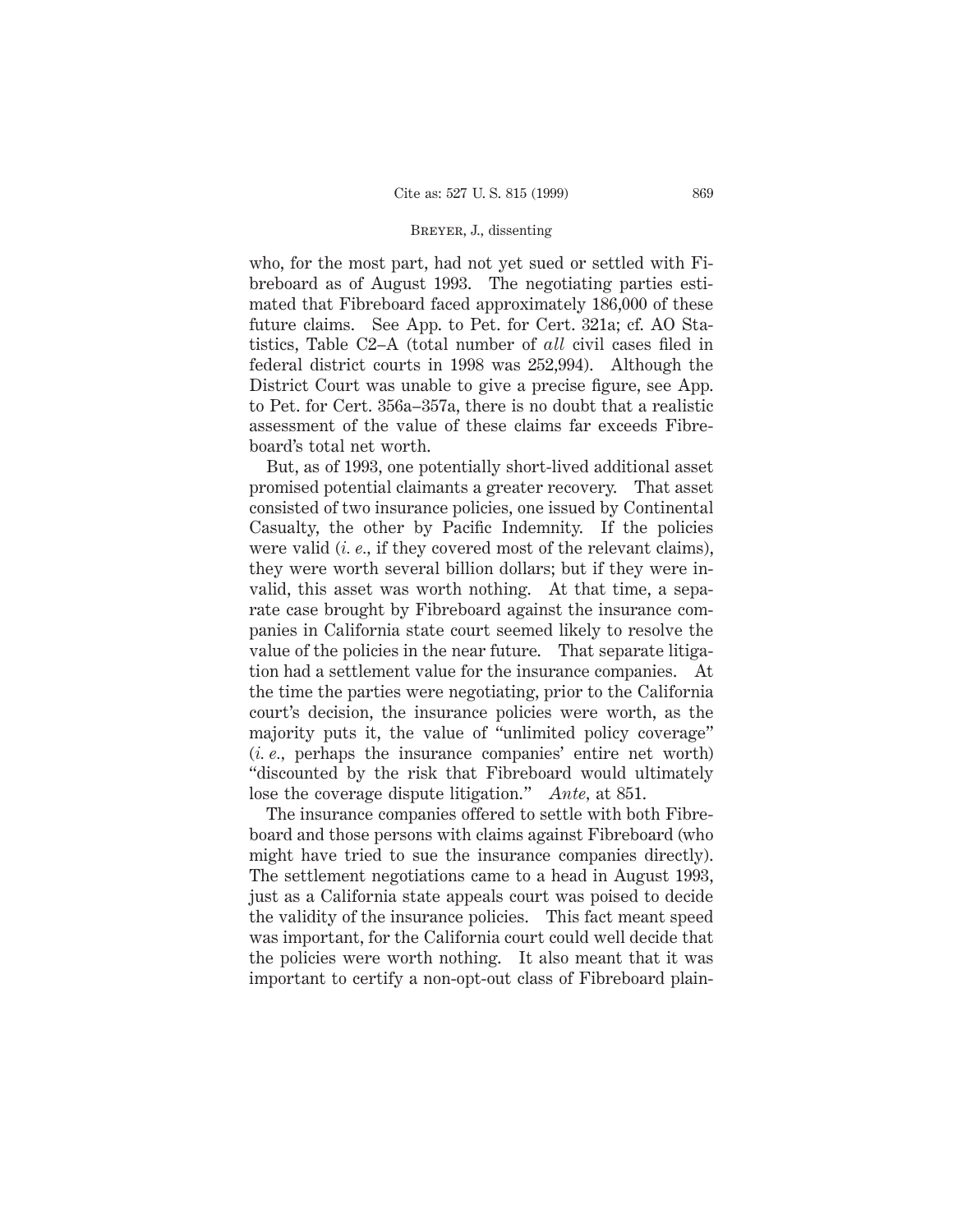tiffs. If the class that entered into the settlement were an opt-out class, then members of that class could wait to see what the California court did. If the California court found the policies valid (hence worth many billions of dollars), they would opt out of the class and sue for everything they could get; if the California court found the policies invalid (and worth nothing), they would stick with the settlement. The insurance companies would gain little from that kind of settlement, and they would not agree to it. See *In re Asbestos Litigation,* 90 F. 3d 963, 970 (CA5 1996).

After eight days of hearings, the District Court found that the insurance policies plus Fibreboard's net worth amounted to a "limited fund," valued at \$1.77 billion (the amount the insurance companies were willing to contribute to the settlement plus Fibreboard's value). See App. to Pet. for Cert. 492a. The court entered detailed factual findings. See generally 162 F. R. D., at 518–519. It certified a "non-opt-out" class. And the court approved the parties' Global Settlement Agreement. The Global Settlement Agreement allows those exposed to asbestos (and their families) to assert their Fibreboard claims against a fund that it creates. It does not limit recoveries for particular types of claims, but allows for individual determinations of damages based on all historically relevant individual factors and circumstances. See 90 F. 3d, at 976. It contains spendthrift provisions designed to limit the total payouts for any particular year, and a requirement that the claimants with the most serious injuries be paid first in any year in which there is a shortfall. It also permits an individual who wishes to retain his right to bring an ordinary action in court to opt out of the arrangement (albeit after mediation and nonbinding arbitration), but sets a ceiling of \$500,000 upon the recovery obtained by any person who does so. See generally 162 F. R. D., at 518–519.

The question here is whether the court's certification of the class under Rule 23(b)(1)(B) violates the law. The majority seems to limit its holding (though not its discussion)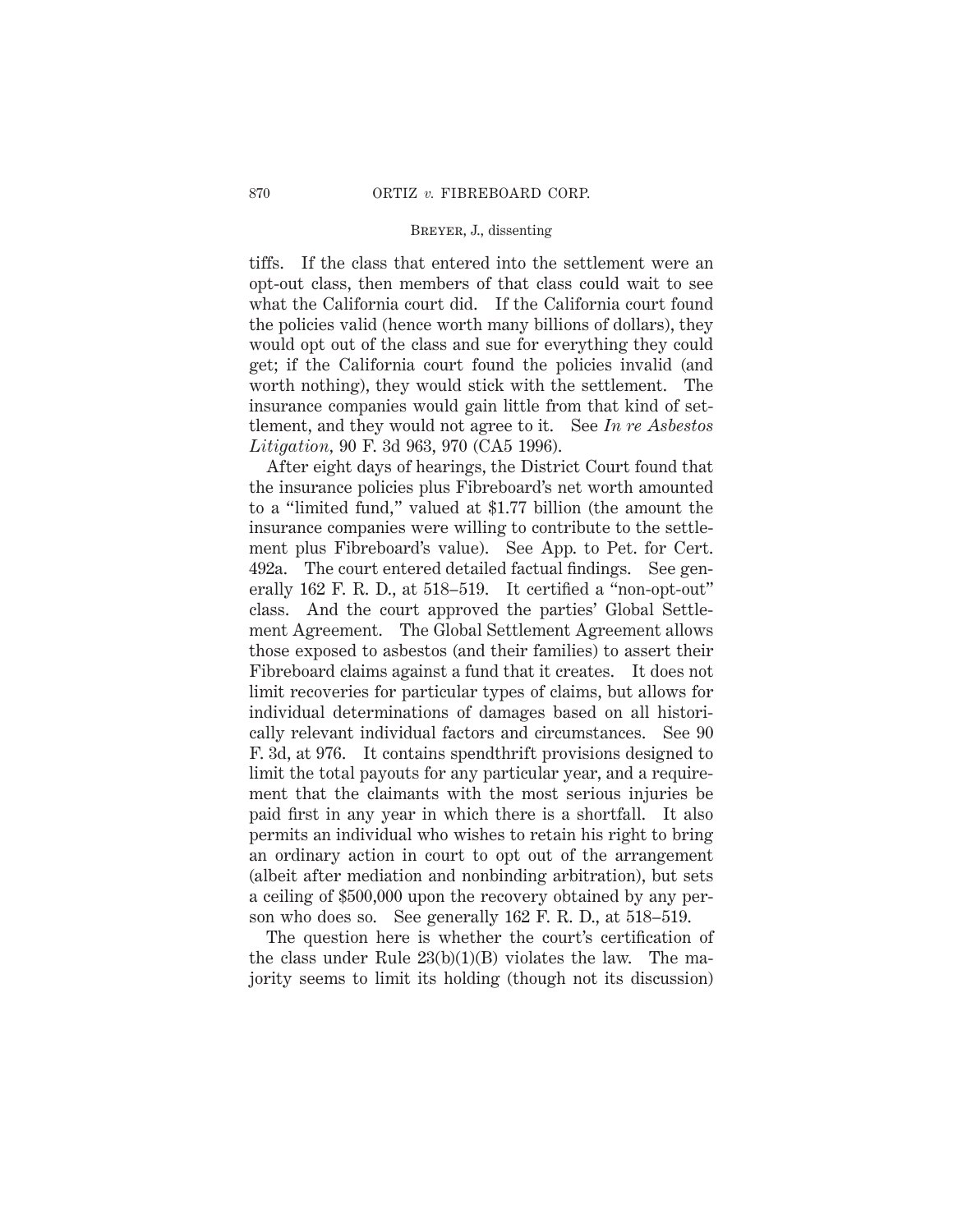to that question, and so I limit the focus of my dissent to the Rule  $23(b)(1)(B)$  issues as well.

# II

The District Court certified a class consisting primarily of individuals (and their families) who had been exposed to Fibreboard's asbestos but who had not yet made claims. See *ante,* at 825–827, and n. 5. It did so under the authority of Federal Rule of Civil Procedure 23(b)(1)(B), which, by analogy to pre-Rules "limited fund" cases, permits certification of a non-opt-out class where

"the prosecution of separate actions by or against individual members of the class would create a risk of... adjudications with respect to individual members of the class which would as a practical matter be dispositive of the interests of the other members not parties to the adjudications or substantially impair or impede their ability to protect their interests."

The majority thinks this class could not be certified under Rule  $23(b)(1)(B)$ . I, on the contrary, think it could.

The case falls within the Rule's language as long as there was a significant "risk" that the total assets available to satisfy the claims of the class members would fall well below the likely total value of those claims, for in such circumstances the money would go to those claimants who brought their actions first, thereby " 'substantially impair[ing]' " the " ability" of later claimants " to protect their interests." And the District Court found there was indeed such a " 'risk.'" 162 F. R. D., at 526.

Conceptually speaking, that "risk" was no different from the risk inherent in a classic pre-Rules "limited fund" case. Suppose a broker agrees to invest the funds of 10 individuals who each give the broker \$100. The broker misuses the money, and the customers sue. (1) Suppose their claims total \$1,000, but the broker's total assets amount to \$100.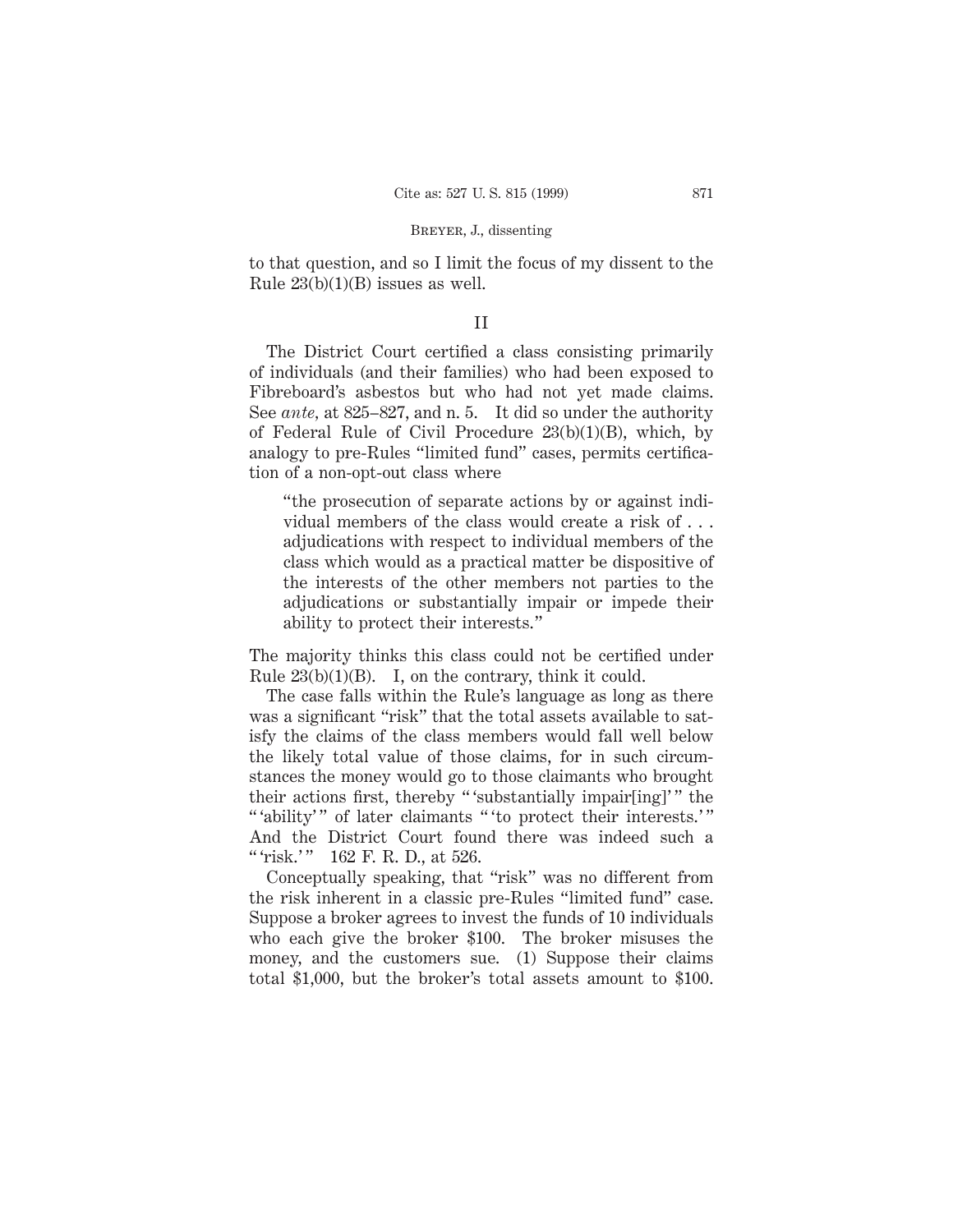(2) Suppose the same broker has no assets left, but he does have an insurance policy worth \$100. (3) Suppose the broker has both \$100 in assets and a \$100 insurance policy.

The first two cases are classic limited fund cases. See *ante,* at 834–836 (citing, *e. g., Dickinson* v. *Burnham,* 197 F. 2d 973 (CA2 1952), cert. denied, 344 U. S. 875 (1952), an investors' suit for the return of misused funds); *ante,* at 837 (citing, *e. g., Morrison* v. *Warren,* 174 Misc. 233, 234, 20 N. Y. S. 2d 26, 27 (Sup. Ct. N. Y. Cty. 1940), a suit to distribute insurance proceeds to third party beneficiaries). The third case simply combines the first two, and that third case is the case before us.

Of course the value of the insurance policies in our case is not as precise as the \$100 in my example, nor was it certain at the time of settlement. But that uncertainty makes no difference. It was certain that the insurance policies' value was limited. And that limitation was created by the likelihood of an independent judicial determination of the meaning of words in the policy, in respect to which the merits or value of the underlying tort claims against Fibreboard were beside the point.

Nor does it matter that the value of the insurance policies in our case might have fluctuated over time. Long before the Federal Rules of Civil Procedure, courts permitted actions by one group of insurance policyholders to bind all policyholders, even where the group proceeded against an insurance-company-administered fund that fluctuated over time. See *Hartford Life Ins. Co.* v. *IBS,* 237 U. S. 662, 672 (1915) (life insurance fund which, like the fund before us, was administered through court-ordered rules that bound all policyholders).

Neither does it matter that the insurance policies *might* be worth much more money *if* the California court decided the coverage dispute in Fibreboard's favor. A trust worth, say, \$1 million (faced with \$2 million in claims) is a limited fund, despite the possibility that a company whose stock it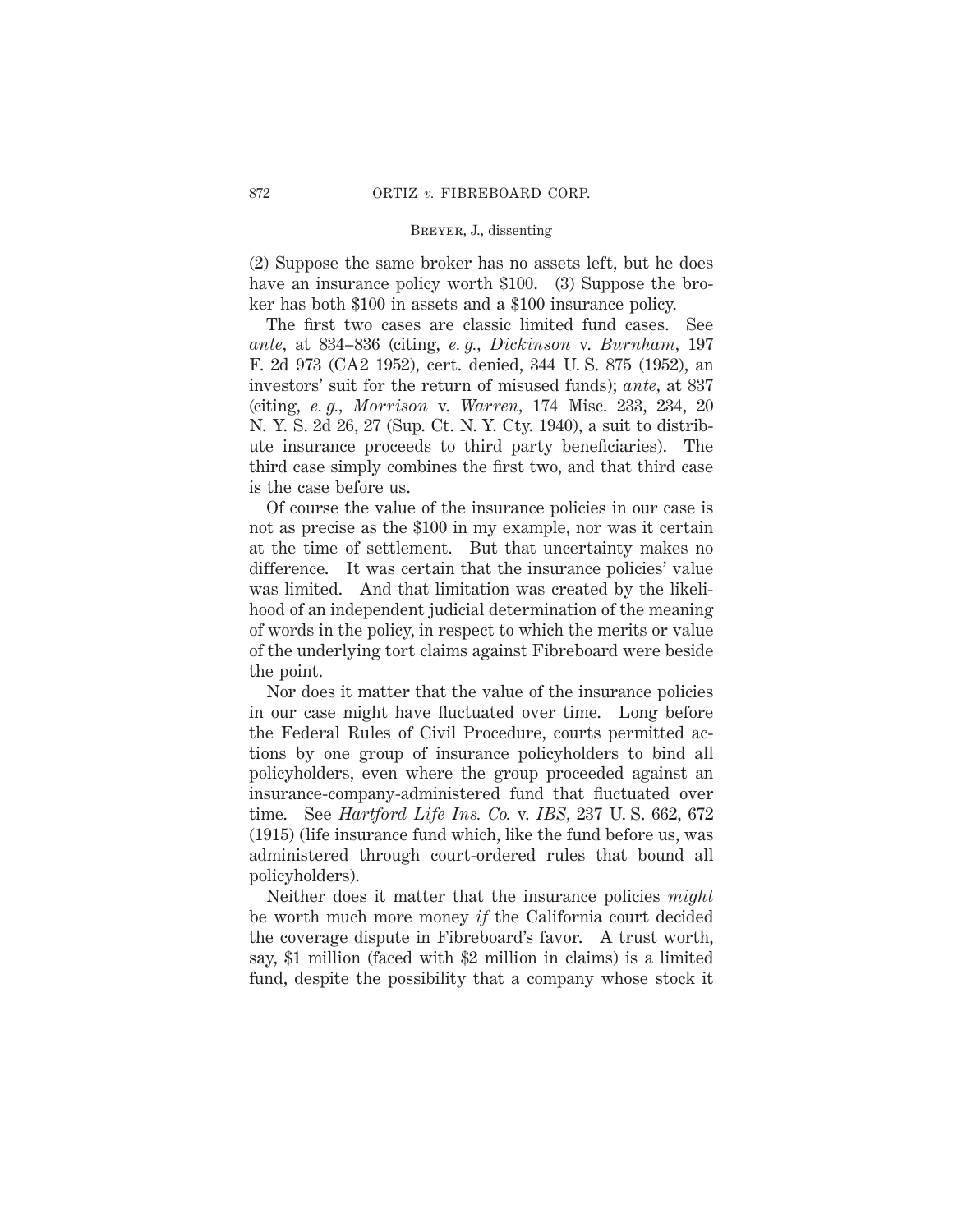holds *might* strike oil and send the value of the trust skyrocketing. Limitation is a matter of present value, which takes appropriate account of such future possibilities.

I need not pursue the conceptual matter further, however, for the majority apparently concedes the conceptual point that a fund's limit may equal its "value discounted by risk." *Ante,* at 851. But the majority sets forth three additional conditions that it says are "sufficient . . . to justify binding absent members of a class under Rule 23(b)(1)(B), from which no one has the right to secede." *Ante,* at 838. The three are:

*Condition One:* That "the totals of the aggregated liquidated claims and the fund available for satisfying them, set definitely at their maximums, demonstrate the inadequacy of the fund to pay all the claims." *Ibid.;* Part IV–A, *ante.*

*Condition Two:* That "the claimants identified by a common theory of recovery were treated equitably among themselves." *Ante,* at 839; Part IV–B, *ante.*

*Condition Three:* That "the whole of the inadequate fund was to be devoted to the overwhelming claims." *Ante,* at 839; Part IV–C, *ante.*

I shall discuss each condition in turn.

In my view, the first condition is substantially satisfied. No one doubts that the "totals of the aggregated" claims well exceed the value of the assets in the "fund available for satisfying them," at least if the fund totaled about what the District Court said it did, namely, \$1.77 billion at most. The District Court said that the limited fund equaled in value "the sum of the value of Fibreboard plus the value of its insurance coverage," or \$235 million plus \$1.535 billion. App. to Pet. for Cert. 492a. The Court of Appeals upheld

A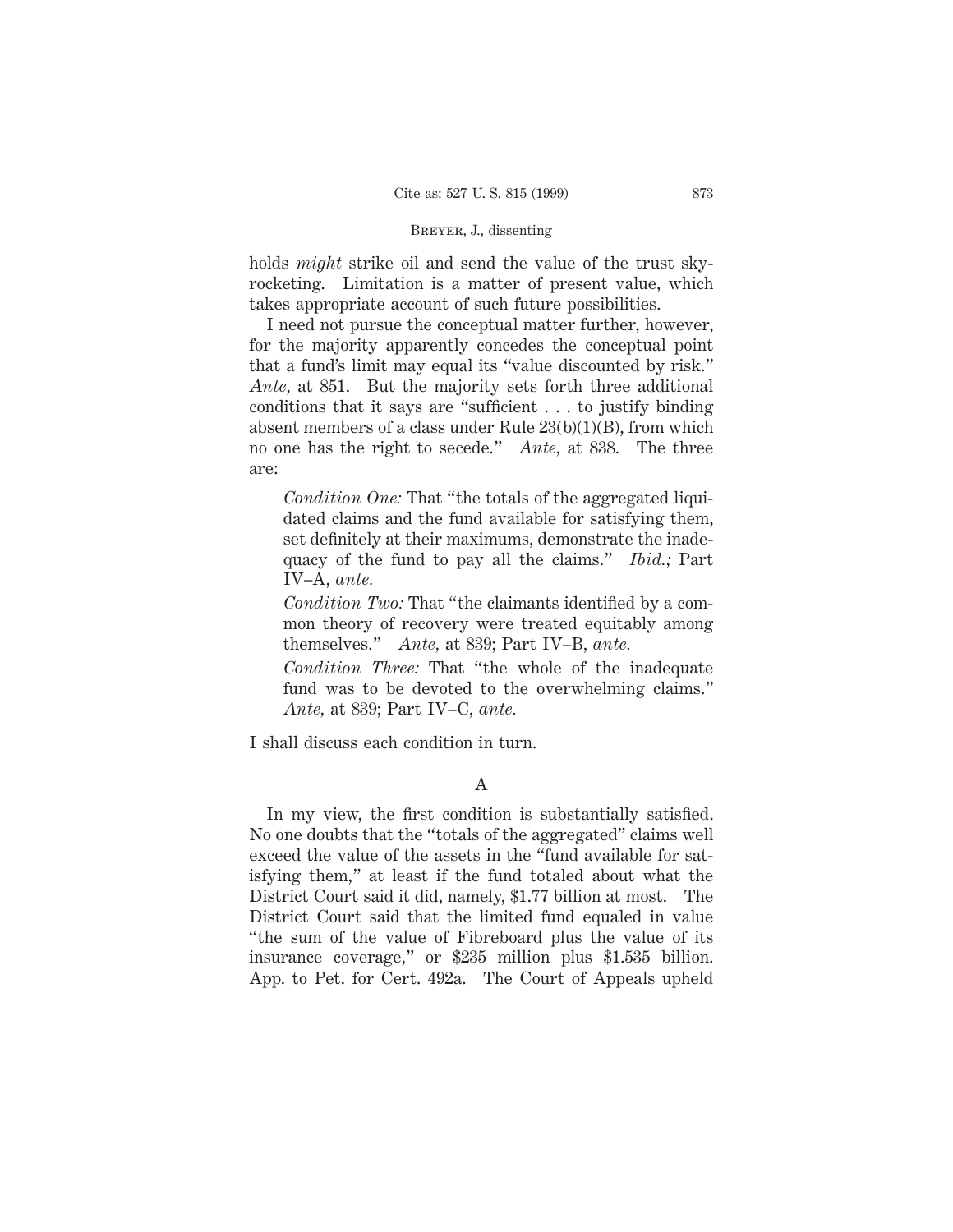the finding. 90 F. 3d, at 982. And the finding is adequately supported.

The District Court found that the insurance policies were not worth substantially more than \$1.535 billion in part because there was a "significant risk" that the insurance policies would soon turn out to be worth nothing at all. 162 F. R. D., at 526. The court wrote that "Fibreboard might lose" its coverage, *i. e.,* that it might lose "on one or more issues in the [California] Coverage Case, or that Fibreboard might lose its insurance coverage as a result of its assignment settlement program." *Ibid.*

Two California insurance law experts, a Yale professor and a former state court of appeals judge, testified that there was a good chance that Fibreboard would lose all or a significant part of its insurance coverage once the California appellate courts decided the matter. 90 F. 3d, at 974. And that conclusion is not surprising. The Continental policy (for which Fibreboard had paid \$10,000 per year) carried limits of \$500,000 "per-person" and \$1 million "per-occurrence," had been in effect only between May 1957 and March 1959, and arguably denied Fibreboard the right to settle tort cases as it had been doing. See App. to Pet. for Cert. 267a. The Pacific policy was said (no one could find a copy) to carry a \$500,000 per-claim limit, and had been in effect only for one year, from 1956 to 1957. See *ibid.* To win significantly in respect to either of the two policies, Fibreboard had to show that the policies fully covered a person exposed to asbestos long before the policy year (say, in 1948) even if the disease did not appear until much later (say, in 2002). It also had to explain away the \$1 million per occurrence limit in the Continental policy, despite policy language defining "one occurrence" as " '[a]ll . . . exposure to substantially the same general conditions existing at or emanating from each premises location.'" Brief for Respondents Continental Casualty et al. 5. And Fibreboard had to show that its tort-suit settlement practice was consistent with the policy.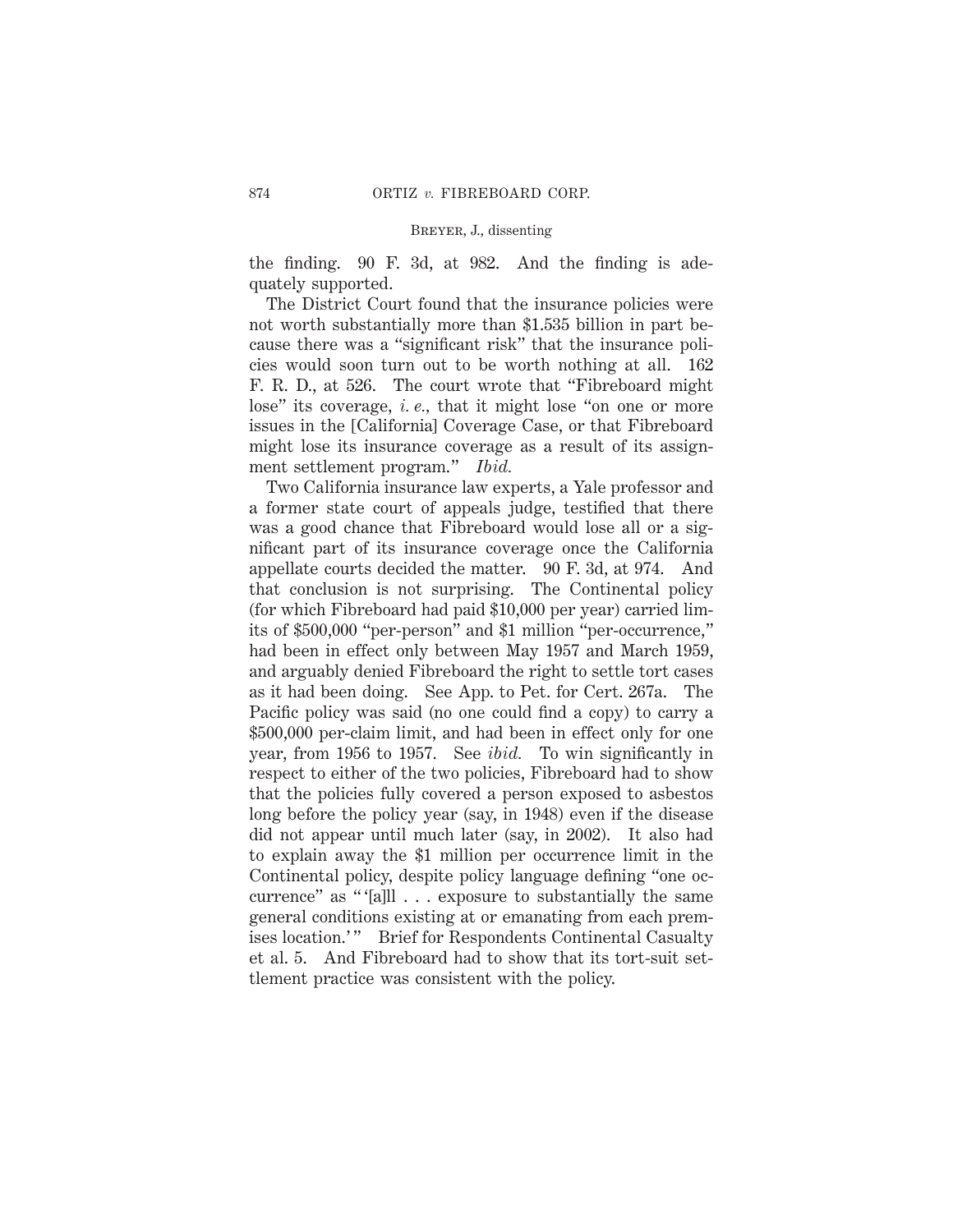The settlement value of previous cases also indicated that the insurance policies were of limited value. Fibreboard's "no-cash" settlements (which required a settling plaintiff to obtain recovery from the insurance companies) were twice as high on average as were its comparable 40% cash settlements. App. to Pet. for Cert. 231a. That difference, suggesting a 50% discount for 40% cash, in turn suggests that settling parties estimated the odds of recovering on the insurance policies as worse than 2 to 1 against.

The District Court arrived at the present value of the policies (\$1.535 billion) by looking to a different settlement, the settlement arrived at in the insurance coverage case itself as a result of bargaining between Fibreboard and the insurance companies. See *id.,* at 492a. That settlement, embodied in the Trilateral Agreement, created a backup fund by taking from the insurance companies \$1.535 billion (plus other money used to satisfy claims not here at issue) and simply setting it aside to use for the payment of claims brought against Fibreboard in the ordinary course by members of this class (in the event that the federal courts ultimately failed to approve the Global Settlement Agreement).

The Fifth Circuit approved this method of determining the value of the insurance policies. See 90 F. 3d, at 982 (discussing value of Trilateral Agreement plus value of Fibreboard). And the majority itself sees nothing wrong with that method in principle. The majority concedes that one

"may take a settlement amount as good evidence of the maximum available if one can assume that parties of equal knowledge and negotiating skill agreed upon the figure through arms-length bargaining, unhindered by any considerations tugging against the interests of the parties ostensibly represented in the negotiation." *Ante,* at 852.

The majority rejects the District Court's valuation for a different reason. It says that the settlement negotiation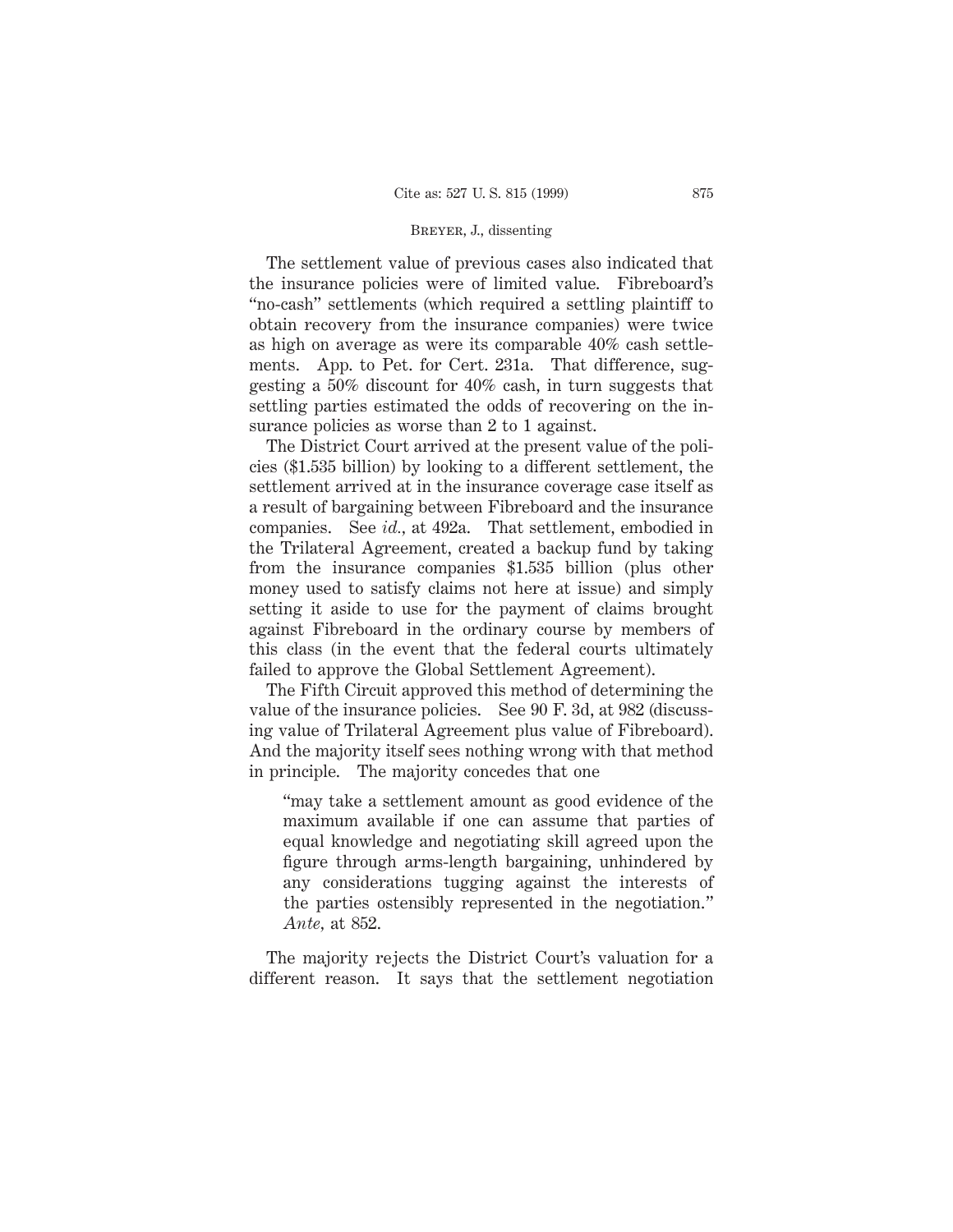that led to the valuation was not necessarily a fair one. The majority says it cannot make the necessary "arms-length bargaining" assumption because "*[c]lass counsel*" had a "great incentive to reach any agreement" in light of the fact that "some of the same lawyers . . . had also negotiated the separate settlement of 45,000" pending cases, which was partially contingent upon a global settlement or other favorable resolution of the insurance dispute. *Ibid.* (emphasis added).

The District Court and Court of Appeals, however, did accept the relevant "arms-length" assumption, with good reason. The *relevant* bargaining (*i. e.,* the bargaining that led to the Trilateral Agreement that set the policies' value) was not between the *plaintiffs' class counsel* and the insurance companies; it was between *Fibreboard* and the insurance companies. And there is no reason to believe that *that* bargaining, engaged in to settle the California coverage dispute, was not "arms length." That bargaining did not lead to a settlement that would release Fibreboard from potential tort liability. Rather, it led to a potential backup settlement that did not release Fibreboard from anything. It created a fund of insurance money, which, once exhausted, would have left Fibreboard totally exposed to tort claims. Consequently, Fibreboard had every incentive to squeeze as much money as possible out of the insurance companies, thereby creating as large a fund as possible in order to diminish the likelihood that it would eventually have to rely upon its own net worth to satisfy future asbestos plaintiffs.

Nor are petitioners correct when they argue that the insurance companies' participation in setting the value of the insurance policies created a fund that is limited "only in the sense that . . . every settlement is limited." Brief for Petitioners 28. As the District Court found, the fund was limited by the value of the insurance policies (along with Fibreboard's own limited net worth), and that limitation arose out of the independent likelihood that the California courts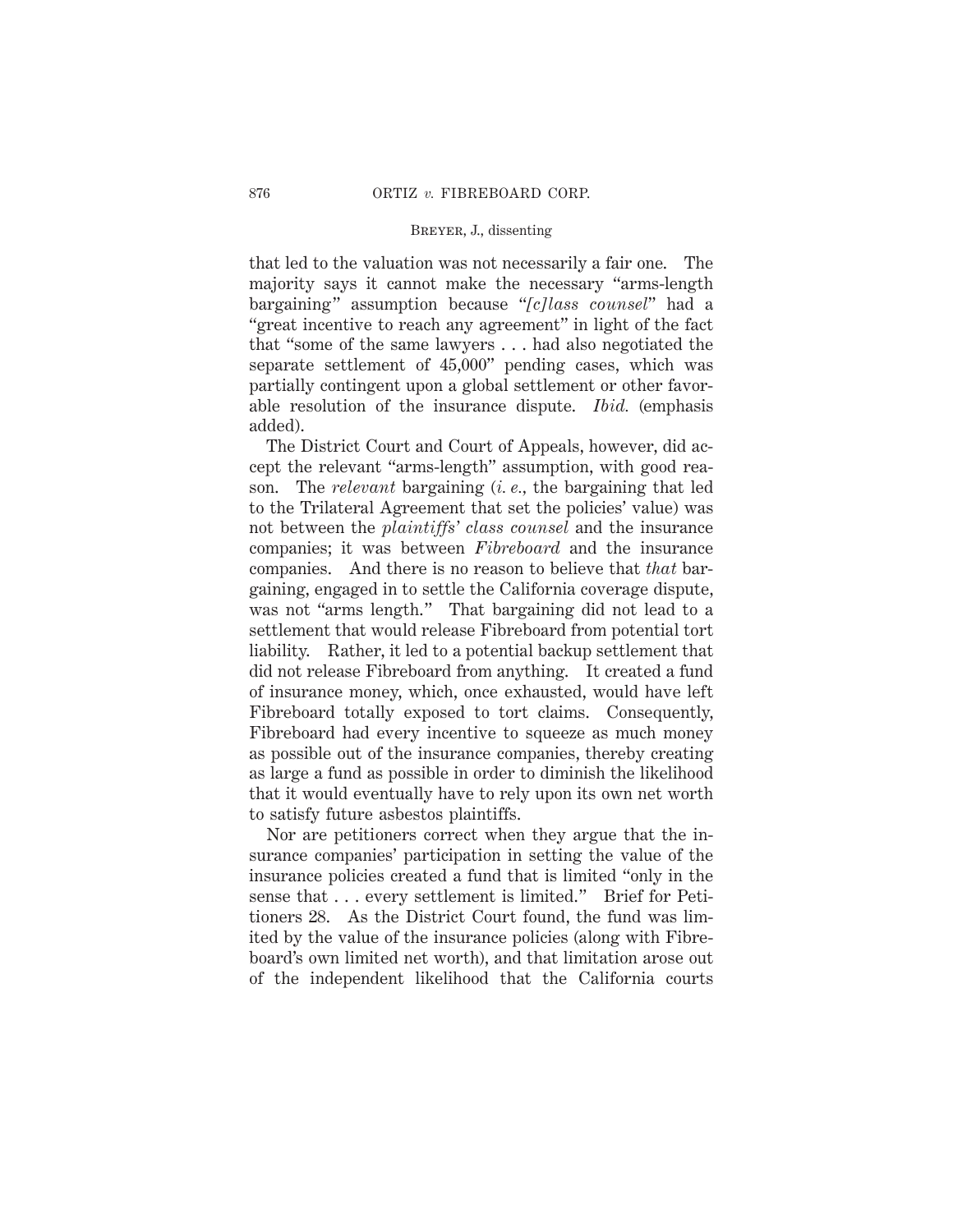would find the policies valueless. App. to Pet. for Cert. 492a. That is why the District Court said that certification in this case does not determine whether

"mandatory class certification is appropriate in the typical case where a class action is settled with a defendant's own funds, or with insurance funds that are not the subject of genuine and vigorous dispute." 162 F. R. D., at 527.

The court added that, in the ordinary case: "If the settlement failed[,] . . . the defendant would retain the settlement funds (or the insurance coverage), and there might not be the 'impair[ment]' to class members' 'ability to protect their interests' required for mandatory class certification." *Ibid.* In this case, however, if settlement failed, coverage "[might] well disappear . . . with the result that Class members could not then secure their due through litigation." *Ibid.*

I recognize that one could reasonably argue about whether the total value of the insurance policies (plus the value of Fibreboard) is \$1.535 billion, \$1.77 billion, \$2.2 billion, or some other roughly similar number. But that kind of argument, in this case, is like arguing about whether a trust fund, facing \$30,000 in claims, is worth \$15,000 or \$20,000 (*e. g.,* do we count Aunt Agatha's share as part of the fund?), or whether a ship, subject to claims that, by any count, exceed its value, is worth a little more or a little less (*e. g.,* does the coal in the hold count as fuel, which is part of the ship's value, or as cargo, which is not?). A perfect valuation, requiring lengthy study by independent experts, is not feasible in the context of such an unusual limited fund, one that comes accompanied with its own witching hour. Within weeks after the parties' settlement agreement, the insurance policies might well have disappeared, leaving most potential plaintiffs with little more than empty claims. The ship was about to sink, the trust fund to evaporate; time was important. Under these circumstances, I would accept the valuation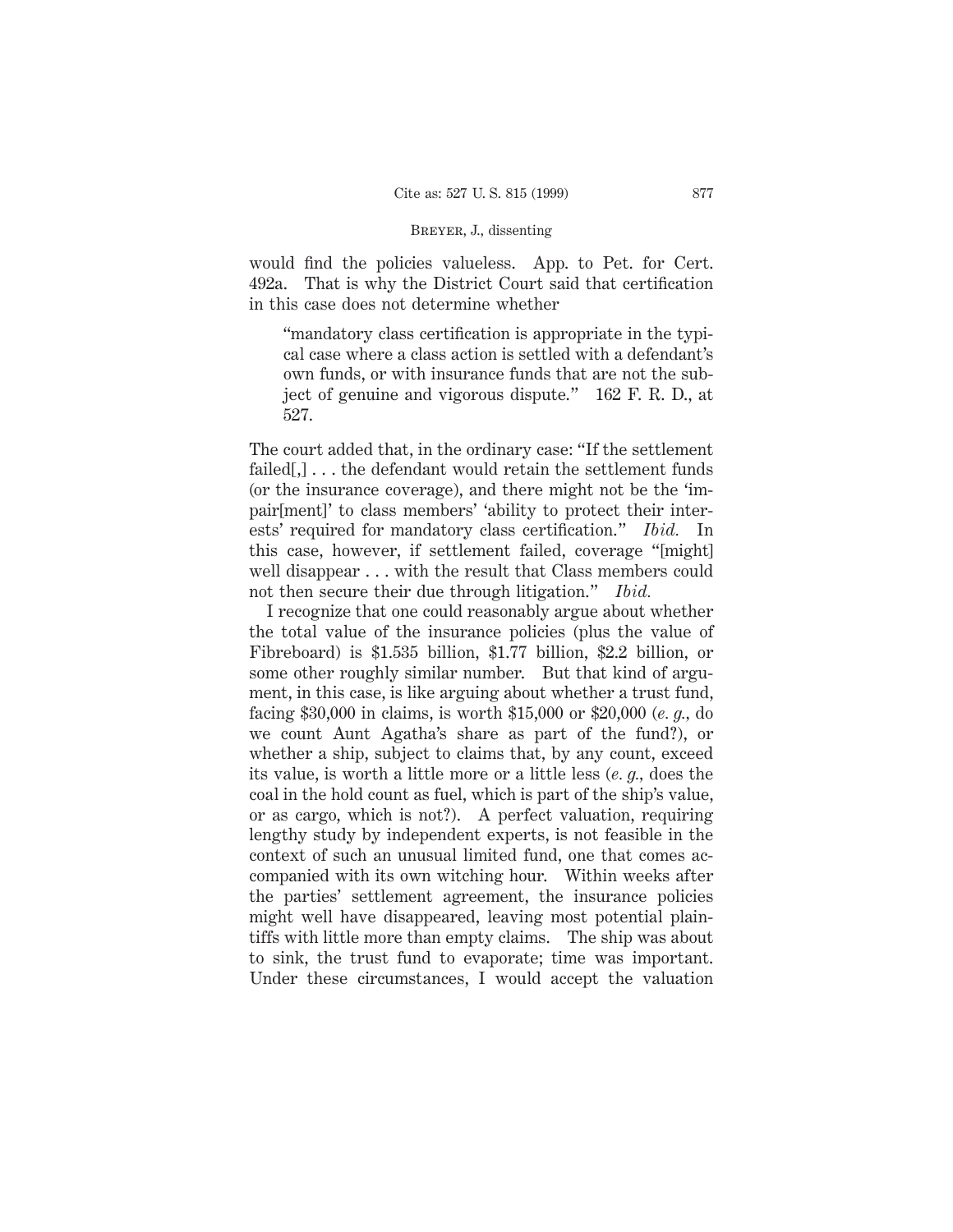findings made by the District Court and affirmed by the Court of Appeals as legally sufficient. See *supra,* at 868.

# B

I similarly believe that the second condition is satisfied. The "claimants . . . were treated equitably among themselves." *Ante,* at 839. The District Court found equitable treatment, and the Court of Appeals affirmed. But a majority of this Court now finds significant inequities arising out of class counsel's "egregious" conflict of interest, the settlement's substantive terms, and the District Court's failure to create subclasses. See *ante,* at 854–859. But nothing I can find in the Court's opinion, nor in the objectors' briefs, convinces me that the District Court's findings on these matters were clearly erroneous, or that the Court of Appeals went seriously astray in affirming them.

The District Court made 76 separate findings of fact, for example, in respect to potential conflicts of interest. App. to Pet. for Cert. 392a–430a. Of course, class counsel consisted of individual attorneys who represented other asbestos claimants, including many other Fibreboard claimants outside the certified class. Since Fibreboard had been settling cases contingent upon resolution of the insurance dispute for several years, any attorney who had been involved in previous litigation against Fibreboard was likely to suffer from a similar "conflict." So whom should the District Court have appointed to negotiate a settlement that had to be reached soon, if ever? Should it have appointed attorneys unfamiliar with Fibreboard and the history of its asbestos litigation? Where was the District Court to find those competent, knowledgeable, conflict-free attorneys? The District Court said they did not exist. Finding of Fact ¶ 372 says there is "no credible evidence of the existence of other 'conflict-free' counsel who were qualified to negotiate" a settlement within the necessary time. *Id.,* at 428a. Finding of Fact ¶ 317 adds that the District Court viewed it as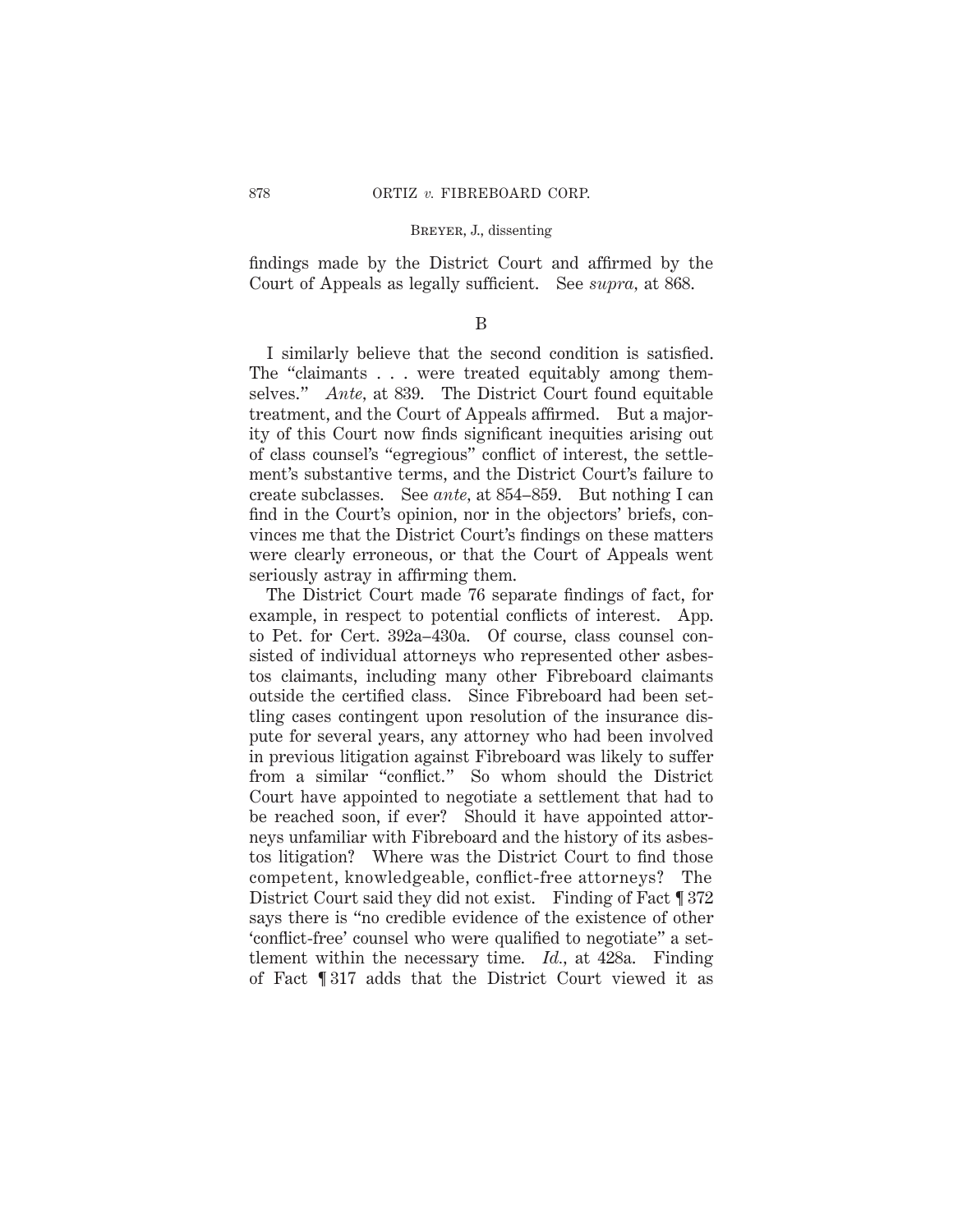"crucial . . . to appoint asbestos attorneys who were experienced, knowledgeable, skilled and credible in view of the extremely short window of opportunity to negotiate a global settlement, and the very high risk to future claimants presented by the Coverage Case appeal." *Id.,* at 401a. Where is the clear error?

The majority emphasizes the fact that, by settling the claims of a class that consisted, for the most part, of persons who had not yet asserted claims against Fibreboard, counsel assured the availability of funds to pay other clients who had already asserted those claims. *Ante,* at 852–853. The decision to split the latter "inventory" claims from the former "class" claims, however, reflected the suggestion, not of class counsel, but of a judge, Circuit Judge Patrick Higginbotham, who had become involved in efforts to produce a timely settlement. Judge Higginbotham thought that negotiations had broken down because the combined class was "too complex." App. to Pet. for Cert. 316a–317a; see also *id.,* at 397a. He thought "inventory" claim settlements could be used as benchmarks to determine future class claim values, *id.,* at 316a–317a, and that is just what happened. Although the majority is concerned that "inventory" plaintiffs "appeared to have obtained better terms than the class members," *ante,* at 855, Finding of Fact ¶ 329 says that class counsel

"used the higher-than-average [inventory plaintiff settlement values] . . . to achieve a global settlement for future claimants at similarly high values, effectively arguing they could not possibly accept less for a class of future claimants than they had just negotiated for their present clients." App. to Pet. for Cert. 407a.

In addition, more than 150 findings of fact, made after an 8-day hearing, support the District Court's finding that overall the settlement is "fair, adequate, and reasonable." See *id.,* at 500a–501a. And, of course, Finding of Fact ¶ 318 says that appointing other attorneys—*i. e.,* those who had no in-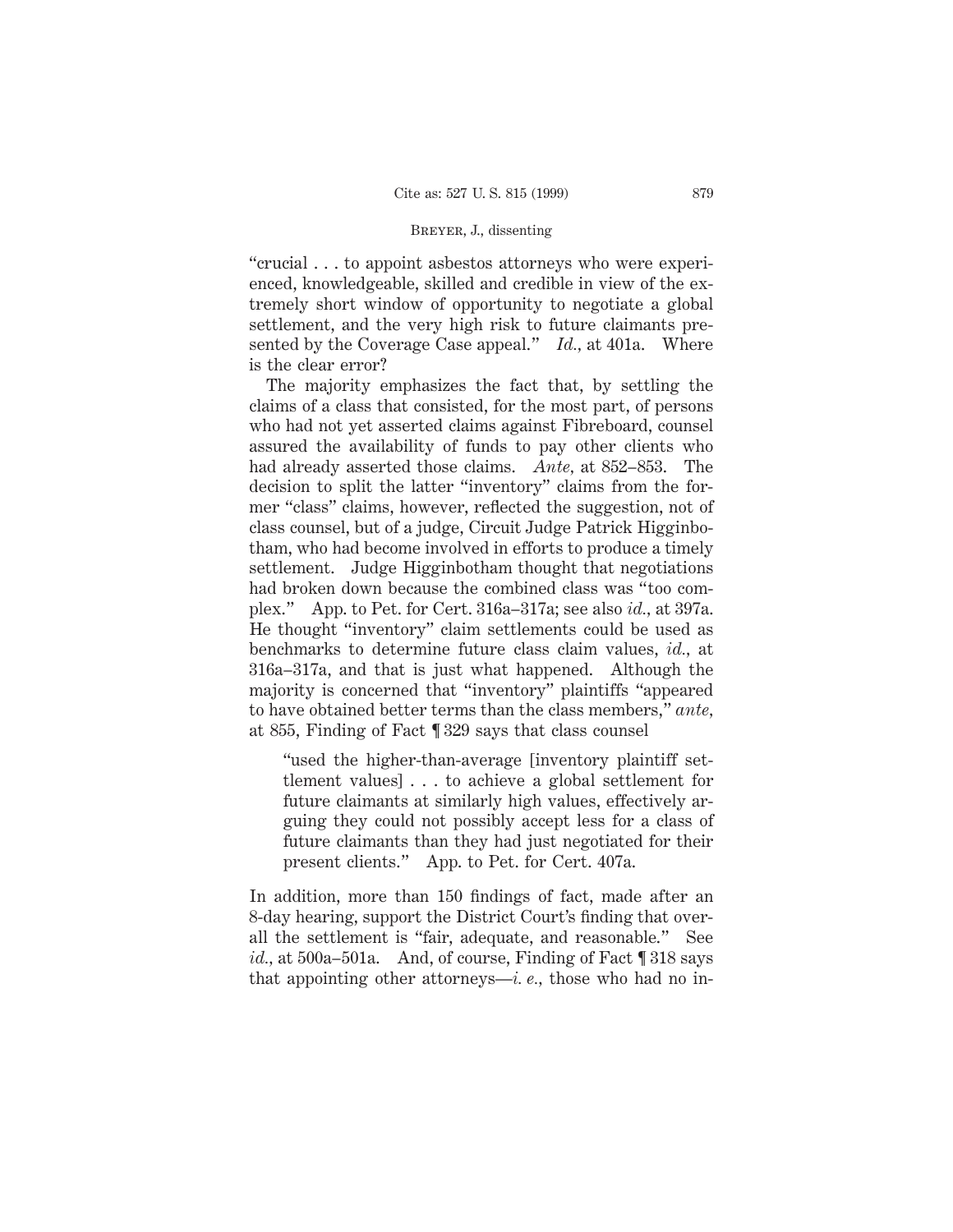ventory clients—would have " 'jeopardiz[ed] any effort at serious negotiations'" and "resulted in a less favorable settlement" for the class, or perhaps no settlement followed by no insurance policy either. *Id.,* at 402a.

The Fifth Circuit found that "[t]he record amply supports" these District Court findings. 90 F. 3d, at 978. Does the majority mean to set them aside? If not, does it mean to set forth a rigid principle of law, such as the principle that asbestos lawyers with clients outside a class, who will potentially benefit from a class settlement, can *never* represent a class in settlement negotiations? And does that principle apply no matter how unusual the circumstances, or no matter how necessary that representation might be? Why should there be such a rule of law? If there is not an absolute rule, however, I do not see how this Court can hold that the case before us is *not* that unusual situation.

Consider next the claim that "equity" required more subclasses. *Ante,* at 855–857. To determine the "right" number of subclasses, a district court must weigh the advantages and disadvantages of bringing more lawyers into the case. The majority concedes as much when it says "at some point there must be an end to reclassification with separate counsel." *Ante,* at 857. The District Court said that if there had "been as many separate attorneys" as the objectors wanted, "there is a significant possibility that a global settlement would not have been reached before the Coverage Case was resolved by the California Court of Appeal." App. to Pet. for Cert. 428a. Finding of Fact ¶ 346 lists the shared common interests among subclasses that argue for single representation, including "avoiding the potentially disastrous results of a loss . . . in the Coverage Case," "maximizing the total settlement contribution," "reducing transaction costs and delays," "minimizing . . . attorney's fees," and "adopting" equitable claims payment "procedures." *Id.,* at 415a. Surely the District Court was within its discretion to conclude that "the point" to which the majority alludes was reached in this case.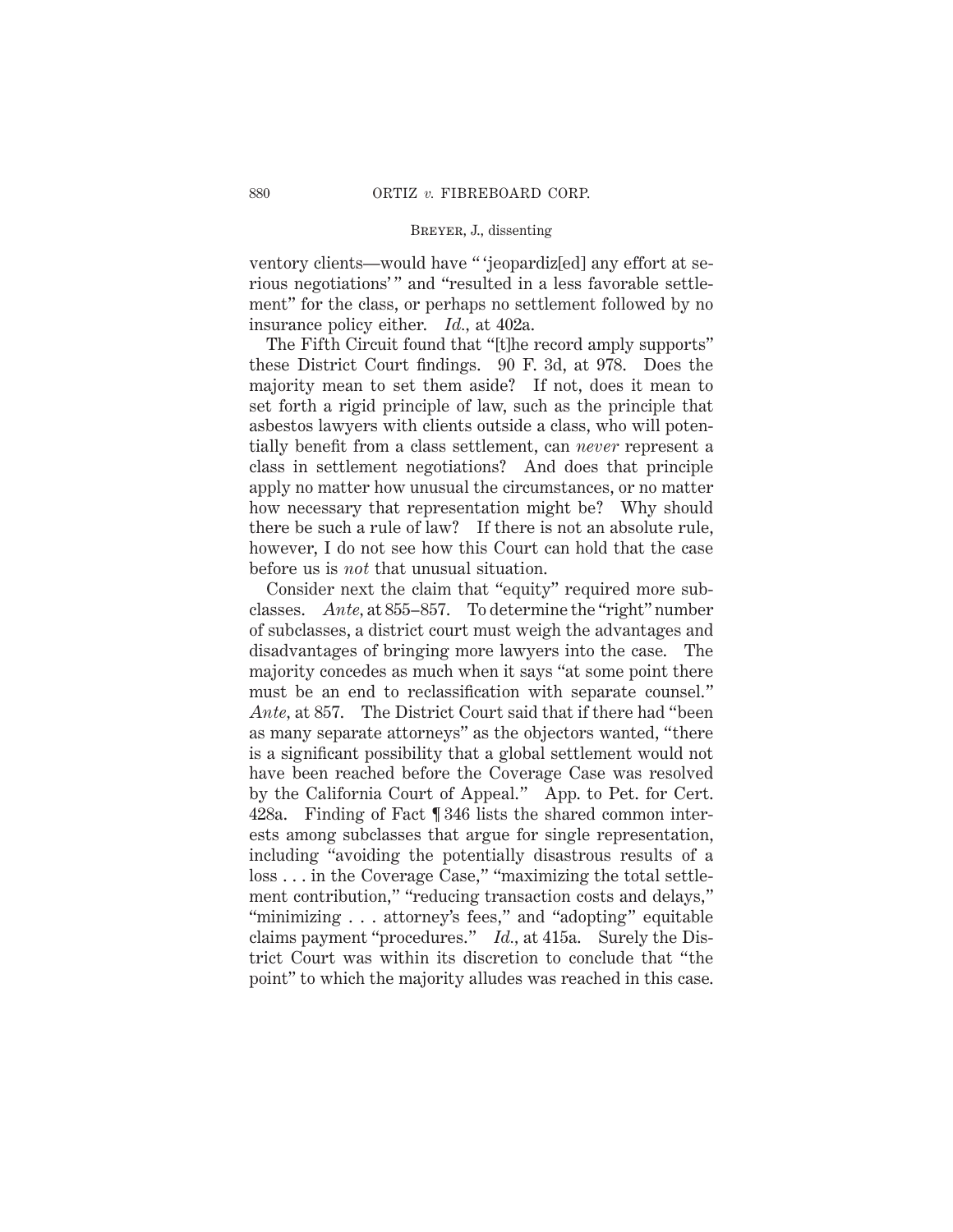I need not go into further detail here. Findings of Fact ¶¶ 347–354 explain why the alleged conflict between pre- and post-1959 claimants is not significant. *Id.,* at 415a–418a (noting that "the decision as to how to divide the settlement among class members" did not take place until after the Trilateral Agreement was agreed to, at which point money was available equally to both pre- and post-1959 claimants). Findings of Fact ¶¶ 355–363 explain why the alleged conflict between claimants with, and those without, current illnesses is not significant. *Id.,* at 419a–422a (explaining why "the interest of the two subgroups at issue here coincide to a far greater extent than they diverge"). The Fifth Circuit found that the District Court "did not abuse its discretion in finding that the class was adequately represented and that subclasses were not required." 90 F. 3d, at 982. This Court should not overturn these highly circumstance-specific judgments.

# $\mathcal{C}$

The majority's third condition raises a more difficult question. It says that the "*whole* of the inadequate fund" must be "devoted to the overwhelming claims." *Ante,* at 839 (emphasis added). Fibreboard's own assets, in theory, were available to pay tort claims, yet they were not included in the global settlement fund. Is that fact fatal?

I find the answer to this question in the majority's own explanation. It says that the third condition helps to guarantee that those who held the

"inadequate assets had no opportunity to benefit [themselves] or claimants of lower priority by holding back on the amount distributed to the class. The limited fund cases thus ensured that the class as a whole was given the best deal; they did not give a defendant a better deal than *seriatim* litigation would have produced." *Ibid.*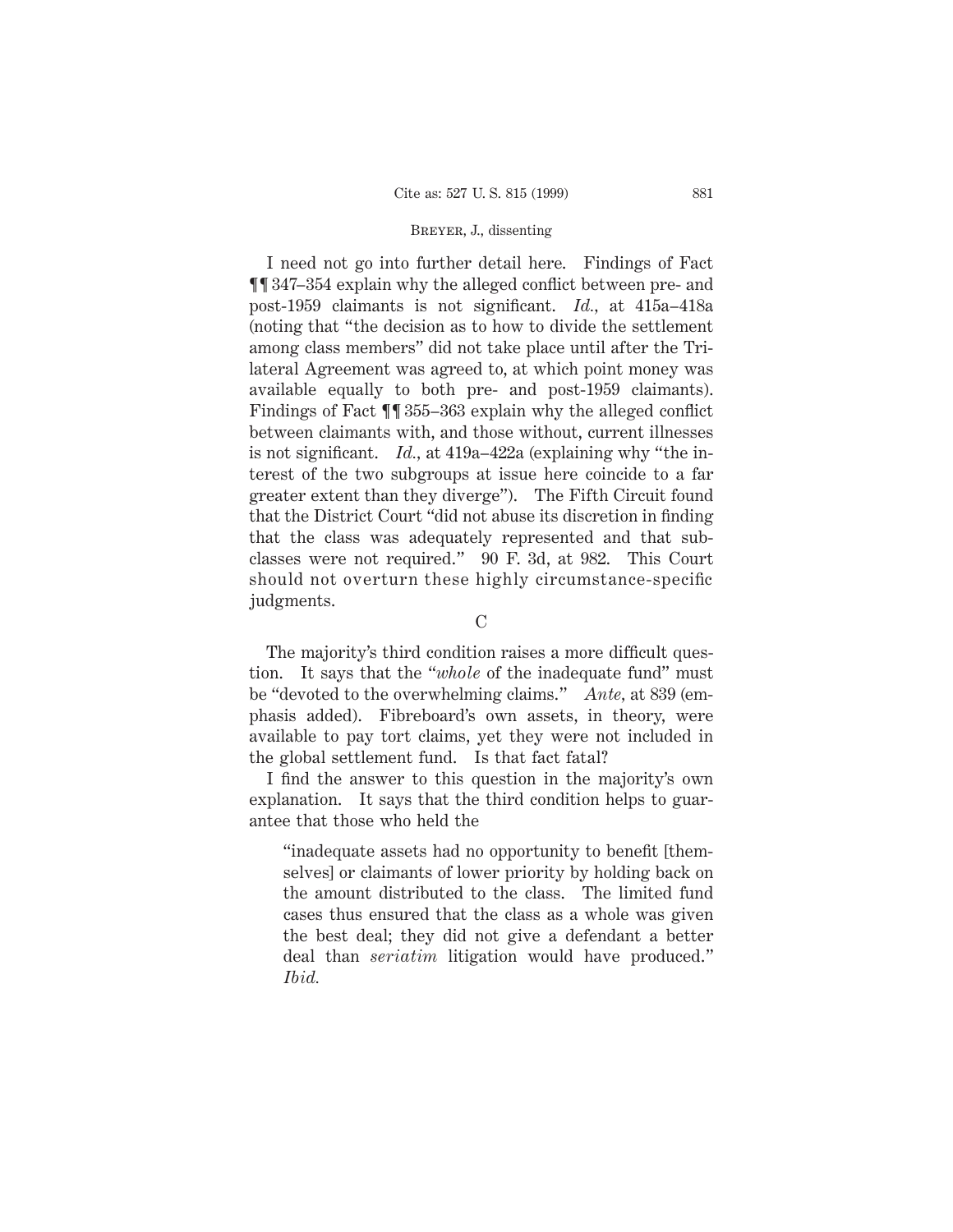That explanation suggests to me that Rule  $23(b)(1)(B)$  permits a slight relaxation of this absolute requirement, where its basic purpose is met, *i. e.,* where there is no doubt that "the class as a whole was given the best deal," and where there is good reason for allowing the third condition's *substantial,* rather than its *literal,* satisfaction.

Rule 23 itself does not require modern courts to trace every contour of ancient case law with literal exactness. Benjamin Kaplan, Reporter to the Advisory Committee on Civil Rules that drafted the 1966 revisions, upon whom the majority properly relies for explanation, see, *e. g., ante,* at 833, 834, 842–843, wrote of Rule 23:

"The reform of Rule 23 was intended to shake the law of class actions free of abstract categories . . . and to rebuild the law on functional lines responsive to those recurrent life patterns which call for mass litigation through representative parties. . . . And whereas the old Rule had paid virtually no attention to the practical administration of class actions, the revised Rule dwelt long on this matter—not, to be sure, by prescribing detailed procedures, but by confirming the courts' broad powers and inviting judicial initiative." A Prefatory Note, 10 B. C. Ind. & Com. L. Rev. 497 (1969).

The majority itself recognizes the possibility of providing incentives to enter into settlements that reduce costs by granting a "credit" for cost savings by relaxing the whole-of-theassets requirement, at least where most of the savings would go to the claimants. *Ante,* at 861.

There is no doubt in this case that the settlement made far more money available to satisfy asbestos claims than was likely to occur in its absence. And the District Court found that administering the fund would involve transaction costs of only 15%. App. to Pet. for Cert. 362a. A comparison of that 15% figure with the 61% transaction costs figure applicable to asbestos cases in general suggests hundreds of mil-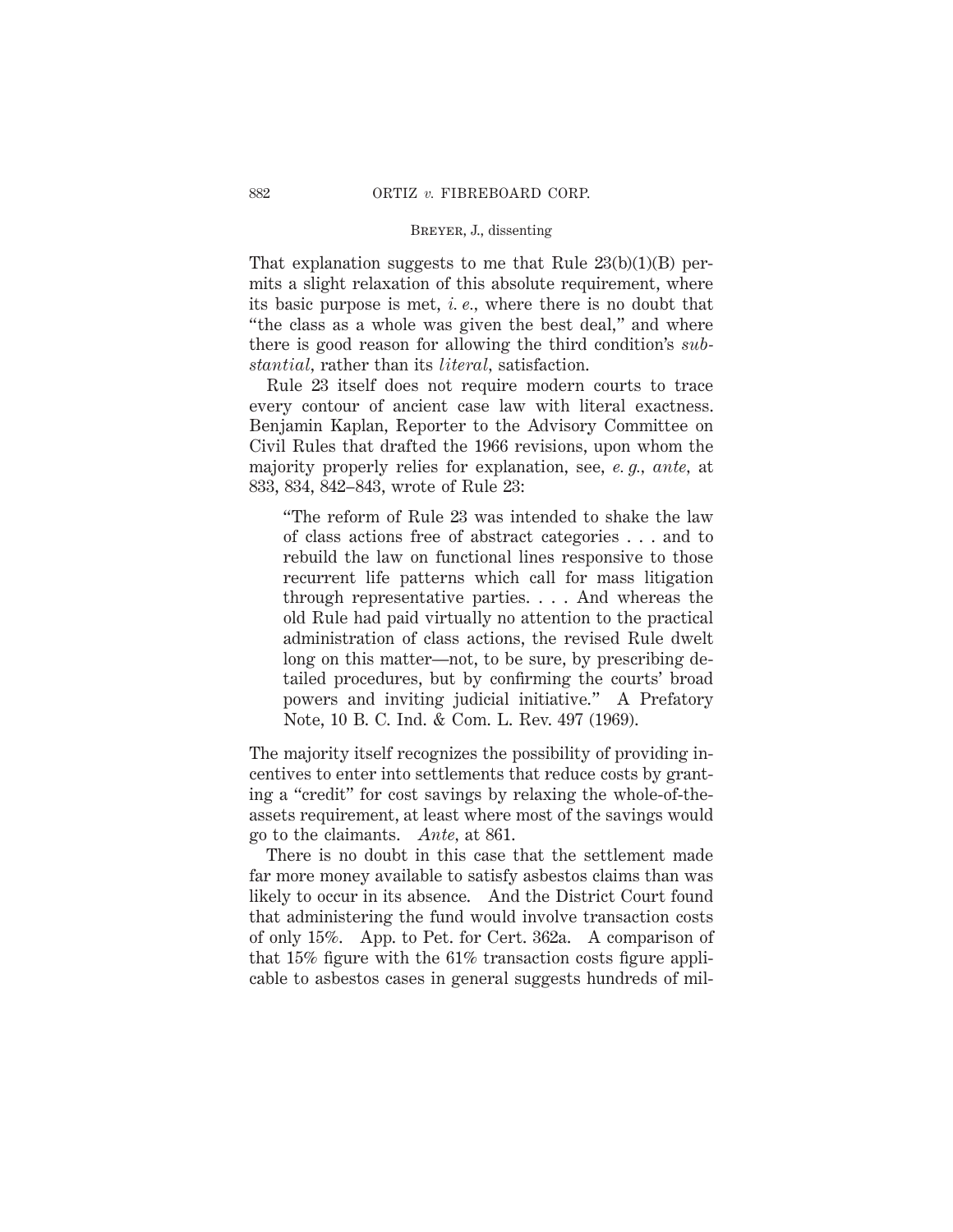lions of dollars in savings—an amount greater than Fibreboard's net worth. And, of course, not only is it better for the injured plaintiffs, it is far better for Fibreboard, its employees, its creditors, and the communities where it is located for Fibreboard to remain a working enterprise, rather than slowly forcing it into bankruptcy while most of its money is spent on asbestos lawyers and expert witnesses. I would consequently find substantial compliance with the majority's third condition.

Because I believe that all three of the majority's conditions are satisfied, and because I see no fatal conceptual difficulty, I would uphold the determination, made by the District Court and affirmed by the Court of Appeals, that the insurance policies (along with Fibreboard's net value) amount to a classic limited fund within the scope of Rule 23(b)(1)(B).

# III

Petitioners raise additional issues, which the majority does not reach. I believe that respondents would likely prevail were the Court to reach those issues. That is why I dissent. But, as the Court does not reach those issues, I need not decide the questions definitively.

In some instances, my belief that respondents would likely prevail reflects my reluctance to second-guess a court of appeals that has affirmed a district court's fact- and circumstance-specific findings. See *supra,* at 868; cf*. Amchem Products, Inc.* v. *Windsor,* 521 U. S. 591, 629–630 (1997) (Breyer, J., concurring in part and dissenting in part). That reluctance applies to those of petitioners' further claims that, in effect, attack the District Court's conclusions related to: (1) the finding under Rule  $23(a)(2)$  that there are "questions of law and fact common to the class," see App. to Pet. for Cert. 480a; see generally *Amchem, supra,* at 634–636 (Breyer, J., concurring in part and dissenting in part); (2) the finding under Rule 23(a)(3) that claims of the representative parties are "typical" of the claims of the class, see App.